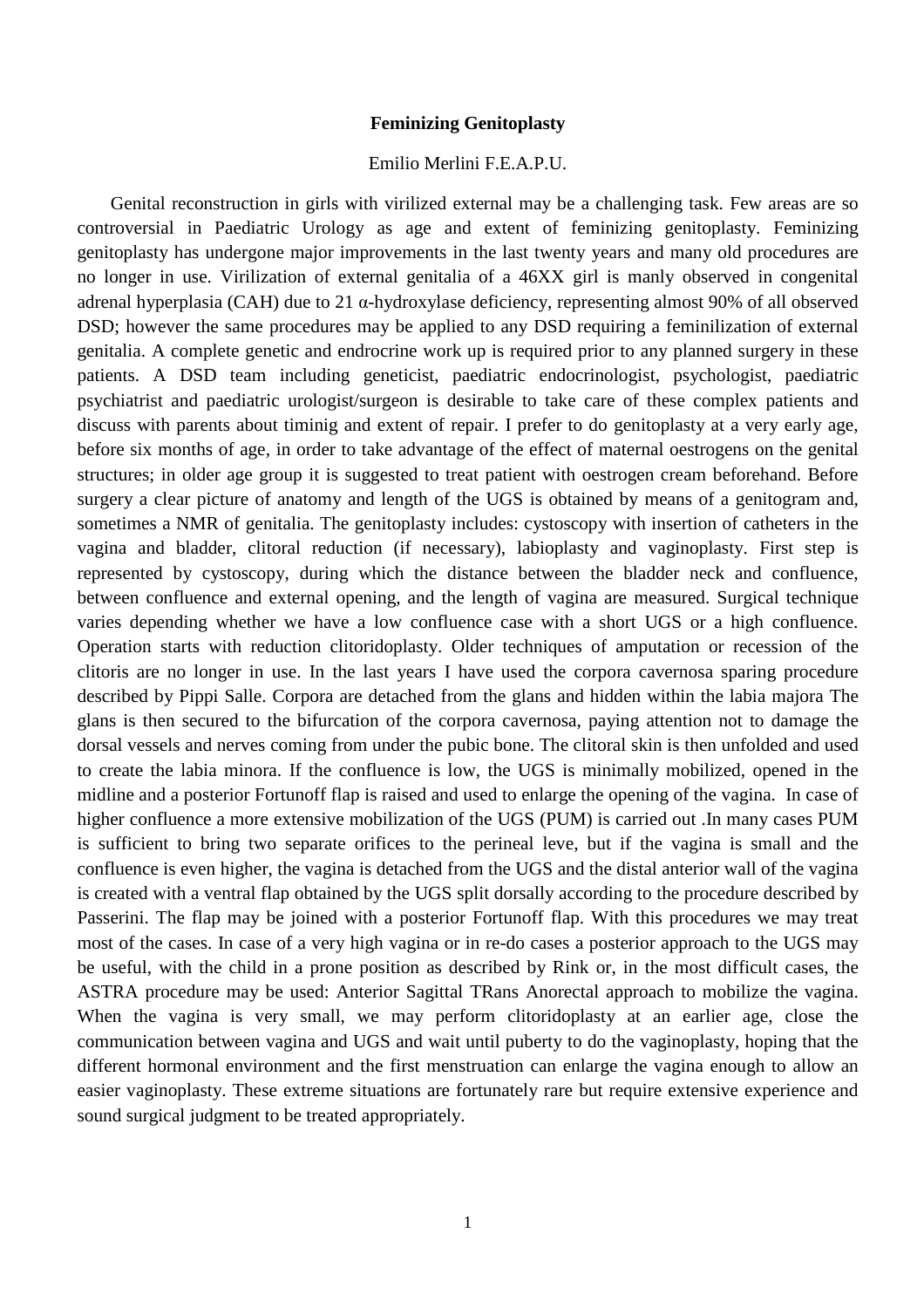#### **History of hypospadias and hypospadias repairs**

#### Dr Hooshang Pourang

در فرهنگ یونانی برای الهه هرما فرودیت (Goddess Hermaphrodite) ارزش والائی قائل بودند، چون او موجودی بود نیمه مرد و نیمه زن و خیلی از حالات او گویاي وضعیت هیپوسپادیک دستگاه تناسلی بود. بنابراین قابل درك است که چرا تا اوایل قرن یکم، دوم و یا سوم بعد از میلاد توجهی به آن یا درمان آن نشد تا اینکه جراحان اسکندریه Antyllus and Helioddorus در این زمان سعی کردند براي اصلاح این آنومالی که در آن قسمت دیستال خمیده بود، آن را قطع نمایند، چون فکر میکردند دیستوپی مآتوس ممکن است باعث ایجاد ناتوانی شود (Impotence gene randi). طبق گزارش فرنال (Fernal) پزشک مخصوص هنری دوم شاه فرانسه او مبتلا به هیپوسپادیاس بود و ازدواجش با کاترین دومدیسی برایش فرزندي در برنداشت. پس پزشک نامبرده به شاه توصیه کرد به تعداد دفعات مقاربت بیافزاید تا بچهدار شود و او همین کار را کرد و پدر سه شاه بعدي و 7 فرزند دیگر گشت. با مراجعه به کتاب قانون ابن سینا تنها یافته من از بیمارياي که با D S D مشابهت داشت، اين جملات بود: انسانهای نر ماده : انسانهائی هستند که نه آلت تناسلی مردانه دارند و نه زنانه و هر دو را دارند، لیکن از آنها از دیگری ناتوانتر است، یا یکی اصلاً در نگاه پیدا نیست و یکی از دو اندام مذکر بارز و آشکار است و ادرار از یکی می $\zeta$ ی میریزد و دیگری مسدود است و هستند که هر دو را آشکار دارند و از هر دو راه ادرار بیرون میدهند (نوعی D S D ؟). از مردم شنیدهام که گویند برخی از این نر مادهها میتوانند با زن جماع کنند و نیز مردان میتوانم ای ازنها جماع کنند که البته کمتر میتوانم این فرمایش را تصدیق کنم. بسیاری از این اشخاص را میتوان وسیله بریدن یکی از این دو اندام (آنچه ناپیداتر است) معالجه کرد و زخم ناشی از عمل جراحی را مداوا نمود. پس از جراحیهاي اولیه در قرون -2-1 3 بعد از میلاد تاکنون بیش از 200 روش جراحی براي ترمیم هیپوسپادیاس ارائه شده و میتوان گفت که از اواخر 1800 میلادي ترمیم واقعی هیپوسپادیاس شروع شده است. اهداف ترمیم از روشهاي آغازین عبارت بود از: رفع خمیدگی شکمی آلت (مستقیمسازي آلت)، درست کردن و گسترش پیشابراه کوتاه به سمت دیستال و کثرت روشهاي عمل هم غلبه بر همین مشکلات بوده است. پاره (Pare (در سال 1500 این خمیدگی را ناشی از کشش لیگامانی در سطح شکمی آلت دانسته و خود او کلمه کوردي (Chordee (را براي این خمیدگی بکار برد. قطع این باندهاي فیبروس از طریق برش پوستی عرضی در طول صفحه پیشابراهی باعث رانده شدن پروگزیمال مآتوس خواهد شد. در سال 1896 Hook مطرح کرد که خمیدگی آلت نتیجه فقدان رشد کافی کورپورا کاورنوزا است Smith و Blackfield گفتند که مستقیمسازي آلت جز به وسیله لخت کردن تنه آن (Deglaving (از طریق برش درست پائین مآتوس بدون نیاز به رزکسیون باندهاي خمکننده خیالی شکمی آلت امکانپذیر است. در سال 1974 تزریق بدرون کورپورا در هنگام عمل براي ارزیابی درجه خمیدگی معرفی معرفی شد، سپس داکت (Duckett) متوجه شد که رزکسیون وسیع کوردی الزاماً باعث مستفیم شدن آلت نمیشود و گفت که باقی ماندن خمیدگی حاصل Corporal disproportion است نه کوردي و سرانجام Baskin-Lamm-Kaplan با معاینه نمونههاي جنینی داراي هیپوسپادیاس متوجه شدند که بافت فیبروس وجود ندارد. در سال 1965 Nesbit با چین دادن پشتی کورپورا (plication corporal Dorsal (خمیدگی آلت را اصلاح کرد، البته این روش قبلاً در سال 1844 توسط Physick شرح داده شده بود. برخی از جراحان بجاي اين چين دادن از برش شکمي و پيوند کورپورا (Grafting of the corpora) استفاده کردند. استفاده از صفحه پيشابراه براي ترميم هيپوسپادياس (plate Urethral (که جراحی غالب هیپوسپادیاس در حال حاضر است بینش جدیدي است که از میانه 1980 میلادي شروع شده است. در حالیکه قبلاً جراحان آن را به عنوان یک بافت پوششی روي باندهاي فیبروس برمیداشتند. بعداً در تلاشهاي اولیه بازسازي پیشابراه به جایگزینی پوست اهمیت داده شد که منجر به آفرینش یک قرنی تطابق دادن متنوع پره پوس، پوست تنه آلت، اسکروتوم، فلاپهاي پوستی و گرافتهاي پوستی خارج دستگاه تناسلی براي ساختن پیشابراه جدید شده است (Neourethra(. جراحانی که اولین ترمیم هیپوسپادیاس را به صورت اعمال مرحله به مرحله انجام میدادند، شروع کارشان برداشتن کوردي سپس یرتروپلاستی بوده است. Thiersch در سال 1869 استفاده از فلاپ پوستی براي هیپوسپادیاس را شرح داد که تکنیکش از فلاپهاي غیرقرینه به صورت Closure Vest-Over-Pants بوده، Duplay از برشهاي سیمتریک براي ایجاد فلاپ پوستی جهت پیشابراه تازه استفاده کرد که بعداً دنیس براون جراح معروف آن را تکمیل کرد. نیاز به بافتهاي اضافی براي ساختن پیشابراه جدید یا براي پوشش اضافی قسمت شکمی تنه آلت منجر به این شد که از پوست اسکروتوم استفاده گردد. Hook Van اولین کسی بود که پره پوس پدیکوله را به صورت لوله جهت پیشابراه تازه بکار برد (Tubularized) درحالیکه ادموند در سال 1913 اینکار را با پره پوس به صورت Buttonholed انجام داده بود. داکت پره پوس داخلی پدیکوله را به صورت لوله جهت ساختن پیشابراه جدید به کار گرفت (Tubularized (و بعداً آن را به شکل Onlay استفاده کرد. فلاپهاي پوستـی آلت حـداقل برمیگـردد به دوره Ombredanne یعنی سال 1923 که از فلاپهاي مبتنی بر مآتوس (flap based Meatal (استفاده میکرد. یک دهه بعد ماتیو flap Flip را اصلاح و بکار گـرفت که روش اسـاسی و متـداول ترمیم هیپوسپادیاس دیستال در دهه 1980 شد. پیشگام دیگر جراحی هیپوسپادیاس Nove Josserand است که از پیوندهاي پوستي خارج دستگاه تناسلي براي بازسازي پیشابراه استفاده کرد، وي گرافتها را به صورت لوله درآورده و آن را از زیر پوست آلت تونل میزده است. سالها بعد Devine and Horton پیوندهاي به دست آمده از پره پوس را براي ترمیم هیپوسپادیاس بکار برده درحالیکه اپی تلیوم مثانه و مخاط دهانی در صورت شکست پره پوس جایگزین آنها شدهاند. در خلال اولین قرن جراحی هپوسپادیاس روشهاي ترمیمی متعددي معرفی شد که نتیجه آنها نئومآتوس ساب گلانولار بوده و در عصر مدرن هیپوسپادیولوژي مآتوپلاستی و گلانوپلاستی MAGPI توسط داکت در سال 1981 براي ترمیم هیپوسپادیاس دیستال ارائه شد. از دهه 1980 تقریباً تمامی نقائص با استفاده از Onlay ،MAGPI یا لولهای کردن فلاپهای پره پوسی به ترتیبی که داکت شرح داده بود، قابل اصلاح بود ولیFlip- flap ا بیشتر مورد پسند واقع شد. Snodgrass برش عمقی خط وسط صفحه پیشابراه را در تمام طول آن گستراند و بدون نیاز به فلاپهاي پوستی اضافه آن را بصورت لوله درآورد (Tubularized to form neo-urethra). Duplay پیشابراه تازه را از پوست ساخته و صفحه پیشابراهی رادرخلال اولین مرحله عمل برای حذف کوردی برمیداشت. درسال 1970 King به بیماري برخورد که هیپوسپادیاس میانه تنه آلت بدون کوردي داشت. وي با لوله نمودن پوست ونترال آلت آن را تا حاشیه کورونال گسترش داد که در واقع شامل صفحه پیشابراه نیز میشد، او سپس با آوردن مآتوس به درون لبههاي گلانزاین روش را اصلاح و بعد در اواخر دهه 80 میلادي و اوایل 1990 دیگران توبولاریزاسیون کامل صفحه پیشابراه را به ویژه وقتی ناودان کاملاً عمیق بود، شرح دادند.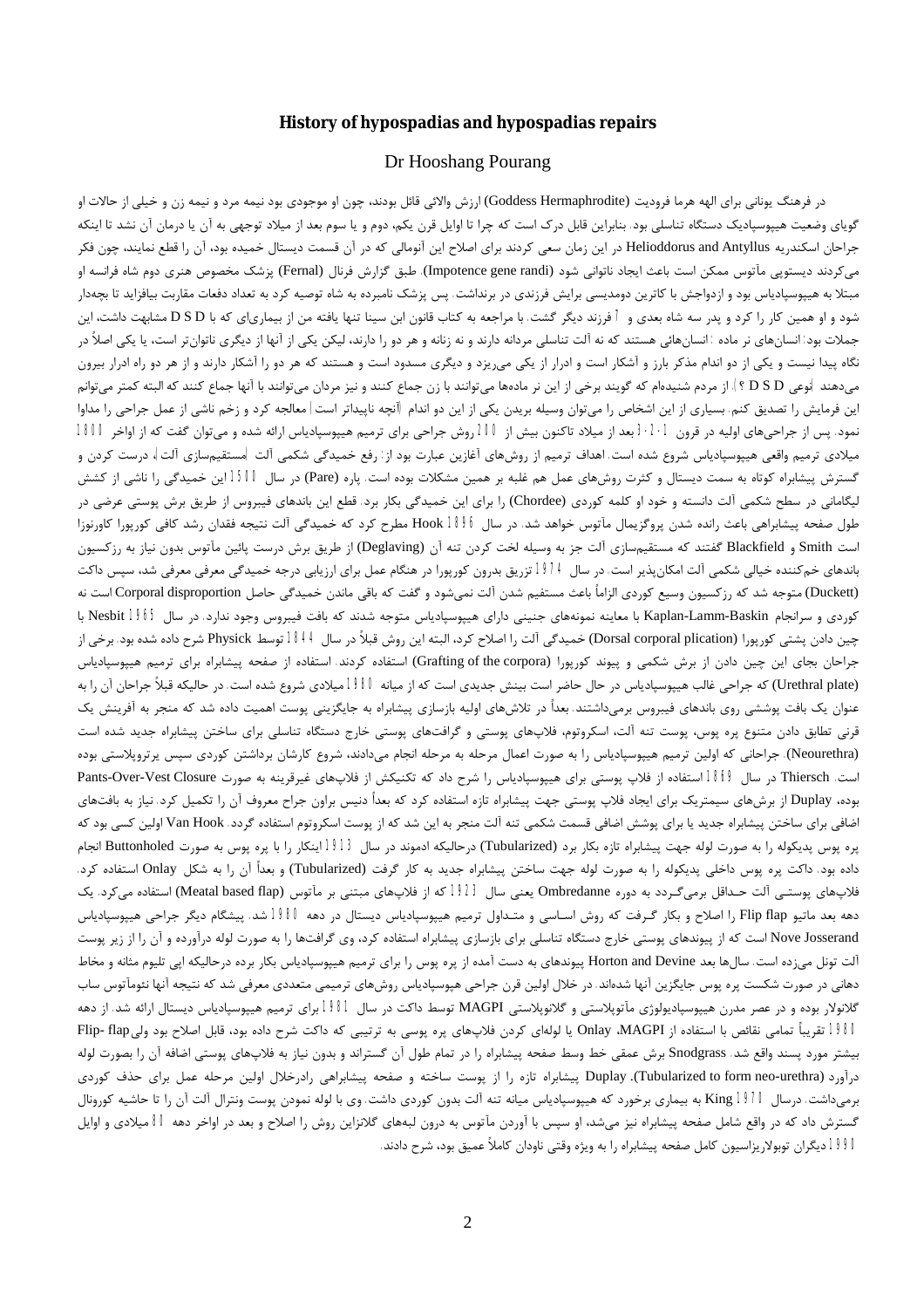#### **Proximal Hypoapadias or Posterior or Sever Hypospadias**

Ahmad Khaleghejad Tabari MD

## Pediatric Surgery Research Center, Mofid Children's Hospital Shahid Beheshti University of Medical Sciences

Many classifications of hypospadias have been published, mainly based on the position of the ectopic meatus, which is an insufficient criterion to define the severity of this malformation. The following classification is based on the level of division of the corpus spongiosum and is of practical help when deciding which surgical procedure to use:

1. Glanular hypospadias. The ectopic meatus sits on the glans tissue behind the normal site. Although these cases may look quite minor, they can be associated with a marked hypoplasia of the distal urethra and a glans tilt or chordee. These hypospadias cases are often tricky to repair, because parents' expectations are high and surgical techniques are not entirely satisfactory. The meatus may look very tight but is rarely causing any urine flow obstruction.

2. Hypospadias with a distal division of the corpus spongiosum associated with little or no chordee.

3. Hypospadias with a proximal division of the corpus spongiosum associated with chordee. Paradoxically, these cases are often simpler to handle because surgical techniques to correct the chordee and reconstruct a long length of urethra are well established.

In general, hypospadias surgery involves three main steps: (1) straightening of the penis (2) reconstruction of the missing urethra (urethroplasty); (3) reconstruction of the tissues forming the ventral radius of the penis (glans, corpus spongiosum, and skin). Urethroplasty in Hypospadias with a Proximal Division of the Corpus Spongiosum.

Cases of so-called major or sever e or posterior hypospadias) require, first, a correction of the chordee, following the steps: (1) degloving of the penile skin down to its base; (2) for some, freeing of the urethral plate and the distal hypoplastic urethra until sound urethra is found surrounded by the normal corpus spongiosum; (3) freeing of the two lateral vascular pillars of hypoplastic spongiosum; (4) if needed, a dorsal plication of the tunica albuginea of the corpus cavernosum using a Nesbit-type procedure or similar procedures.

Duckett popularized the concept of preserving the urethral plate, which is now standard practice for the repair of almost all hypospadias cases.

Historically, posterior hypospadias was approached by complete resection of the abnormal urethra and all tissue down to normal corporal bodies. The urethra was replaced by a tubularized vascular preputial flap from either the inner or outer prepuce, 103–105.

Presently, in the majority of posterior hypospadias cases including perineal hypospadias, the urethral plate can be preserved and a vascularized flap used in an onlay fashion. In the rare case in which the urethral plate needs to be resected, a two stage technique can be used.

## **Onlay Island Flap**

The blood supply to the hypospadiac preputial tissue is reliable and easily delineated. The abundance of cutaneous tissue on the dorsum of the penis is vascularized in a longitudinal fashion. This tissue may be dissected from the penile skin, creating an island flap from the inner layer of the prepuce. The blood supply to the dorsal skin of the foreskin and the penile skin comes from its broad base and is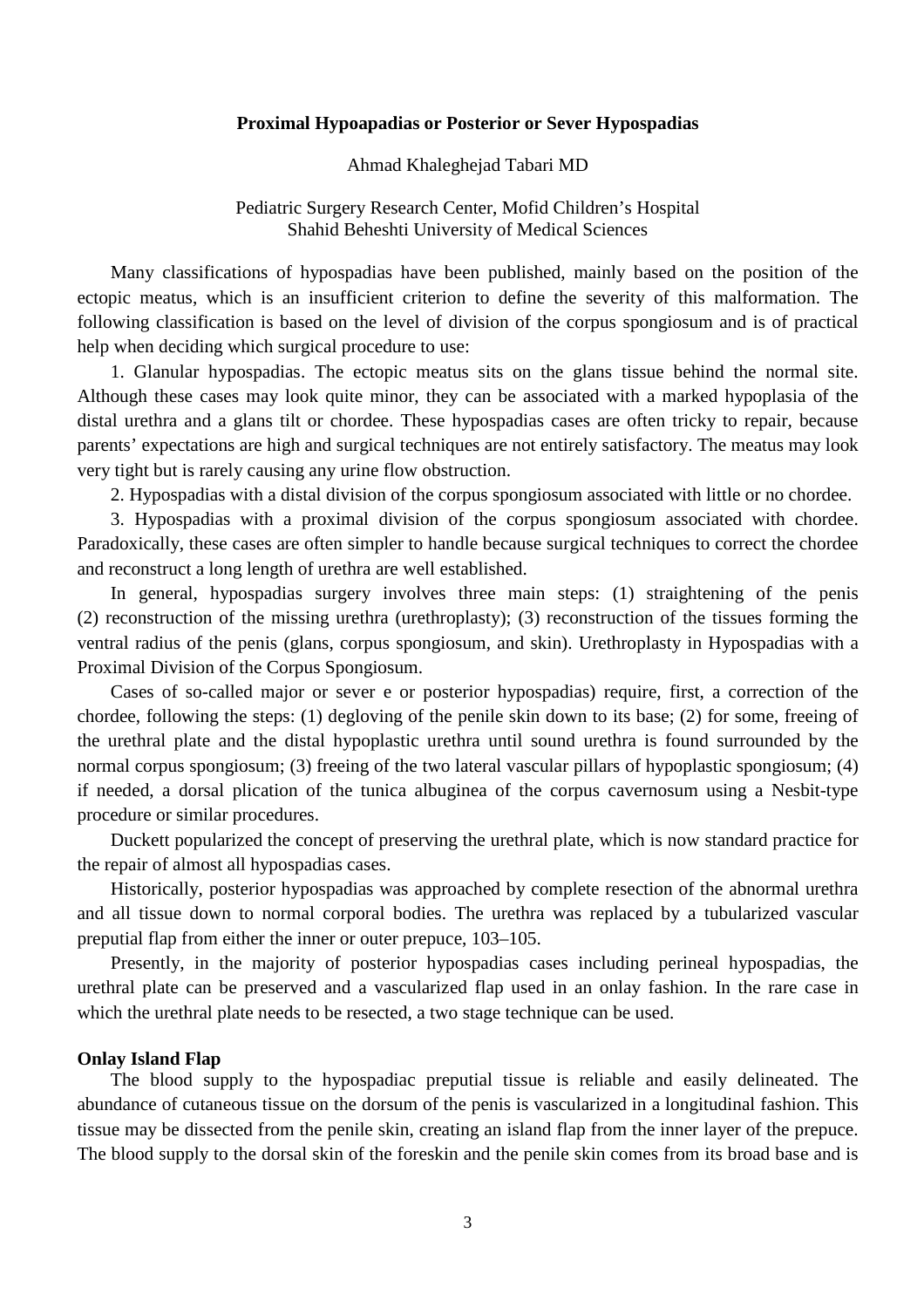not dependent on the subcutaneous tissues, except at the remote edges of the dorsal preputial skin. The tips of the distal portion of the penile skin flaps can be excised and not used in the repair.

All cases of posterior hypospadias with or without penile curvature are approached by initially leaving the urethral plate intact. This technique can be applied to the penile shaft, as well as scrotal and perineal hypospadias. The intact dorsal plate essentially avoids the complication of proximal stricture, and the excellent blood supply has decreased the fistula rate to approximately 15%. For shorter repairs, the flap may be dissected from half the prepuce, as described by Rushton and Belman, leaving the remaining half of the foreskin available for a second layer of coverage. Long-term results with the onlay island flap have been durable.

#### **Transverse Tubularized Island Flap**

The technique of using the transverse tubularized island flap was used extensively before the concept of preserving the urethral plate. It is still successful in severe cases when the urethral plate needs to be resected, although long-term problems with diverticulum have resulted in a high reoperation rate. Technical nuances involve an oblique proximal anastomosis with interrupted sutures to avoid stenosis; fixation of the neourethra to the corporal bodies to prevent diverticulum and improve ease of catheterization; and a wide glans channel made underneath the glans cap, against the corporal bodies to avoid meatal stenosis.

#### **Two-Stage Hypospadias Repair**

An alternative approach for severe hypospadias is to transfer the dorsal prepuce to the ventrum after correcting the penile curvature. In severe cases the urethral plate may need to be resected to correct chordee. Dermal grafting may be required, and performing a urethroplasty on top of the healing graft is not suggested. Instead, Bayard flaps can be rotated from the dorsum, setting up ventral coverage for subsequent urethroplasty.

Occasionally the chordee can be corrected without resection of the urethral plate. In this case the dorsal skin can be sutured to each side of the preserved urethral plate. The second stage is performed at least 6 months after the first stage. To assist the urethroplasty within the glans, dorsal skin can be tucked within the glans wings during the first stage. Subcutaneous secondary coverage of the reconstructed urethra is performed to prevent fistula. In cases where local tissue is not readily available, a tunica vaginalis flap from the testicle can be mobilized and used to cover the urethroplasty. Long-term results documented through puberty have been durable.

#### **Bracka Two-Stage Buccal Graft Repair**

For patients with prior surgery or with severe hypospadias, Bracka described a two-stage buccal graft repair. In the first stage the penis is straightened, and the scarred urethra is discarded. Buccal mucosa is harvested from either the cheek or the lip and grafted to the prepared bed. Extensive quilting of the graft is performed to prevent hematoma from lifting off the buccal mucosa. During the first stage, glans wings are mobilized in preparation for the creation of a slit like meatus during the second stage. The second-stage urethroplasty is undertaken at least 6 months after the first stage. In the second stage, excess buccal mucosa is trimmed off the glans, setting up a two-layer glans closure. The buccal mucosa is rolled into the new urethra, and subcutaneous tissue is used for secondary coverage.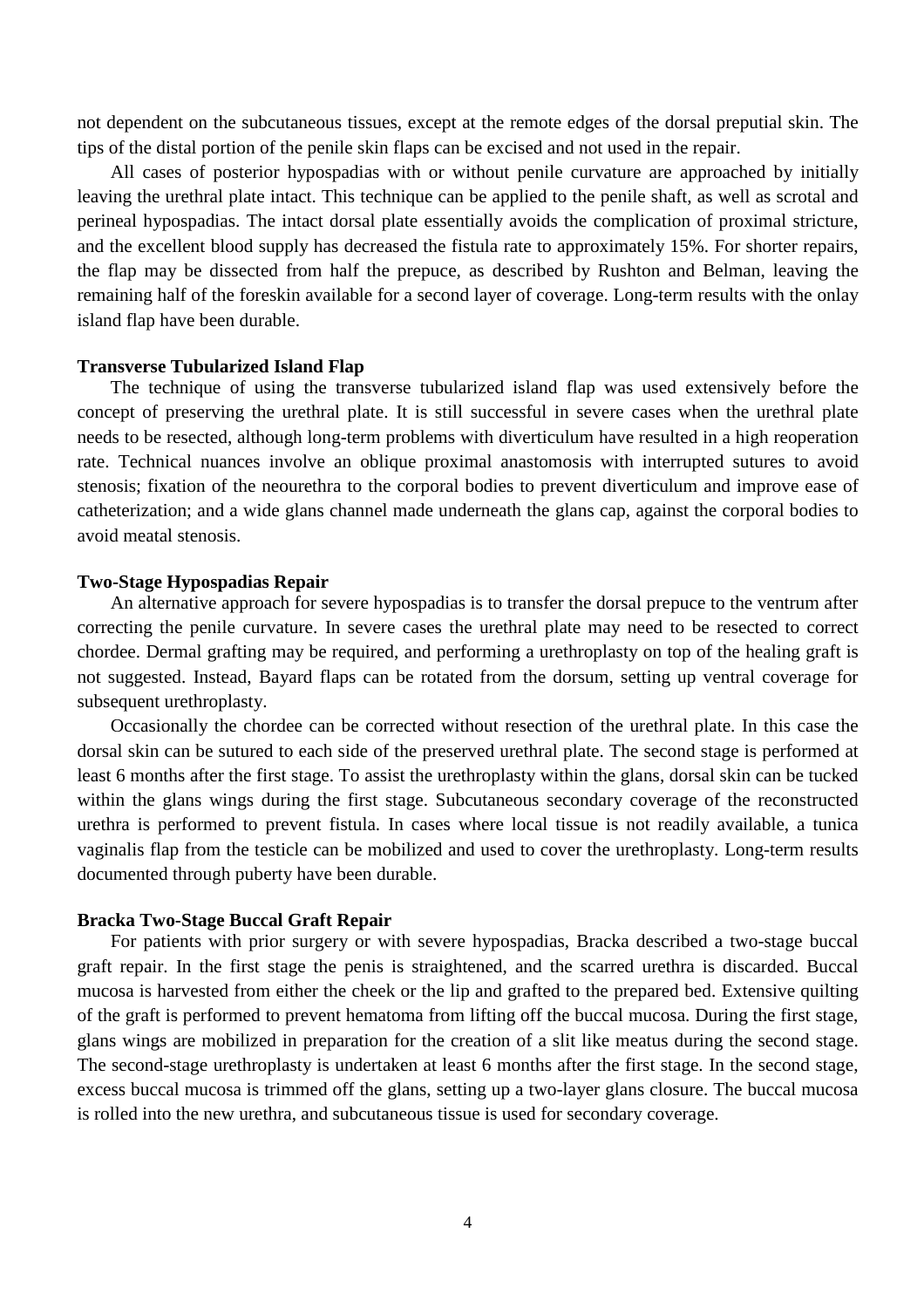## **Urethral Mobilization and Advancement with Distal Triangular Urethral Plate [DTUP] Flap for Midshaft to Distal Hypospadias Experience with 251 Cases**

M Mollaeian, M Sheikh, S Tarlan, F Eskandari

Bahrami Children's Hospital, Tehran University of Medical Science

#### **Purpose:**

All urethral reconstruction for hypospadias that involves using of local tissue or flaps or substitution, have inherent incidence of complications including fistula and meatal stenosis and urethral restenosis with time and recurrence of chordae. In order to avoid these complications, a urethral mobilization and advancement with distal triangular urethral plate flap technique for repairing distal and selected cases of mid shaft hypospadias with or without chordae was developed and used for 10 years. A description of the procedure and the results are presented.

# **Materials and methods:**

From 1993 to 2004 251 boys, 2 to 16 years of age, Underwent repair of glandular (62), sub glandular (128), midshaft (28), recurrent (33), hypospadias. Chordae was present in 201 patients, the procedure initiated with penile skin degloving and correction of chordae, mobilization of meatus and urethra until the meatus reach to the tip of glans without tension. The glanular urethral plate was bivalved deeply to the corpora cavernosa proximally and a distal based triangular urethral plate flap was created. The glans wings were widely mobilized laterally. The meatus was incised proximally on its dorsal wall for 5-6 mm creating a V-shaped opening and anastomosed to the triangular urethral plate flap. The glanoplasty and meatoplasty was done. Any penile ventral skin defect was covered using preputial skin flaps.

## **Results:**

Follow up ranged from 6 months to 10 years. None of patients had urethrocutaneous fistula or meatal stenosis. There were 2 recurrent chordae in cases of midshaft hypospadias with chordae due to inappropriate selection of cases. One patient had a hematoma that resolved after emptying under GA.

Cosmetic results were excellent.

#### **Conclusions:**

This procedure is one of the most appropriate and preferable one in all distal and selected cases of midshaft hypospadias with or without chordae due to minimal complication and excellent cosmetic results.

**Key words:** Urethral advancement, Distal urethral plate flap, Hypospadias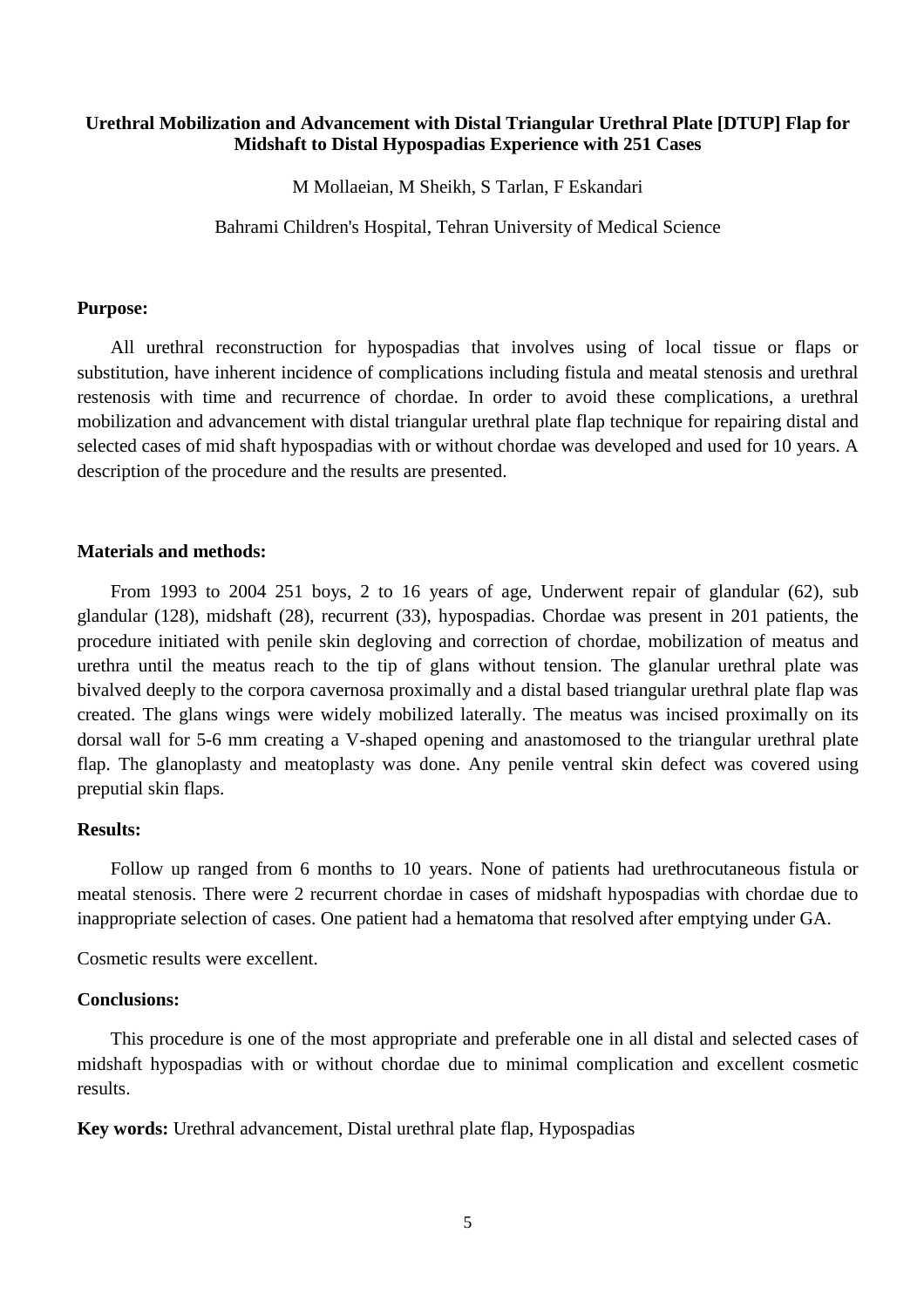#### **Outcome of hypospadias repair in 10 year: our center experience**

Mohajerzadeh L, Khaleghnejad Tabari A, Rouzrokh M, Mirshemirani A. R.

Sadeghian N, Ghoroobi J, Izadi M, Roshanzamir F, Sarafi M, Hatefi S, Abassian A, Ghafari P

Pediatric Surgery Research Center, Shahid Beheshti University of Medial Sciences Tehran Iran

#### **Purpose:**

Considerable controversy exists regarding the optimal surgical technique for the repair of hypospadias, We collected results of hypospadias repair in last 10 years ago, to evaluate differences in surgical preferences among pediatric surgeons in our center and compare the consequences whit another centers for identify our pitfalls.

# **Material &Method:**

From 2006 until 2016, 990 patients with hypospadias repaired primary in our center. Referral patients with complication removed from our study. We provided hypospadias sheet and collected all information from files. Then we called and requested them for visit and uroflowmetery in children more than 3 years old.

#### **Results:**

990 patients identified with mean age 33.5±29 months (3-168 month). Classification included: 154 Glanular (15.6%), 248 subcoronal (25.1%), 371 distal penile (37.5%), 65 midshaft (6.6%), 126 penoscrotal (13%), 9 scrotal (0.9%), 6 perineal (0.6%), 10 unknown (1.%).

Most common associated anomaly was inguinal hernia (7.4%). 24.8% had penile chordee, and 3.6% had undertaken circumcision another center. Preoperative hormone therapy administered in 28 cases (2.9%). Primary surgical technique included: MAGPI in 377 (38.1%), 402 TIP (40.6%), 60 Durham Smith (6.1%), 51 Mathieu (5.2%), Two stage inlay graft + TIP17 (1.7), 5 Ducket (0.5%), 29 modified Brackaand (2.9) and Onlay Flap 49(4.9%). 249(25.2%) repaired without urinary catheter and 9 patients (0.9%) underwent retrograde cystostomy. Most common complication after surgery was urethrocutaneous fistula (20%). Other complications included: 29 cases complete failure (2.9%), 20(2%) meatal stenosis, sever urethral stricture in 5 patients (o.5%), 12 cases with cordea (1.2%), 2 cases wound infection and one cases with skin necrosis.

67.9% of patients with fistula underwent redo repair one time, 19.1%two times, 10.3% three times, 2% four times and 1% five times. 60% of fistula was after TIP repair and 30% of our TIP repairers led to urethrocutaneous fistula. 55.1% of patients received oxybutinin after surgery, and 38.5% of repairs were done with magnifying loupe.

#### **Conclusion:**

The only way to improve results is to gain more experience, assess the complications met, and learn from other.

**Key words:** Hypospadias, Result, One stage repair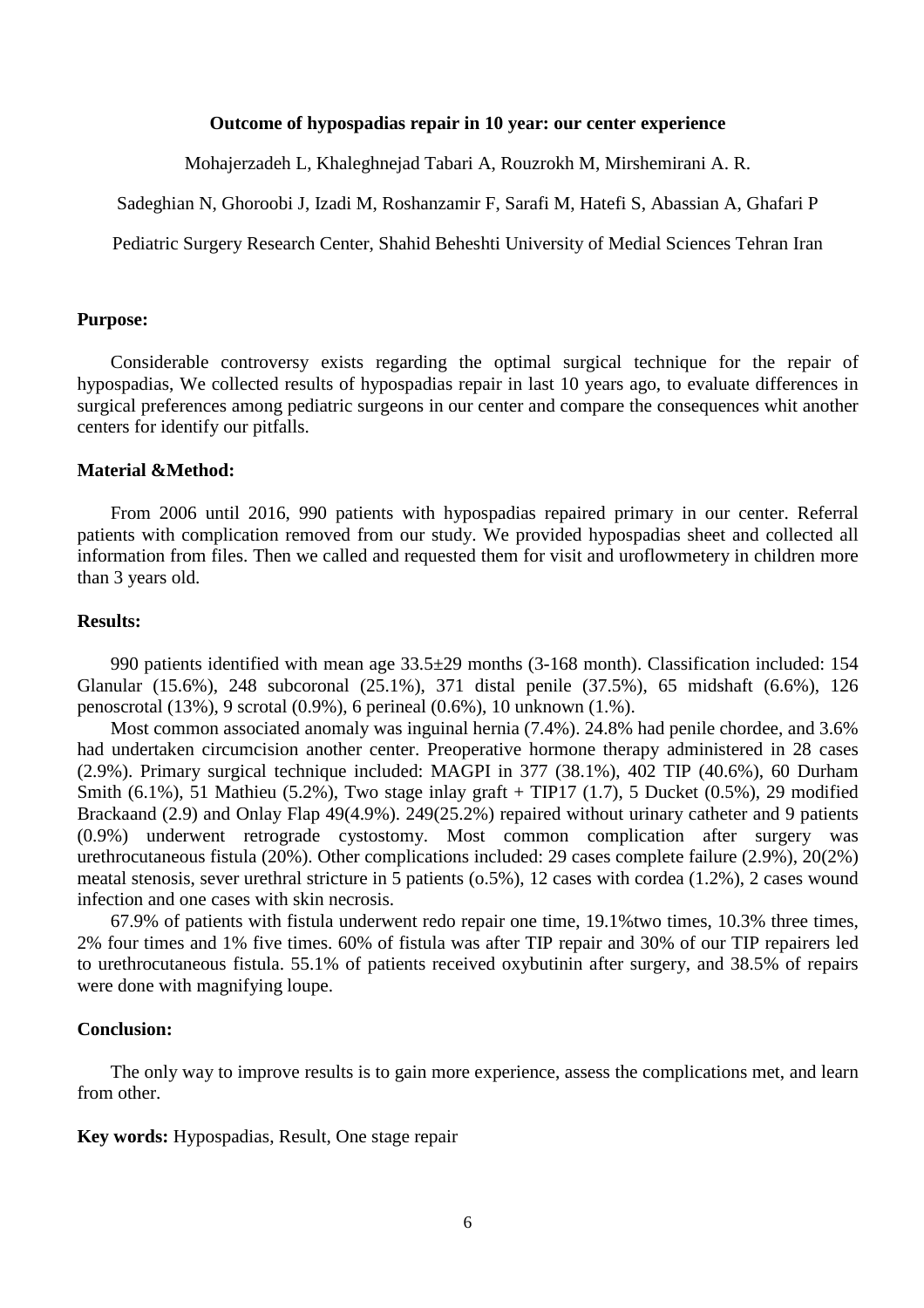## **New technique for repair of hypospadias and chordee (modify sleeve and MAGPI technique)**

Shahnam Askarpour

Professor of pediatric surgery, Ahvaz Jundishapur University of Medical Sciences, Ahvaz, Iran

## **Introduction:**

Hypospadias and chordee is one of the common diseases in pediatric and urologic surgery and there are several surgical techniques for repair these anomalies. In this article we introduce a new technique that it is modify of two techniques (sleeve and MAGPI). In this technique our aim reduce fistula and reducecomplications after surgery and release the chordee.

# **Material and method:**

A total of 186 patients with varying degree of distal hypospadias (glandular - coronal - sub coronal) and chordee from Nov of 2014 to Nov of 2016 underwent surgery and then with 3 to 18 months follow up. In this technique at first degloving to base of penis and then release anterior and lateral of the urethra (modify of sleeve technique). In next stage with MAGPI we pull upward the urethra with MAGPI technique and then we did glanduloplasty.

In next stage we cut in mid posterior of skin and we prepare two flaps of skin and mucosa and then those brought to anterior with Z plasty repair for coverage of penis and excised excess mucosa.

# **Results:**

There were 186 patients. 82 patients (45%) 1 to 2 years old and 68 patients (36%) 2 to 5 years old and 36 patients (19%) 5 to 12 years old. these patients hospitalized for 1 to 5 days after surgery and there were 2 cases (1%) fistula after surgery and in 16 cases (8%) necrosis of part of flap occurred but with multiple dressing was healed. In one year after surgery cosmetic results was acceptable.

## **Conclusion:**

Modify technique of hypospadias (sleeve and MAGPI) repair is a suitable method for distal hypospadias with low complication and acceptable cosmetic results.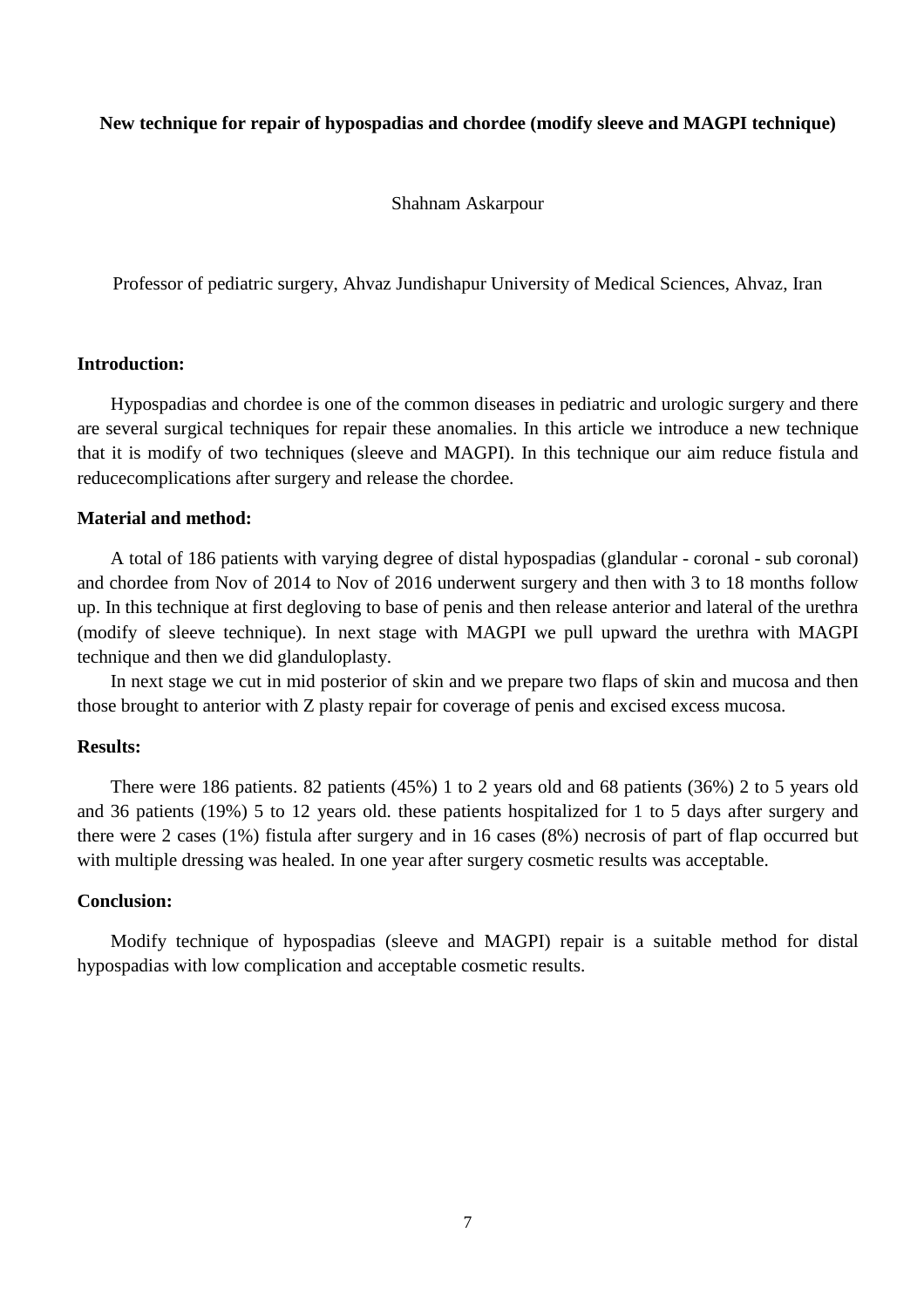#### **Hydrodissection technique to preserve the thin distal urethra when correcting hypospadias**

## Seyed Abdollah Mousavi

#### Professor of Mazandaran, University of medical sciences

#### **Introduction:**

A thin distal urethra lacking corpus spongiosum is frequently identified in cases of primary hypospadias repair. Preserving the thin distal urethra in hypospadias may simplify the operative procedure without compromising the results of tubularized incised plate urethroplasty. We present hydrodissection technique to preserve the thin urethra when treating hypospadias. We preserved the thin and long distal urethra in a14 months old boy with distal shaft hypospadias. The terminal part of urethra was very thin (hypoplastic urethra). The child was planned for a single stage correction and saving of natural tissue.

# **Technique:**

A hydrodissection technique in combination with tubularized incised plate urethroplasty was used to hypospadias repair and preserve the thin distal urethra. Before degloving of the penile skin, Normal saline with a 25 gauge needle into the subcutaneous tissues along the proposed repair line. Injection was started at a point about 5 mm. above the thin distal urethra toward the distal side. Injected normal saline elevated the ventral skin and created a plane between it and the thin area. Dissection of the subcutaneous tissues was begun at the dorsal side. The thin distal urethra was preserved as the ventral side was approached.The skin on the thin distal urethra was incised transversely and superficially, so not to break the urethra. In this way the ventral skin was separated from the thin area. Distal of urethra had repaired with classic technique of tubularized incised plate urethroplasty. The adjacent flap was rotated towards the neourethra and supported of thin urethra. An 8 FrNelaton tube used as a urethral catheterand the baby was discharged the next day after surgery. Dressing and catheter was removed four days after surgery.

Although Duckett and Baskin stated that the proximal meatus may be located near the corona and the urethra should be opened back to good spongiosum tissue, Snodgrass described, tubularized incised plate urethroplasty reconstructs a thin urethral tube lacking spongiosumand subcutaneous tissue. We agree that the thin distal urethra is relatively ischemic compared to the normal urethra but it is healthy. However, the blood supply to the free skin graft, buccal mucosal graft and possibly the distal edge of the onlay flap are severely compromised, and all grafts could be used for urethroplasty with a reasonable success rate. Thus, it is reasonable to preserve the healthy "in situ free graft," that is the thin distal urethra, in hypospadias repair. To reduce the possibility of fistula, it is important to cover a de-epithelialized flap or mobilized divergent spongiosal tissue on the thin distal urethra and neourethra. We proved that even a 25 mm. segment of thin distal urethra could be successfully preserved and incorporated into the neourethra formation. At 3 months follow-up the penis has healed well and now looks like a normal circumcised penis.

## **Conclusion:**

Therefore, we believe that the hydrodissection technique enables us to preserve the thin distal urethra when it is reasonable to preserve the naturally thin urethral tube and incorporate it as part of urethroplasty. We report our experience with this technique.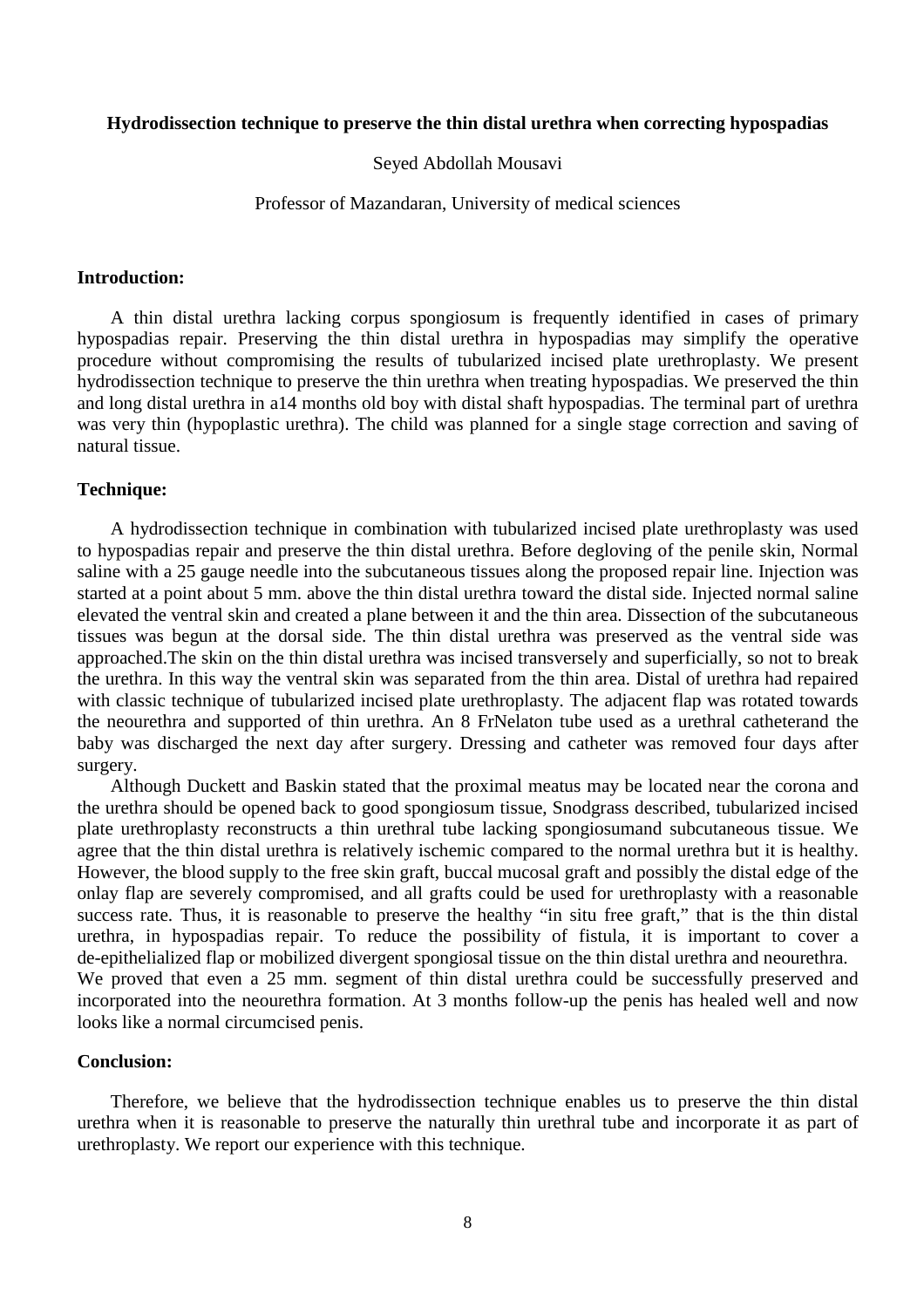# **An epidemiologic evaluation of operated hypospadias patients in five years duration in aliasghar chidren hospital**

S. Javad Nassiri MD, F. Jahangiri MD, S. Delshad MD, M. Moosavi Khoshdel MD

#### **Purpose**:

Determining the prevalence of type of the disease, the age of first operation, parent relation, the surgical technique which is used, the incidence of complications, and associated anomalies.

#### **Methods**:

In this chart review study, all patients who had been operated in this center were included, our exclusion criteria were; the patients who had been done their first operation in the other center and the patients who continued their surgical management in another center. All data according to the purpose of the study were collected and analyzed by SPSS software.

#### **Results**:

During five years 206 patients were included, 18.4% had parent relation, mean age of the first operation was 31 mounts (minimum 3 and maximum 148 mounts), most of the cases were distal shaft up to coronal, the most operative technique was MAGPI, the most common complication was fistula (12.1%0). Seventy-one percent of the patients had been managed in one stage and 16.5% had two, 7.8% had three, and 1.9% had four stages of operations. Of these patients 31.6% had some kind of associated anomalies.

## **Conclusion:**

Hypospadias is one of the most common birth defect in the male newborn, the type of this defect and the most common complication, in our center is the same as the others. It seems that the stages of the operation in our center may be more than the other centers. For reducing the complications and the reducing the stages of operation and number of hospitalization, we need some RCT studies to define the effective factors.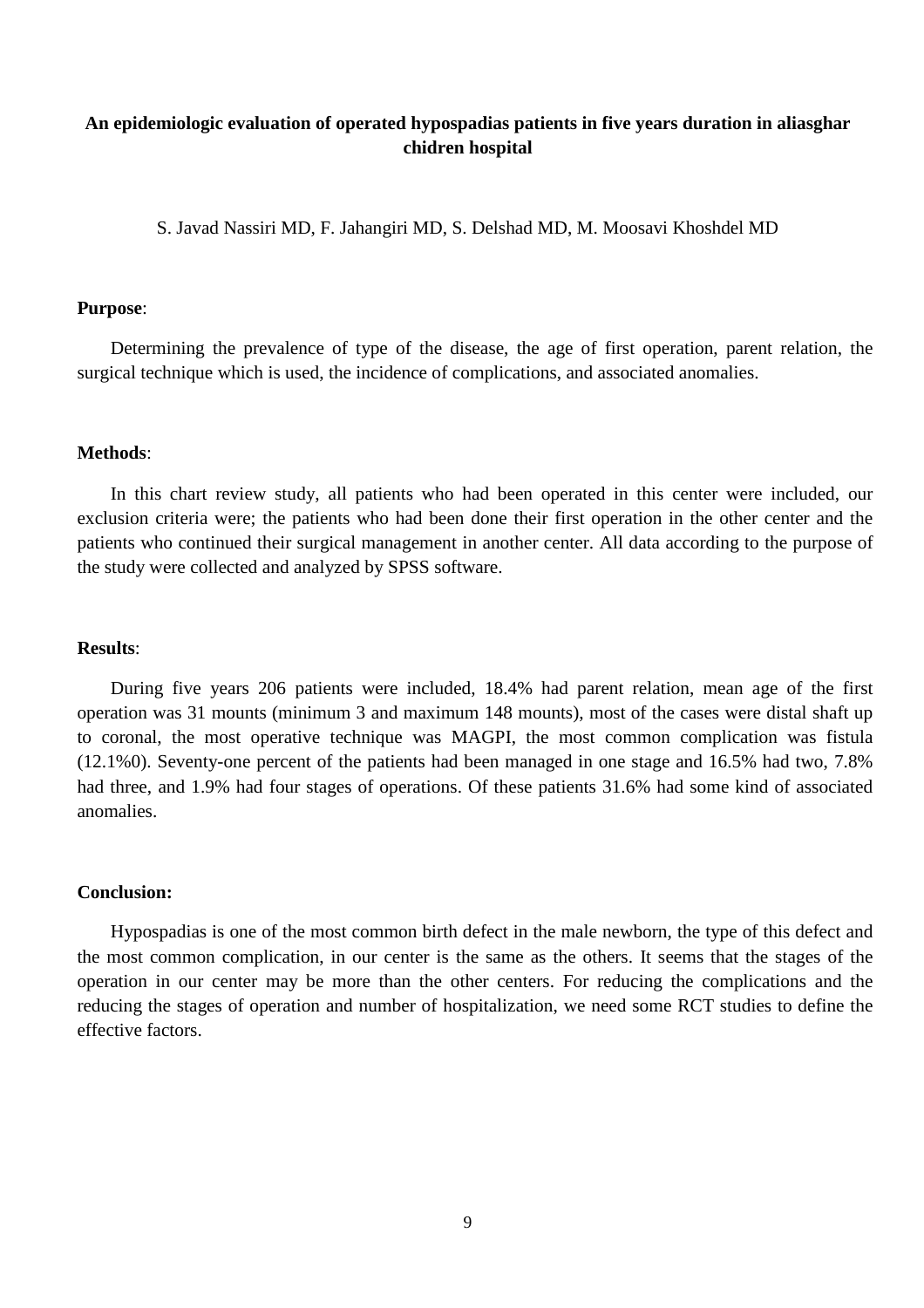# **What is the optimal treatment for Proximal hypospadias: Single center outcome of different surgical techniques over a 10-year**

Mohajerzadeh L, Khaleghnejad Tabari A, Rouzrokh M, Mirshemirani A. R, Sadeghian N, Ghoroobi J, Izadi M, Roshanzamir F, Sarafi M, Hatefi S, Abassian A, Ghafari P

Pediatric Surgery Research Center, Shahid Beheshti University of Medial Sciences Tehran Iran

## **Introduction:**

The most favorable management of proximal hypospadias remains controversial. Several techniques have been explained, but the most excellent procedure remains worried.

In this study we assessed rate of complication following proximal hypospadias with and without ventral curvature (VC), according to six different surgical techniques: tubularized incised plate (TIP) uretroplasty, dorsal inlay graft TIP (DIG), Onlay flap, Durham Smith, modified bracka and full Duckett.

#### **Methods:**

In this study we reviewed retrospectively, all patients with primary proximal hypospadias reconstructed between 2005 and 2015 in our center. Age of operation, ventral curvature (VC), kind of surgery, complications of surgery recorded.

# **Results:**

A total of 141 patients were included. Surgical techniques were Tubularized incised plate (TIP) uretroplasty 18(12.8%), dorsal inlay graft TIP 13 (9.2%), Onlay flap 26(18.4%), Durham Smith 56(39.7%), modified bracka 24(17%) and full Duckett 4(2.8%).

The mean age (month) of uretroplasty were  $34.1 \pm 7.2$  in tubularized incised plate (TIP) uretroplasty,  $25\pm4.1$  in dorsal inlay graft TIP (DIG),  $32.4\pm6.7$  for Onlay flap, Durham Smith  $29.3\pm2.9$ , modified bracka 28.6±5.1 and full Duckett 36±13.9.

The onlay flap and TIP were performed in cases with chordea less than 10 degree. But other techniques were performed in cases of narrow and spongiosum-deficient plates. Urethro-cutaneous fistulas were seen in 10(55%) of TIP, 9(69%) of dorsal inlay graft TIP (DIG), 3(11%) of Onlay flap, 17(30%) of Durham Smith , 11(45%) of modified bracka and all of full Duckett.

Complete failure were seen in 2(11%) of TIP, 5(8%) of Durham Smith and 6(24%) of modified bracka. Meatal stenosis reported in 2 cases dorsal inlay graft, one case of Onlay flap, Durham Smith, and modified bracka. One caes in onlay group had sever rotation. Chordea showed in 3 cased after Smith repair that redo corrected.

## **Conclusions:**

Proximal hypospadias remains challenging, regardless of the technique utilized for its repair. Rate of complications related to severity of chordea and length of defect. Urethrocutaneous fistulas were more commonly seen after modified bracka and Duckett repair. In proximal hypospadias with mild chordea, Onlay Flap is very safe procedure. Approximately half of the patients undergoing long TIP and DIG procedures needed reintervention, although the percentage decreased significantly with Onlay flap and smith procedure. Staged repairs, in severe cases, resulted in overall better outcomes.

**Key words:** Proximal hypospadias, Urethrocutaneous fistulas, Chordea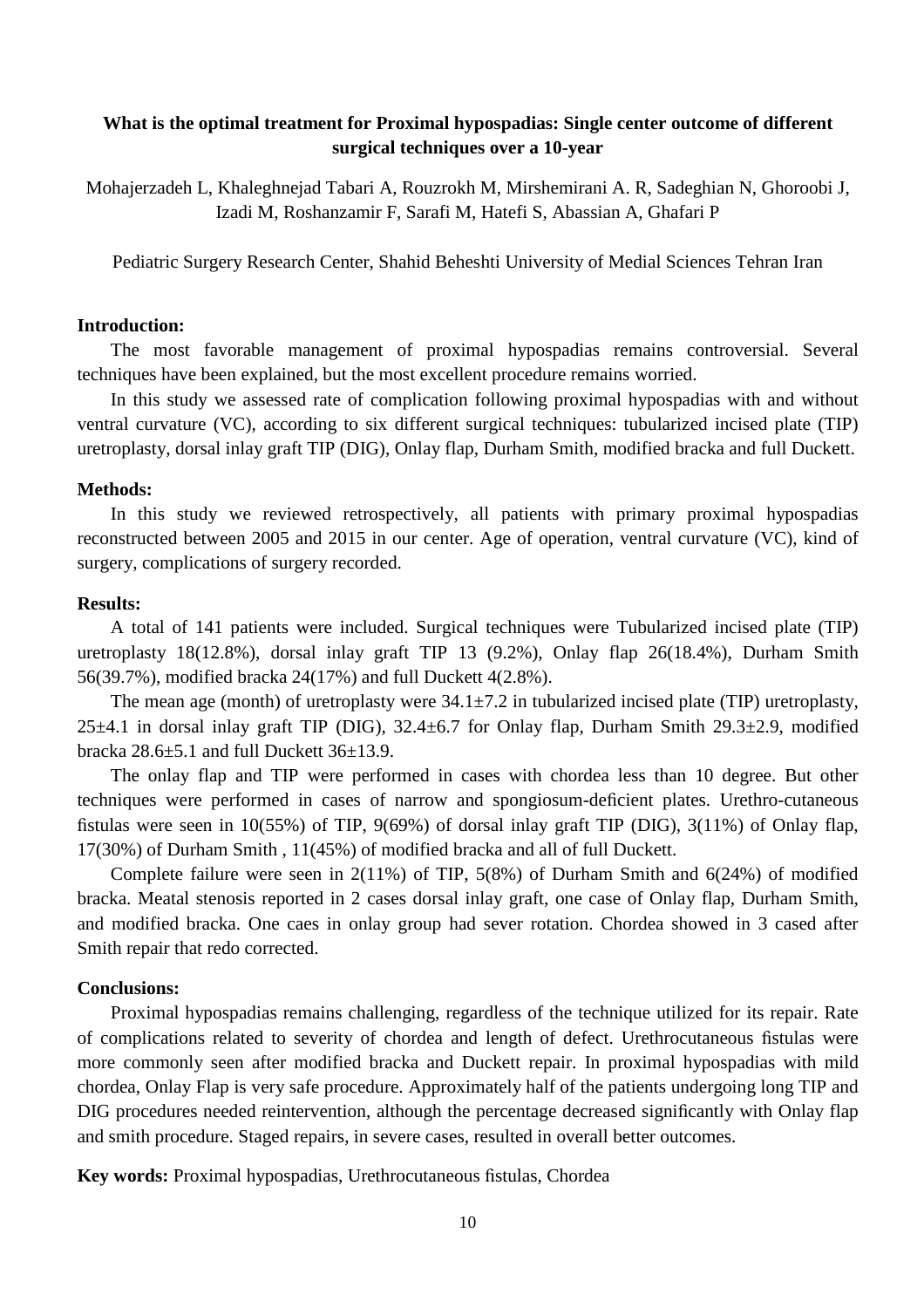# **Perimeatal-based flap (Mathieu) versus tubularized incised-plate urethroplasty (TIP) in distal shaft hypospadias: our center experience**

Mohajerzadeh L, Khaleghnejad Tabari A, Rouzrokh M, Mirshemirani A. R, Sadeghian N, Ghoroobi J, Izadi M, Roshanzamir F, Sarafi M, Hatefi S, Abassian A, Ghafari P

Pediatric Surgery Research Center, Shahid Beheshti University of Medial Sciences Tehran Iran

#### **Purpose:**

To compare complication rates using the tubularized incised plate (TIP) and Mathieu techniques after distal hypospadias surgery.

# **Patients and methods:**

Between 2006 and 2015, 106 children with primary distal shaft hypospadias operated in our center. 50 patients underwent Mathieu repair (mean age 33.58±30.42 months, range 6–156) and 56 TIP procedures (mean age  $33.19\pm25.58$  months, range  $3-108$ ). The mean follow-up was 48 months.

#### **Results**:

The mean duration of urethral catheter was significantly lower for Mathieu repair than for the TIP procedure (7 vs 3days,  $P = 0.02$ ). 13 children undergoing a Mathieu repair had complications (11 urethrocutaneous fistula and one complete failure and one case with chordea), compared with 20 TIP group (17 urethrocutaneous fistula and 2 complete failure and one case with chordea and meatal stenosis). Rate of uretrocutaneous fistula was significantly lower for Mathieu repair than for the TIP procedure (11 vs 17 cases,  $P \le 0.05$ ). The resultant meatus was slit-like in all patients undergoing the Snodgrass repair whereas those with a Mathieu repair had a rounded and horizontal meatus.

#### **Conclusion**:

The overall complication rate and duration of hospital stay and urethral catheter was lower with the Mathieu urethroplasty, But TIP had a better cosmetic outcome. The Mathiue technique is recommended as a primary treatment for distal hypospadias.

**Keywords**: Distal Hypospadias, Outcomes, Urethroplasty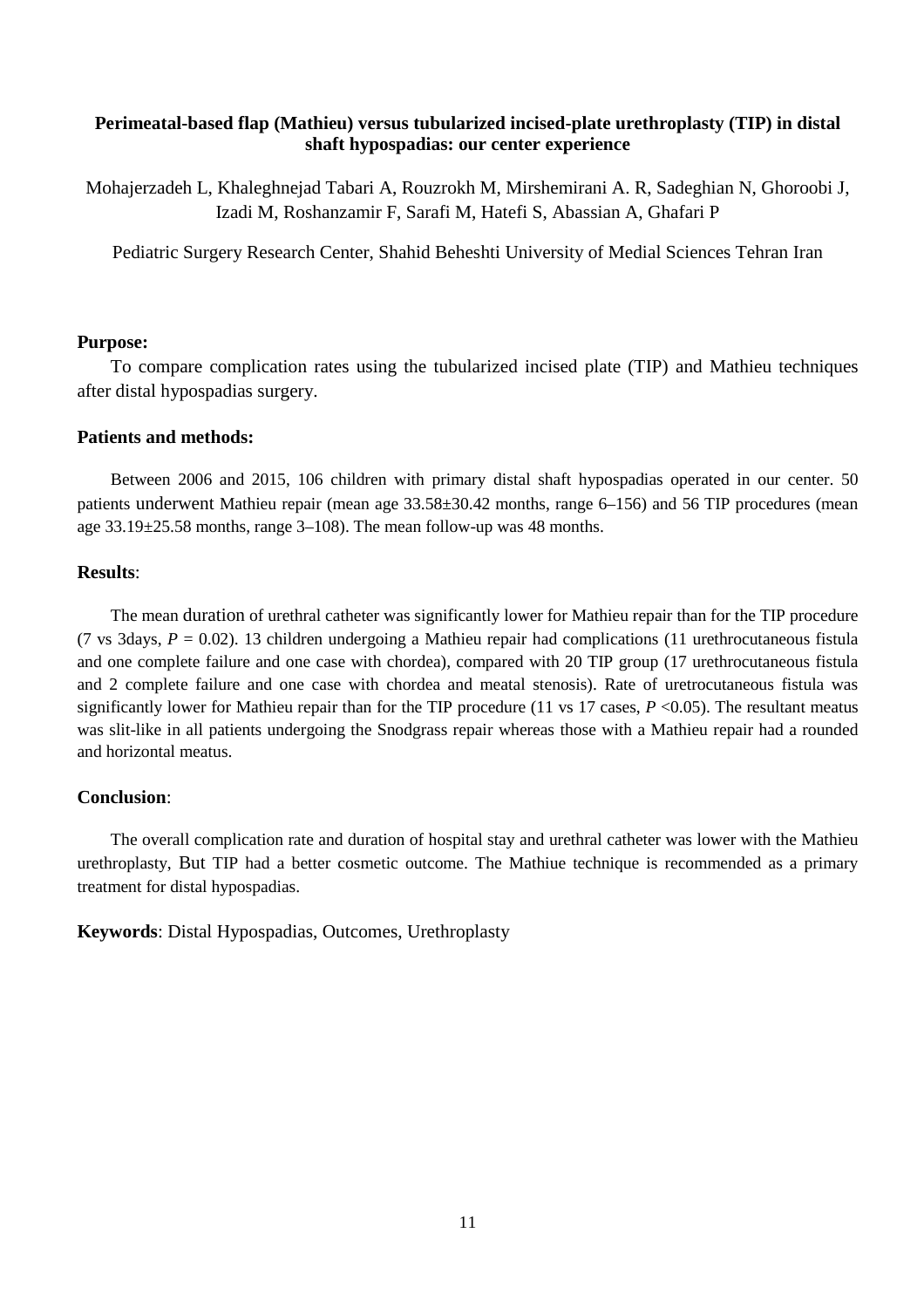## **Prepucial Island Flap for penile coverage in Hypospadias Repair Experience in 112 cases**

M. Mollaeian, F. Eskandari, H. Raji, H. Pourang, M. R. Toloa,

Bahrami Children's Hospital, Tehran University of Medical Science

## **Abstract:**

## **Background:**

Penile coverage is a challenge after release of curvature associated with hypospadias. We have used preputial flap for this purpose. We report the results and advantages of this prospective study.

## **Materials and Methods:**

120 patients ranging from 13 months to 12 years of age were enrolled in this study. The location of meatus was in proximal penile to subglanular and all of them had associated curvature from 10 to 40 degree. The preputial vascularized flap was created and used for covering the ventral skin defect achieved after the correction of curvature. Thede-epithelializeddartus tissue of the flap also covered the urethral suture line to prevent the fistula formation. The follow up period ranged from 2 months to 8 years.

## **Results:**

All patients got noticeable skin defect after release of curvature while penis was examined at straight state. The defects were reconstructed using the flap. The flaps showed ischemic changes in 5 cases mostly in early phase of study. Twenty cases looked as prominent loose tissue on the ventral shaft on early postoperative period, which went to have a good appearance over time. Only two of the patients needed to trim the flap.

# **Conclusion:**

Use of the preputial flap is excellent option in penile ventral skin defect after curvature release, from the point of cosmetic penile appearance and adequacy and prevention of the urethral fistula.

**Key Words:** Hypospadias, Reconstruction, skin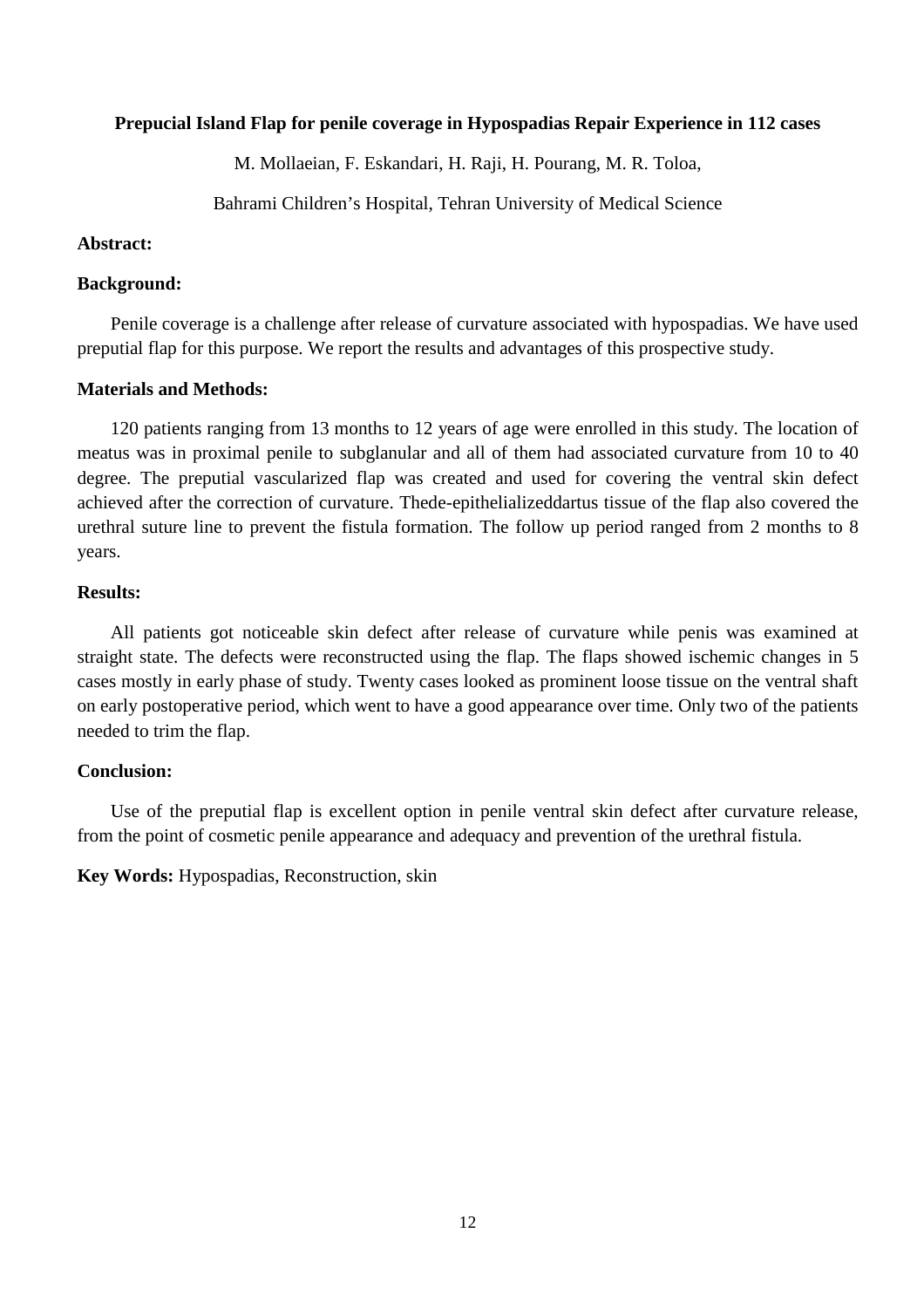## **Cryocalcium Glue in Hypospadias Surgery**

Mehrdad Hosseinpour(1), Mohadese Hamsayeh(2), Sanaz Etezazian(1)

(1): Department of Pediatric Surgery, Imam Hossein Children Hospital, Isfahan, IRAN (2): Shahid Beheshti Hospital, Kashan , IRAN

## **Background:**

Urethrocutaneous fistulas are the most common late complication of hypospadias repair .Clinical and experimental experiences suggests that fibrin glue prevents urinary extra-vasation from urological surgical anastomosis, but sealant is commercially inaccessible and very expensive in some of underdevelopment or developing countries. In this study, we tried to introduce a new formulation of glue.

## **Methods:**

We prospectively included patients with distal hypospadias that reffered to our center for operation. Hypospadias repair performed by tabularized incised plate urethroplasty (TIPS). Cryocalcium glue preparation was applied over the closure area, and ventral dartos flap was brought over it. On the follow up visit, the patients evaluated for fistula formation and urethral calibration. A successful operation was defined as no fistula formation during the first 6 months of operation.

#### **Results**:

In this study, a total of 400 children (100 as control and 300 as case) were evaluated. The mean length of reconstructed urethra was 18.12±4.18 mm in case group and 16.17±3.74 mm in control group (P= NS). Urethro - cotaneous fistula was occurred in 5 patients of case group and 6 patients in control group  $(1.6\% \text{ vs } 6\%, \text{P=0.001})$ . We have no allergic reaction in case group

#### **Conclusions**:

Cryoclcioum glue used to reinforce urethraplasty anastomosis in children with hypospadias appears to be a safe and inexpensive alternative for fibrin to reduce the risk of post operative fistula formation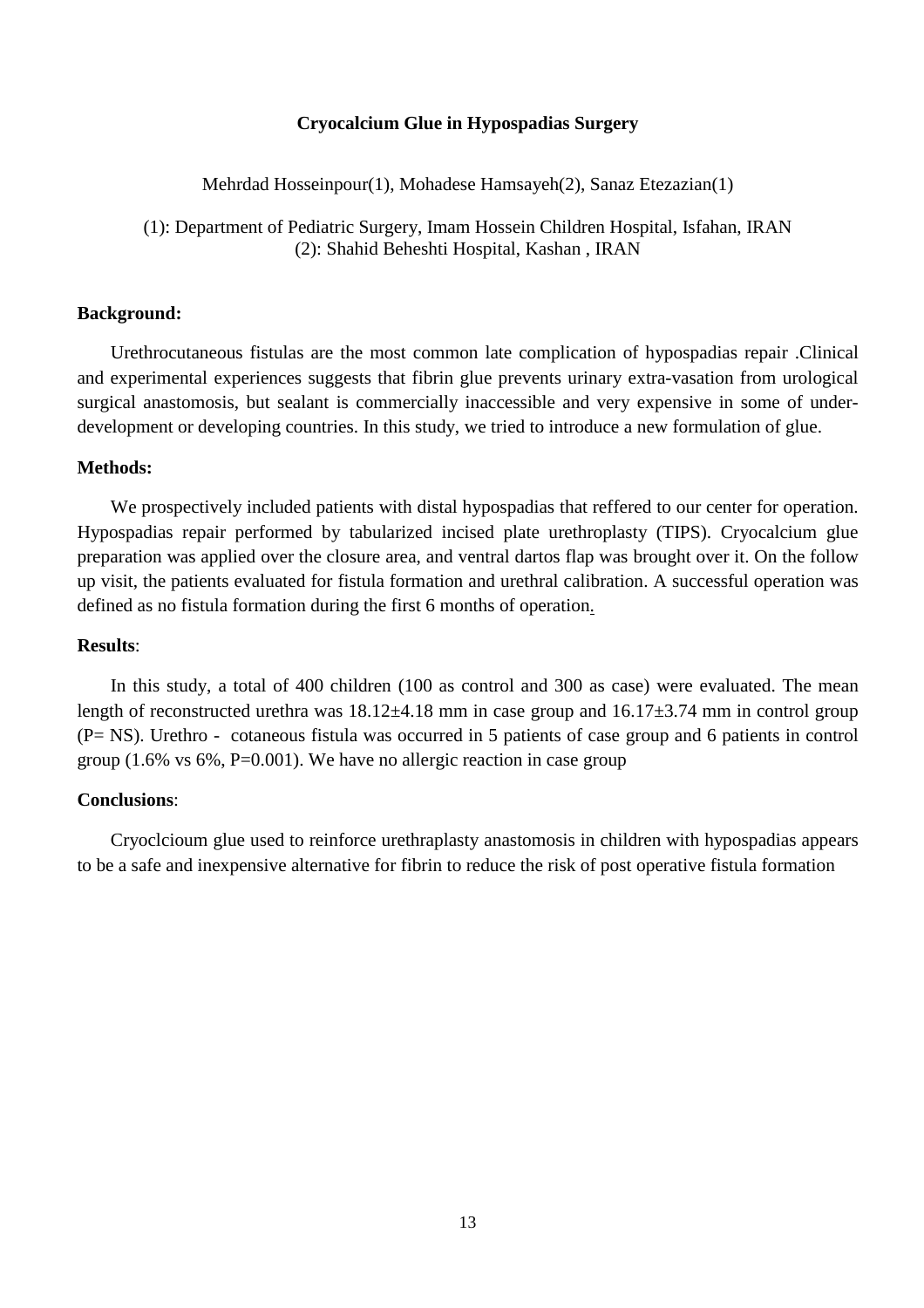## **Pain management after surgery among patients with hypospadias**

Saeid Aslan Abadi<sup>1</sup>, Mohammad Amin Rezazadeh Saatlou<sup>2</sup>, Davoud Badebarin<sup>1</sup>

1: Pediatric Research Center, Tabriz University of Medical Sciences, Tabriz, Eastern Azerbaijan, IRAN. 2: Tuberculosis and Lung Disease Research Center, Tabriz University of Medical Sciences, Tabriz, Eastern Azerbaijan, IRAN.

Hypospadias is known as a common congenital problem of male genitalia occurred due to the hypoplasia of the ventral tissues with different degrees of malformation. Its incidence rate was reported to be around 1 in 300 male births. Resent epidemiological studies revealed that there is an increasing incidence of Hypospadias among Western developed countries and it was mentioned near 4 in 500 male childeren. Genetic and environmental factors are influencing its process.

Surgery is its only therapeutic treatment in this regard. According to the 300 different described operation methods it can be concluded that treatment has not been perfected or standardized, yet. But Successful repair can be achieved in the majority of patients. However, this leaves a small number of patients with poor surgical outcomes. Those unfortunate few case face physical scarring with abnormal genitalia which requires repeating surgeries, and also have trouble voiding normally and also may have a poor cosmetic result. Patients with hypospadias may also have difficulty with sexuality and developing normal relationships. Accordingly, And the goal for treatment for these patients is to reconstruct a straight penile shaft with its external urethral meatus as similar as possible to the normal position, in order to provide normal urination and even normal penetration.

And related complication rate were reported from 14% to 61%. Continuous advances in surgical treatment provided great potential reconstruction techniques for proximal hypospadias and many tissues have been used as urethral graft substitutes when there are problems with local penile or preputial skin. Most common grafts to substitute long urethral defects are: buccal mucosa, de-epithelialized or nonhair bearing skin, posterior auricular skin, and bladder mucosa. Mucosal grafts are readily available and they make successful urethral substitutes according to surgeon preferences.

Influencing Factors affecting the timing of hypospadias repair are: environment which patient will be managed, anaesthetic risk, penile dimensions and the psychological effect of genital surgery. After the age of 6 months the risk of anaesthesia is same as older ages,

Penile size is not considered as a limiting factor in most case because the moderate penile growth occurs in the first few years of development; there is no technical advantage in delaying surgery. With a very small phallus, usage of hormonal stimulations to achieve penile enlargement is now less controversial, because initial concerns about subsequent down-regulation of androgen receptors appear to have no evidences. Testosterone enanthate (25 mg) administered intramuscularly 1 month before surgery or topical dihydrotestosterone cream, applied daily for 1 month, are both viable options.

Recommendations of the Urology Section of the American Academy of Pediatrics suggests that the optimum time for elective surgery on the genitalia is either in the second 6 months of life or sometime during the fourth year. therefore it can be concluded that the ideally practical time to correct primary hypospadias is when patients is in his age of 6-12 months.

Problems related to pain assessment are important factor in surgery especially in pediatric surgery. As in all patients with surgeries, postoperative patients require assessment of the intensity, location, and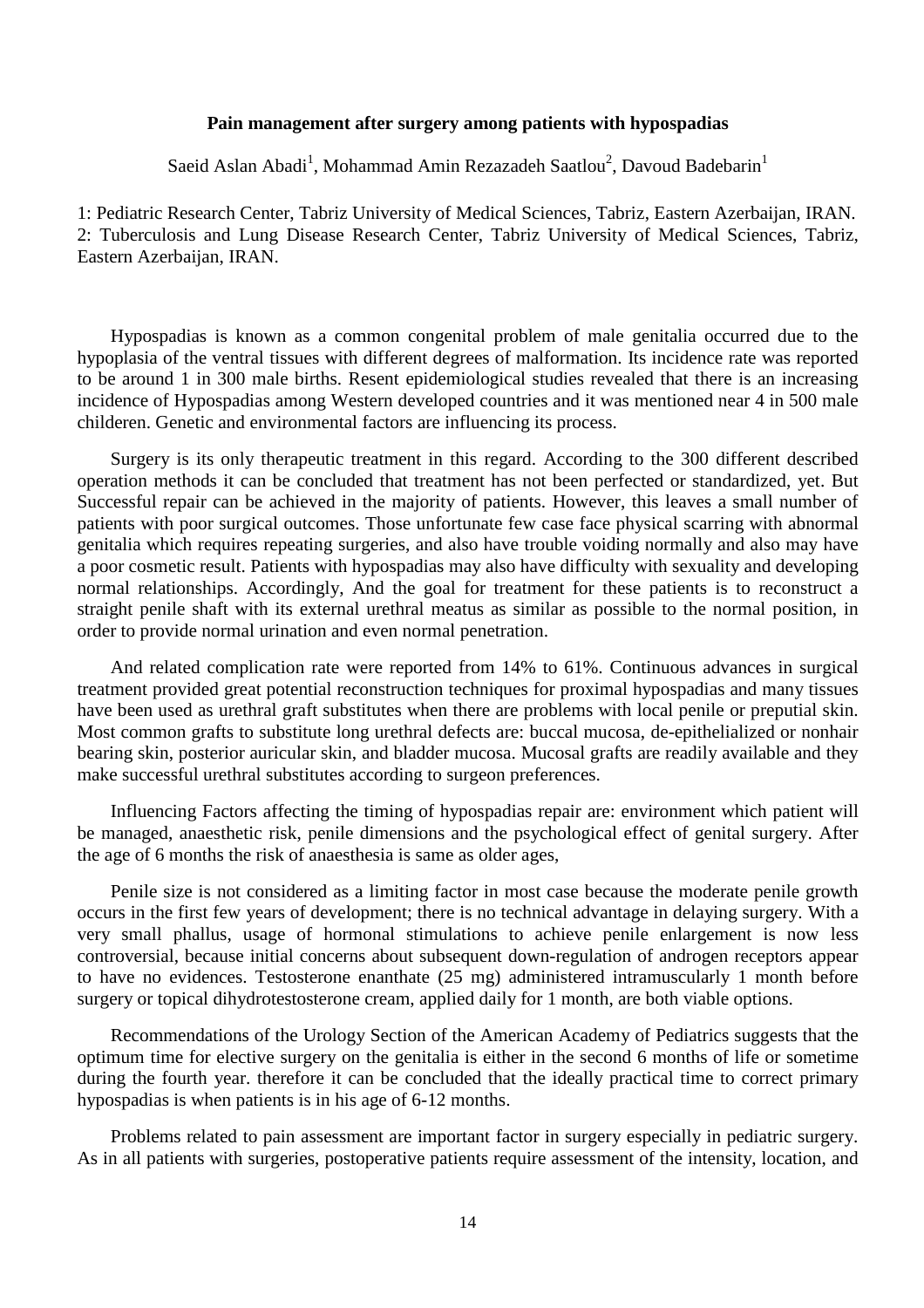character of their pain, an appreciation for the entire spectrum of factors that modulate the experience. In approaching a child with postoperative pain, it remains important to make a assessment and diagnosis.

Caudal epidural block is one of the most common regional anaesthetic techniques in pediatric surgeries. It is generally considered a simple and safe procedure and its main disadvantage is due to its short duration of action, even with the use of long-acting local anaesthetic agents such as bupivacaine. In order to improve the duration of action and quality of analgesia of a caudal block with bupivacaine, various drugs such as opioids, epinephrine, midazolam, neostigmine, ketamine and clonidine have been used.

Bupivacaine is a local anesthetic agent with longest duration of actio, and when its used for caudal analgesia in children in a dose of 2.0 - 2.5 mg/kg, it lasts for 2-4 h. More than 60% of children undergoing orchidopexy with this technique require further analgesia during the postoperative period. Many drugs including epinephrine, morphine, clonidine, ketamine, midazolam, and tramadol have been co-administered with caudal bupivacaine to increase duration of analgesia. Caudal morphine extends postoperative analgesia, but it may be associated with delayed respiratory depression. Caudal clonidine and midazolam have been associated with prolonged sedation. Behavioral side effects were reported with the use of the caudal ketamine, and an increased incidence of postoperative vomiting was observed with the use of caudal tramadol. The intrathecal administration of the cholinesterase inhibitor neostigmine was reported to produce analgesia in experimental animals and in acute postoperative pain in humans. Two reports have described the use of epidural neostigmine combined with local anesthetics or morphine in the management of acute postoperative and chronic cancer pain in adults. The use of neuraxial neostigmine has not been reported before in children.

All of these agents have potential side-effects. Since the discovery that epidural clonidine, an a2 receptor agonist, produces analgesia, the drug has been used widely in anaesthetic practice. During the last decades the use of clonidine has become increasingly popular in paediatric anaesthesia, particularly when administered caudally with a local anaesthetic agent. Clonidine has been shown to produce analgesia without causing significant respiratory depression after systemic, epidural or spinal administration. Although epidural clonidine may also cause hypotension, bradycardia and sedation in higher doses, serious adverse effects are uncommon in the dose range normally used in children. The a2 receptor is also a binding site for the adrenergic neurotransmitter norepinephrine. There is some evidence to suggest that clonidine's analgesic effects are more pronounced after neuroaxial administration. However, a2 receptors are widely distributed throughout the central nervous system, with three isoreceptors (a2A, a2B, a2C) recognized so far. The a2 receptors are located primarily on afferent terminals centrally and peripherally, but they are also found in the super®cial laminae of the spinal cord and within several brainstem nuclei known to be involved in analgesia. Animal studies have demonstrated analgesic action at all three sites, but so far their relative clinical importance is controversial and subject to ongoing debate.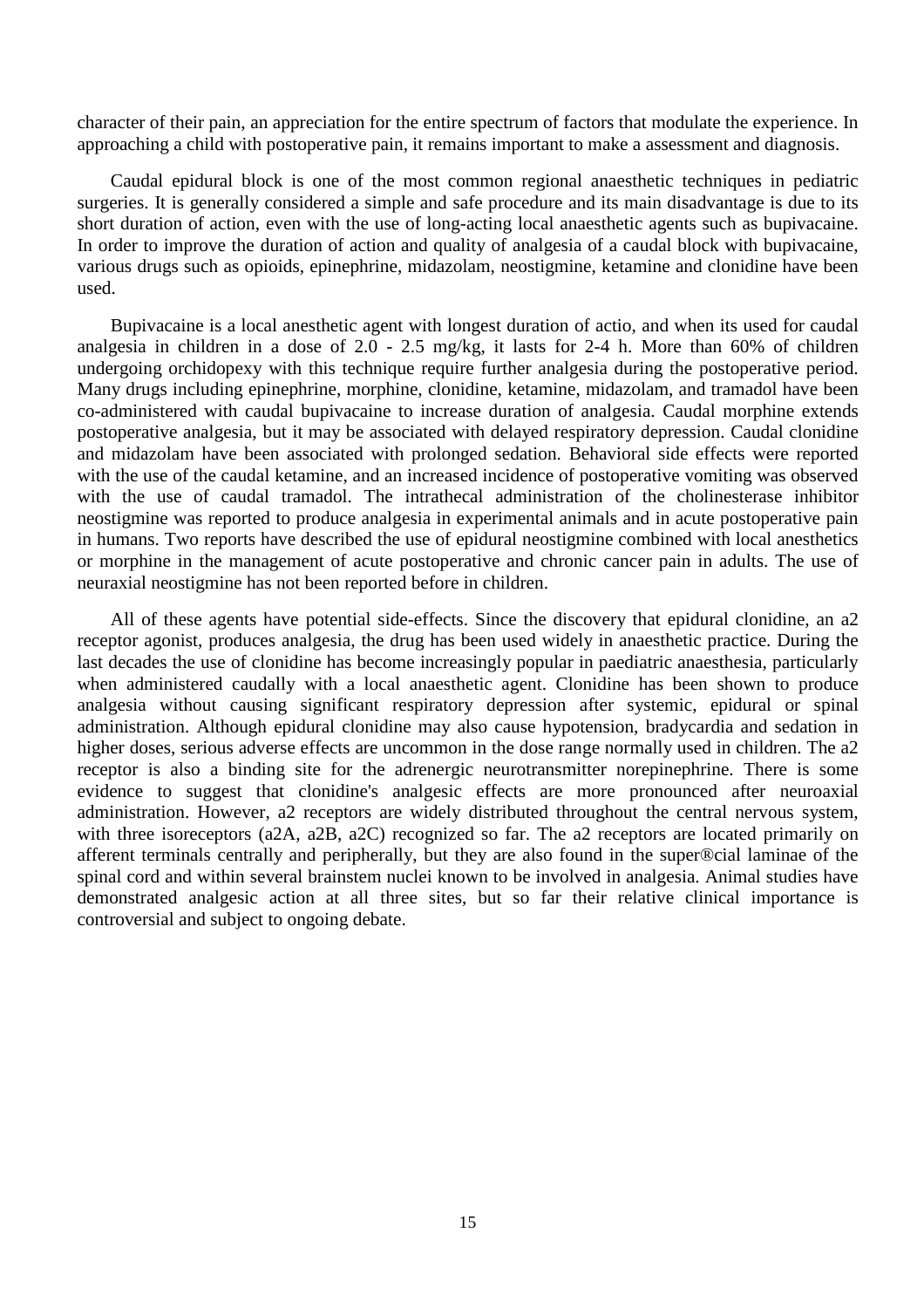## **Most popular techniquesin hypospadiasis repair**

Reza Shojaeian, Mehran Hiradfar, Parisa Saeedi, Ali Azadmand, Mahdi Parvizi

#### **Background:**

hypospadias is a common congenital urogenital malformation that needs surgical repair mostly. Over 600 different surgical techniques have beeen introduced for hypospadias repair and some of them have been modified several times in the last decades while still there isn't any singletechnique as the gold standard in hypospadias treatment. Surgeons' decision is mostly regarding their personal experience and skill

## **Methods**:

In this study we categorize different types of hypospadias in three major groups of proximal, midshaft and distal hypospadiasis. We designed a questionnaire that evaluate the subspeciality and expertise of the participants and also presented a sample in each group with pictures and explanations and ask for the participants technique of choice. We sent this form to several surgeons who wereenvolved in hypospadias surgery to evaluate popular method of hypospadias repair. We analyzed the feedbacks considering the subspeciality, country, academic level and other variables.

#### **Results**:

Among all different techniques of hypospadias repair, MAGPI, TIPS and two stage Braca technique where more popular over all. Significant diferences were observed while comparing the results regarding subespeciality, academic level and expertise.

## **Conclusion**:

Although the most popular techniques were almost the same between different surgeons but these were differences in technical choice for management of proximal and distal hypospadiasis.

## **Key words:** Hypospadias, Repair, Technique

16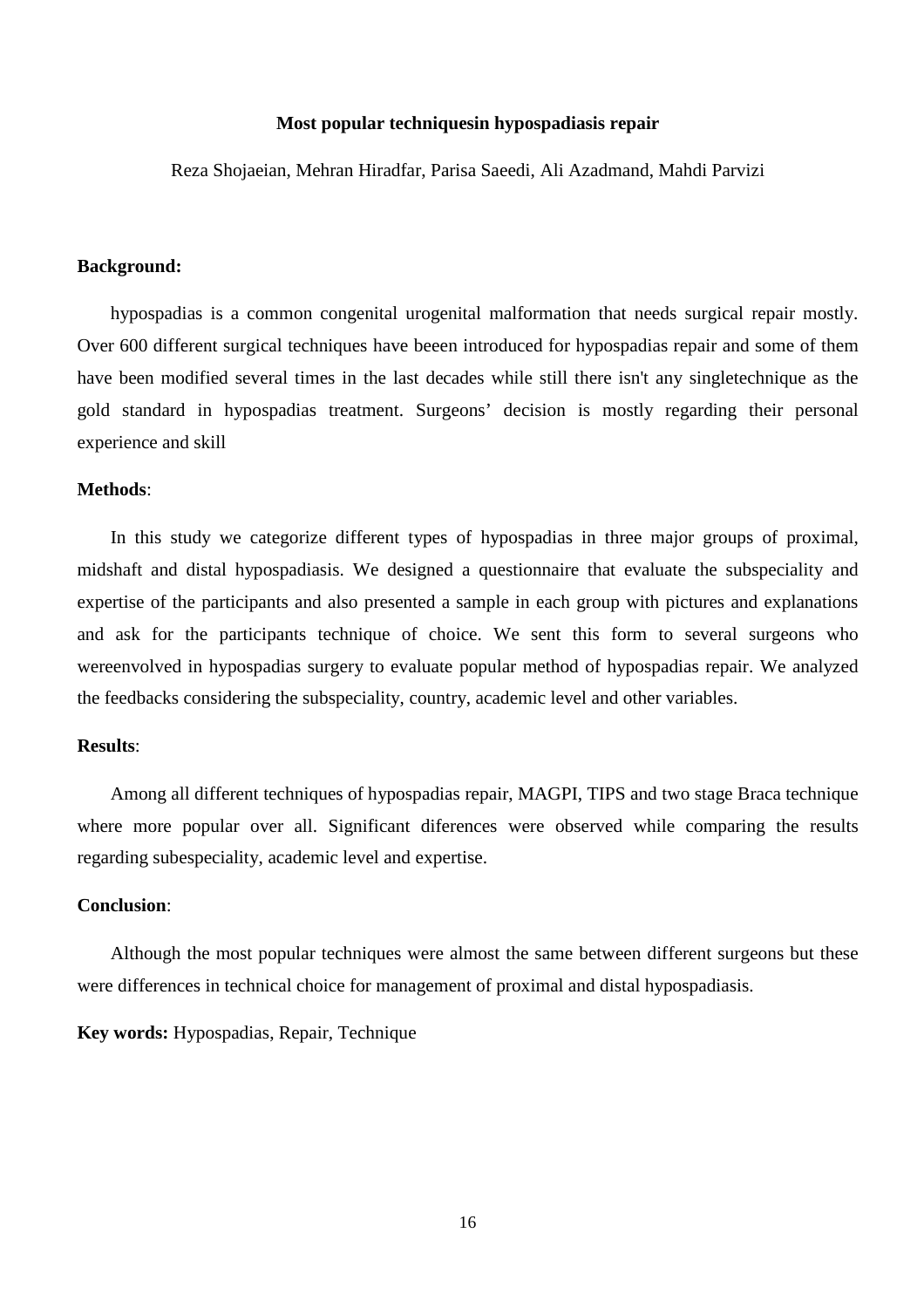## **Urinary dranage in different types of hypospadias surgery**

Reza Shojaeian, Mehran Hiradfar, Parisa Saeedi, Ali Azadmand, Mahdi Parvizi

#### **Background:**

Urinary retention and difficult voiding are among common postoperative complications after hypospadias surgery. Although there are some suggestions roughly about using drains in different surgical techniques but there is no wildly accepted method of choice for urinary drainage after hypospadias surgery so every sugeon has his own method according his experience.

Urinary retention may be disturbing for the patient and parents, use of folley or other intra vesical drains may irritate the trigone and cause errection, balone free catheters or intra urethral drains may dislodge easily. Considering all these advantages and disadvantages, there are different concepts about urinary drainage after hypospadias repair.

## **Method:**

We conducted a litreture review about drainage in hypospadias surgery and considering the most common methods in recent articles. We categorize different types of hypospadias in three major groups of proximal, midshaft and distal hypospadiasis. We designed a questionnaire that evaluate the subspeciality and expertise of the participants and also presented a sample in each group with pictures and explanations and ask the participants about their preferred method of urinary drainage after hypospadias repair. We sent this form to several surgeons who were envolved in hypospadias surgery to evaluate popular method of urinary drainage after hypospadias surgery. We analyzed the feedbacks considering the subspeciality, country, academic level and other variables.

#### **Results**:

The most common methods of urinary drainage after perineal and other proximal hypospadias reconstruction was double drainage with cystostomy and intra vesical catheter. Most surgeons prefered intravesical baloone free catheter for urinary drainage after midshaft hypospadias repair. There was contraversy on whether use of intravesical baloone free catheter or transurethral stent or no drainage after distal hypospadias repair.

## **Keywords:** Hypospadiasis, surgery, drain

17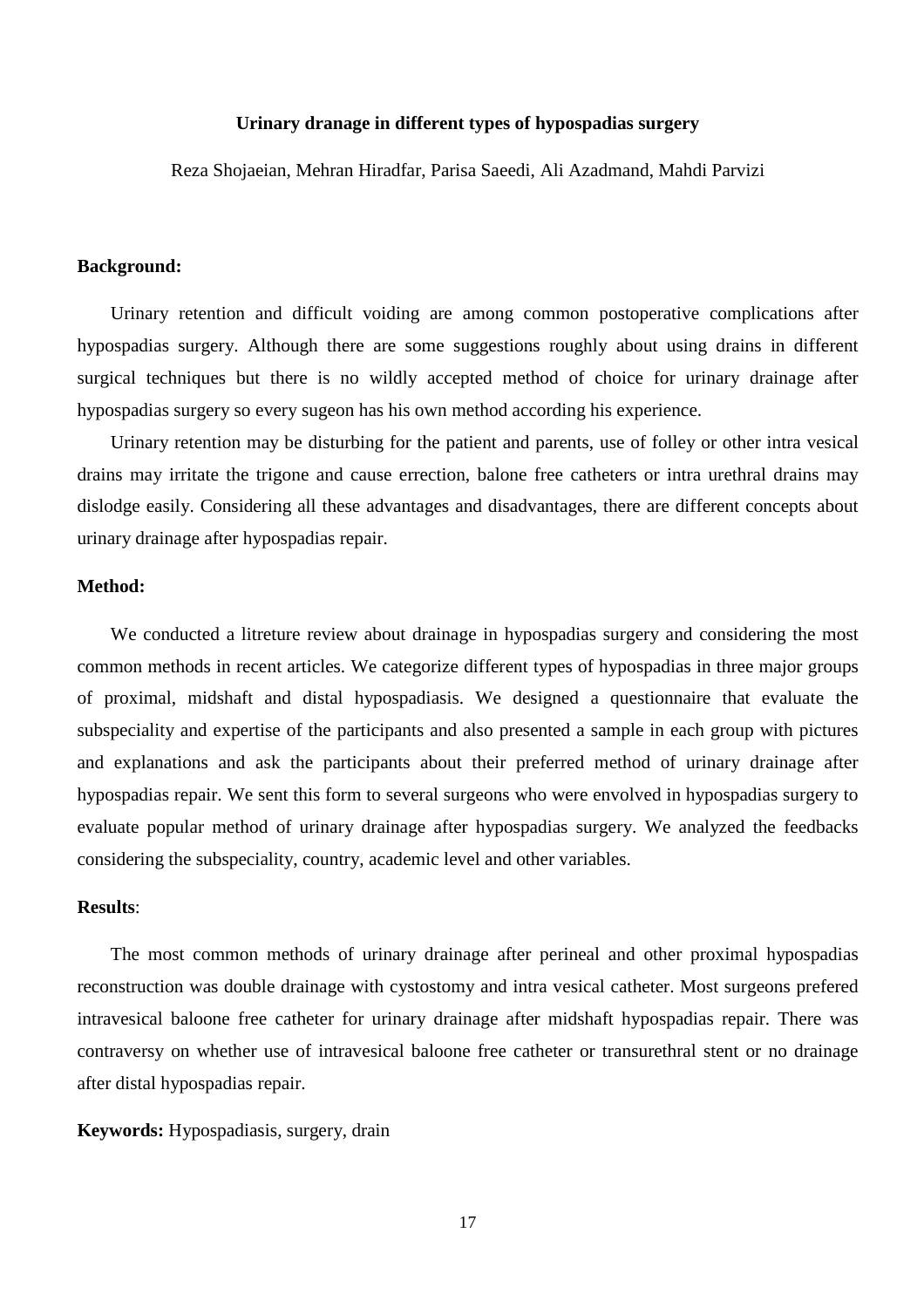## **Skin and Flap Necrosis in Staged Hypospadias Repair**

Alireza Mirshemirani, Mehdi Sarafi

Pediatric Surgery Research Center, Shahid Beheshti University of Medial Sciences Tehran, Iran

## **Abstract**

Complications in hypospadias surgery are various however penile skin or flap necrosis is rarely seen. Ischemia of the flap or graft is a major complication in two stage repair of hypospadias. A 2-year old boy diagnosed case of proximal penile hypospadias, operated initially for chordee correction and urethral plate formation with a preputial flap, presented for stage 2 hypospadias repair. Ten days after tabularization of urethral plate, the patient developed skin and flap necrosis. Early debridement was carried out under general anesthesia followed by coverage with scrotal flaps.

**Keywords:** Hypospadias, Flap necrosis, Complication, Manage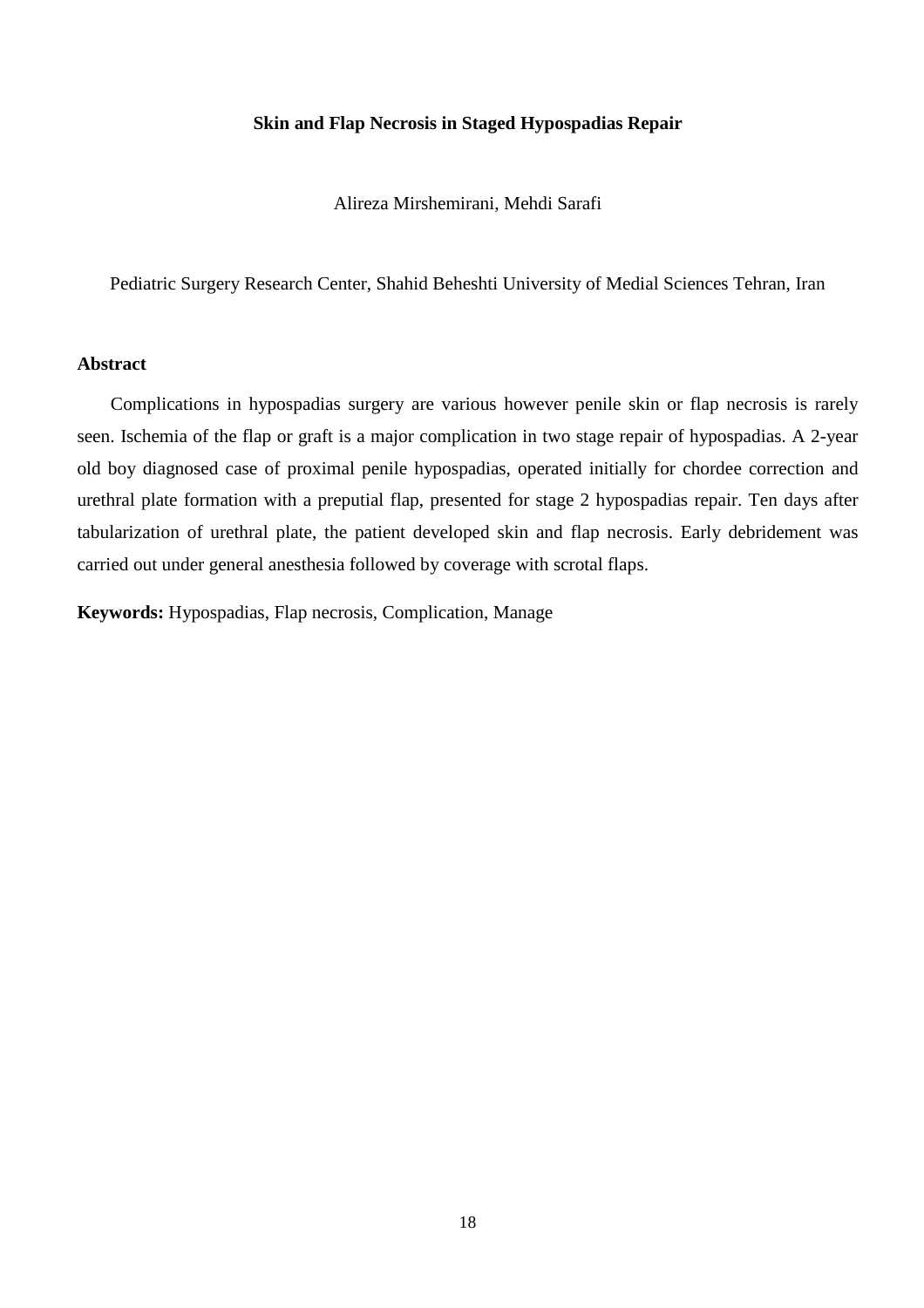#### **Ventral Z-plasty for circumcised distal penile hypospadias**

Farid Eskandari M.D., Houshang Pourang M.D., Mansoor Mollaeian M.D., Mohammad Reza Tolue M.D., Donya Sadid M.D.

Department of Pediatric Surgery, Bahrami Children's Hospital, Tehran University of Medical Science, Tehran, Iran

# **Abstract**

Routine circumcision of infants is practiced in Islamic countries on religious grounds. It is sometimes done within 6 weeks, preferably by the end of the first week after birth. Minimal to moderate hypospadias with deficient ventral prepuce and exposed glans is not usually recognised by parents as a congenital deformity. It is the belief that these children are born circumcised ("angel's" circumcision) and the postnatal circumcision is done to complete religious rites and to achieve better aesthetic appearance. Single stage repair of hypospadias with chordee presents a difficult challenge for the surgeon, and the added previous circumcision makes it worse, because of skin deficiency for coverage.

We have carried out a single stage repair using a Z-plasty at the ventral surface of the penis in circumcised distal penile hypospadias patients with chordee.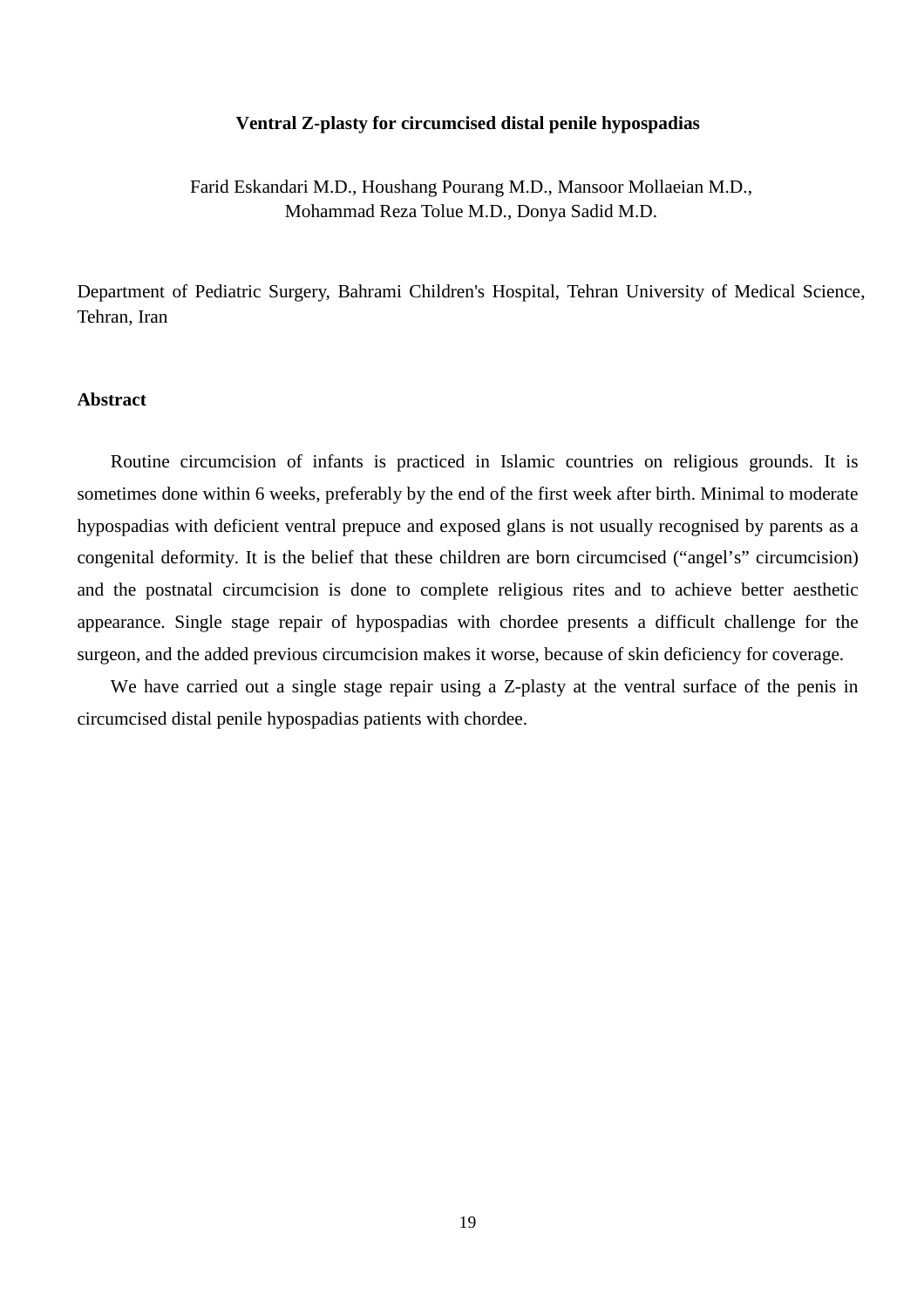## **Assessment the results of Onlay flap versus Durham Smith in proximal hypospadias**

Leily Mohajerzadeh, Ahmad Khaleghnejad Tabari, Haleh Noroozi, Saran Lotfollahzadeh, Khashayar Atqiaee

Pediatric Surgery Research Center, Shahid Beheshti University of Medical Sciences, Tehran, Iran

## **Abstract Background:**

The onlay island flap urethroplasty was first described in the repair of mid and distal penile hypospadias. Since then, this technique has been increasingly used in more severe cases of hypospadias, because of the complications of two-stage Durham smith, mainly mega urethra and proximal anastomotic strictures. The aim of this study was to compare the outcome of these two techniques.

## **Methods:**

This study was an analytic retrospective study. Thirty -three patients underwent surgical treatment for hypospadias. Two stages Durham smith performed in 17 cases and the onlay island flap technique used in 16 patients. The data entered in SPSS software version 21 and compared the complication rate in two procedures.

## **Results:**

Altogether, frequency of complications was higher in smith technique than onlay flap procedure without any significant difference between the two techniques (47% for Smith technique and 19% for onlay repair;  $P=0.141$ ). Fistula was the most frequent complication in two techniques (41% for Smith technique and 13% for onlay repair; P=0.117). The meatoplasty done for meatal stricture in the smith group. Moreover, smith technique was complete failure in one case who had undertaken Tabularized Inside-Plate (TIP). There was one case of chordee recurrence in smith technique that a dorsal Nesbit plication also was necessary. The mean days of hospitalization was more than smith technique (7.1 days vs 5.0, P=0.016). In addition, the mean of reoperation was higher in smith than onlay flap (1.0 vs 0.2,  $P=0.025$ ).

## **Conclusions:**

The results of this study showed that that onlay flap technique had lower complications and reoperation than two-stage smith technique. In addition, onlay flap technique has fewer days of hospitalization than smith technique, resulting in lower costs to the health system and patients.

**Key words:** Onlay island flap, two-stage Durham smith, Proximal Hypospadias, complications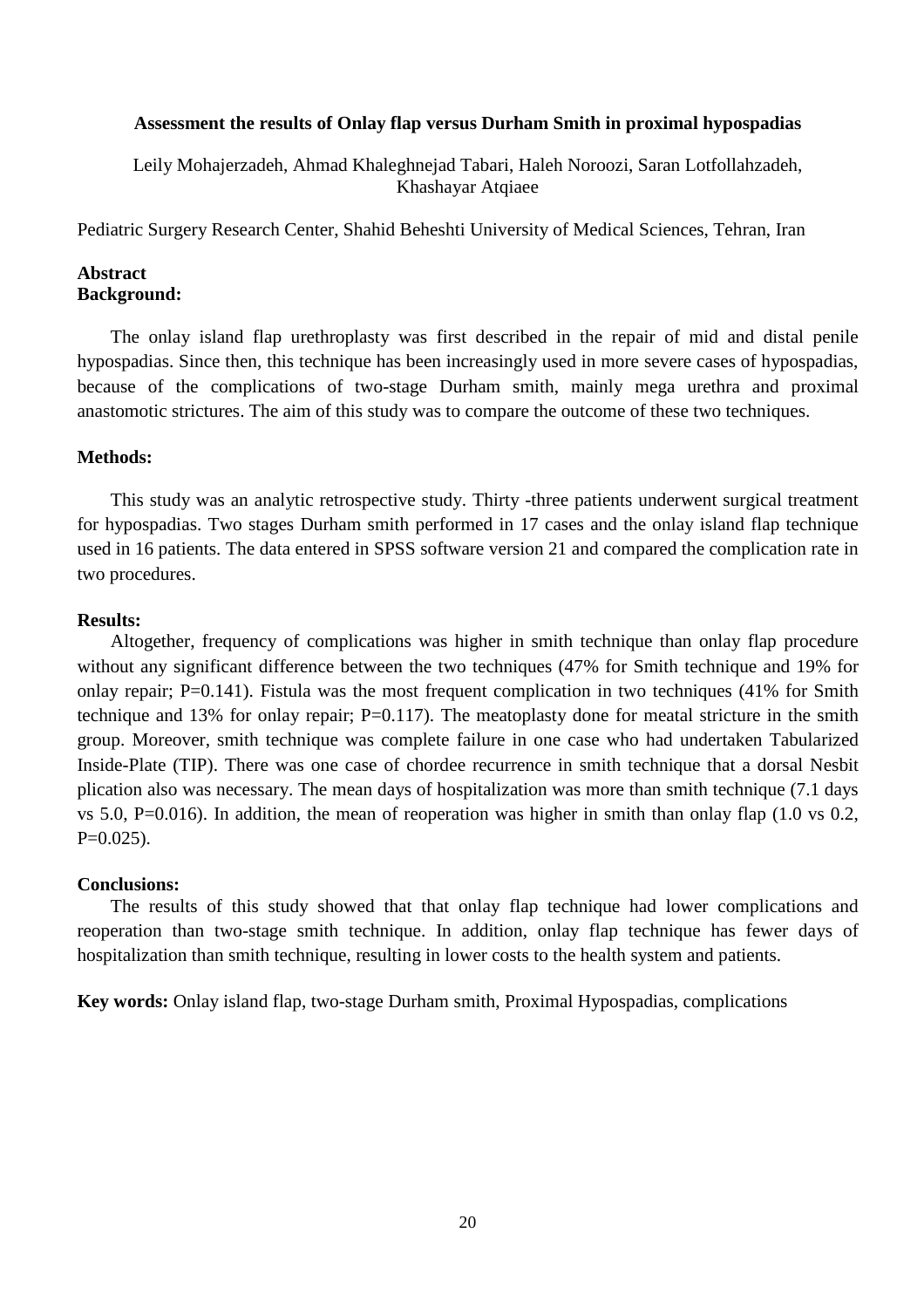#### **Is urethroplasty safe in the 6 month of life?**

Dr Seyed Soheil Ben Razavi

Pediatric surgeon, Tehran Azad Medical University

In this study during a period of two years, uerthroplasty in mid shaft hypospadis without chordea was compared between two age groups of 20 babies with similar characterizes but different ages:

Group A: 6 month old babies (10 members)

Group B: 12-16 month old babies (10 members)

The techniques, materials, urinary diversions, dressing and demonstrated better shape, lower fistula rates, lower infection rate, better hospital course and post hospital conditions in group B.

So might this study indicate that surgical interventions for hypopadis are safer after one year of age?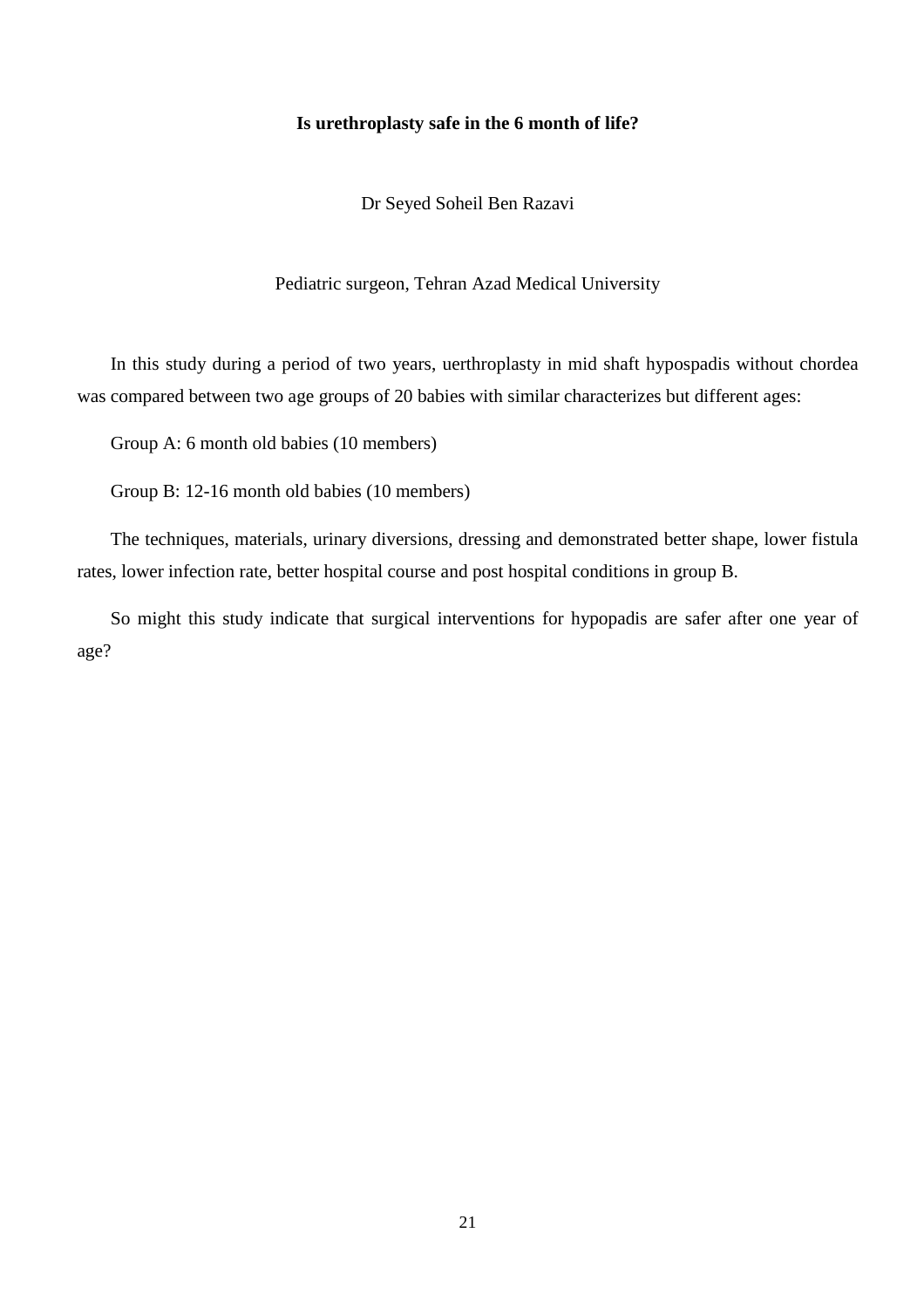# **Effect of caudal block on intraoperative vital signs (BP, HR) and recovery time in patients undergoing hypospadiasis repair**

<sup>1</sup>Hajieh Hoseinpour Nourani, <sup>2</sup>Daryoush Sheikhzadeh, <sup>3</sup>Rahimeh Balkani

1 Registered nurse of anesthesia and member of research committee of Tabriz medical sciences university

2 Assistant professor of anesthesiology, Tabriz medical sciences university

3 Anesthesia technicians, Tabriz children's hospital

## **Introduction:**

Does caudal block change intraoperative BP, HR and recovery time in patients undergoing hypospadiasis repair?

## **Method**:

Fifty patients aged 2-4 years old undergoing hypospadiasis repair in Tabriz childrens hospital during the year 1395 were assigned randomly into 2 groups. In first group, caudal block was carried out with 0.2% bupivacaine (1 cc/kg) while in patients of second group no block was performed.

## **Results**:

BP and HR were lower and recovery time was shorter in patients who had received caudal block. No significant side effect related to caudal block was seen.

#### **Conclusion**:

Caudal block in hypospadiasis repair results in lower intraoperative BP and HR and shortens recovery time.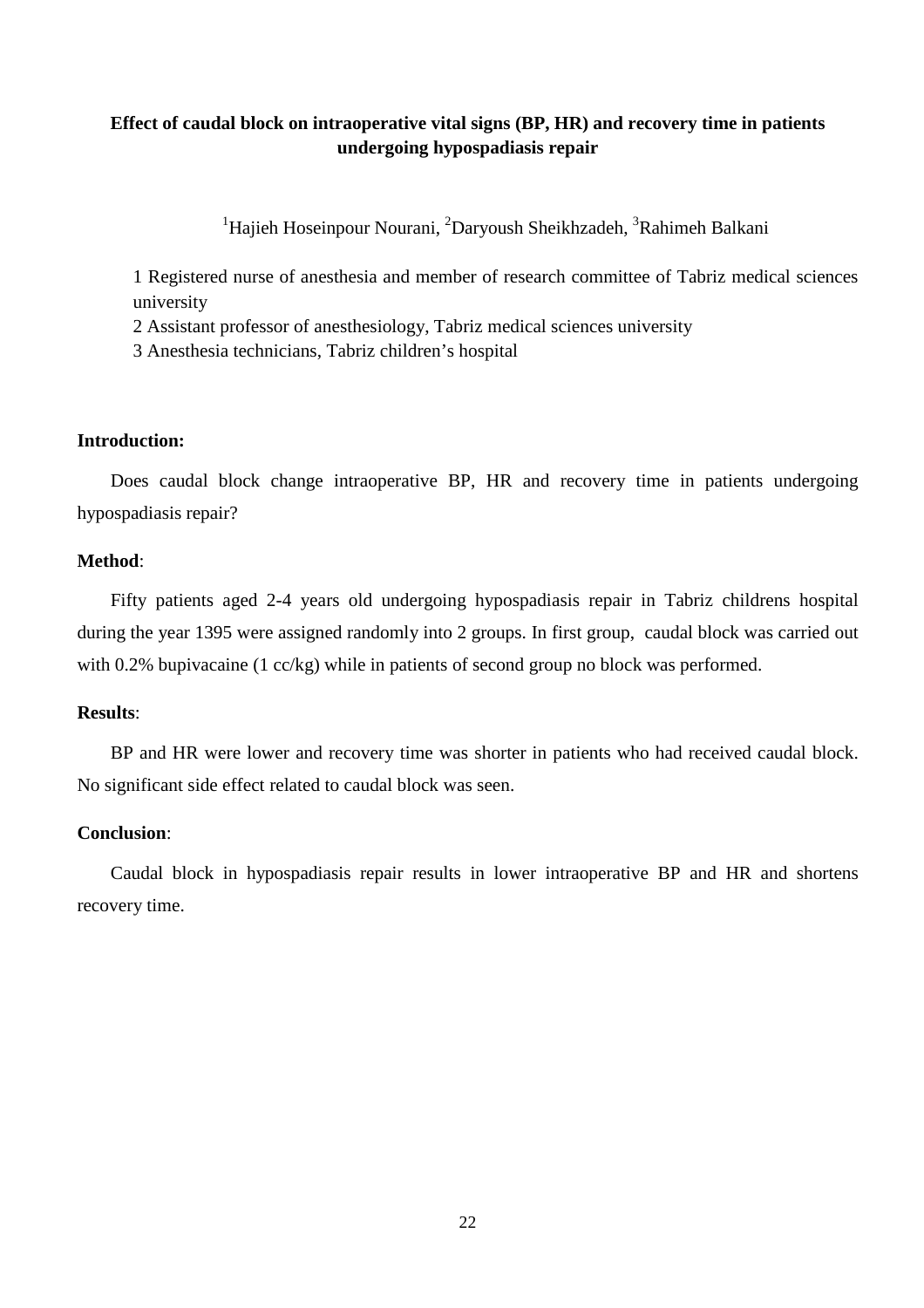# **Nursing points in Treatment for hypospadias**

## Ashraf Memarizadeh

Department, Institute, Town, Country (Nemazee Hospital ،Shiraz university of Medical Sciences)

## **Back Ground:**

Hypospediasiss are congenital anomalies involving abnormal location of the urethral meatus in males. In both cases, the urethral folds fail to fuse completely over the urethral groove.

In hypospadias, the urethral opining is located in any area on the ventral or undersurface of the penile shaft, and in sever cases in the scrotum. Congenital urethral defect, pect of the peni Uretheral opening on VENTRAL (lower) aspect of the penis The defects are corrected through surgical repair, during the first year of life. Give antibiotic until the stent fall out, not to circumcision the child.

## **Methods:**

Treatment for hypospadias:

Pre-op management

DO NOT circumcise infant; may need the foreskin for reconstruction Surgery: reconstructive to reposition the meatus at the tip usually done before one year of age.

## **Nursing managements:**

Nurses should approach them properly for gaining their trust and then take care of them.

Parents are the only persons who the children trust, so it is important for nurses to collaborate with them for achieving a better quality of care for their patients.

Teaching the parents preoperatively to relive their anxiety Postoperatively.

## **Post-op management:**

1-child is received with simple dressing and stent in the new urethral opining to keep it open, child's bandage may soak off in the bathtub. If not, you need to take it off within 2 days (48 hours) after surgery.

2- Few blood is seen soon after surgery. But the urine will be more clear after that

3- Encourage fluid intake to maintain adequate urinary output & patency of the stent. Notify the doctor if no urine drainer for one hour.

4- Give analgesia as ordered (ibuprofen) to control the pain.

Use double diaper: one to collect stool and another to collect urine by catheter.

Restrain the child activity, so stent or catheter stay in place. No play on straddle toys

In some cases a suprapubic catheter is inserted to provide an alternative route for urination.

5- Ensure parent education about all catheters inserted. Care of the catheter (may be foley, suprapubic or urethral stent.

6- Management of bladder spasms

7- Prophylactic abx

8- No bath until stent removed

9- Call physician for temp > 101

10- While child is less active and recovering &Codeine and other medicines may cause child to have constipation this can cause pain. Drinking lots of water will help. Child should also eat foods that have lots of fibre. These include whole grain breads and fresh fruits. These foods will prevent constipation

11-child will need 2 follow-up appointments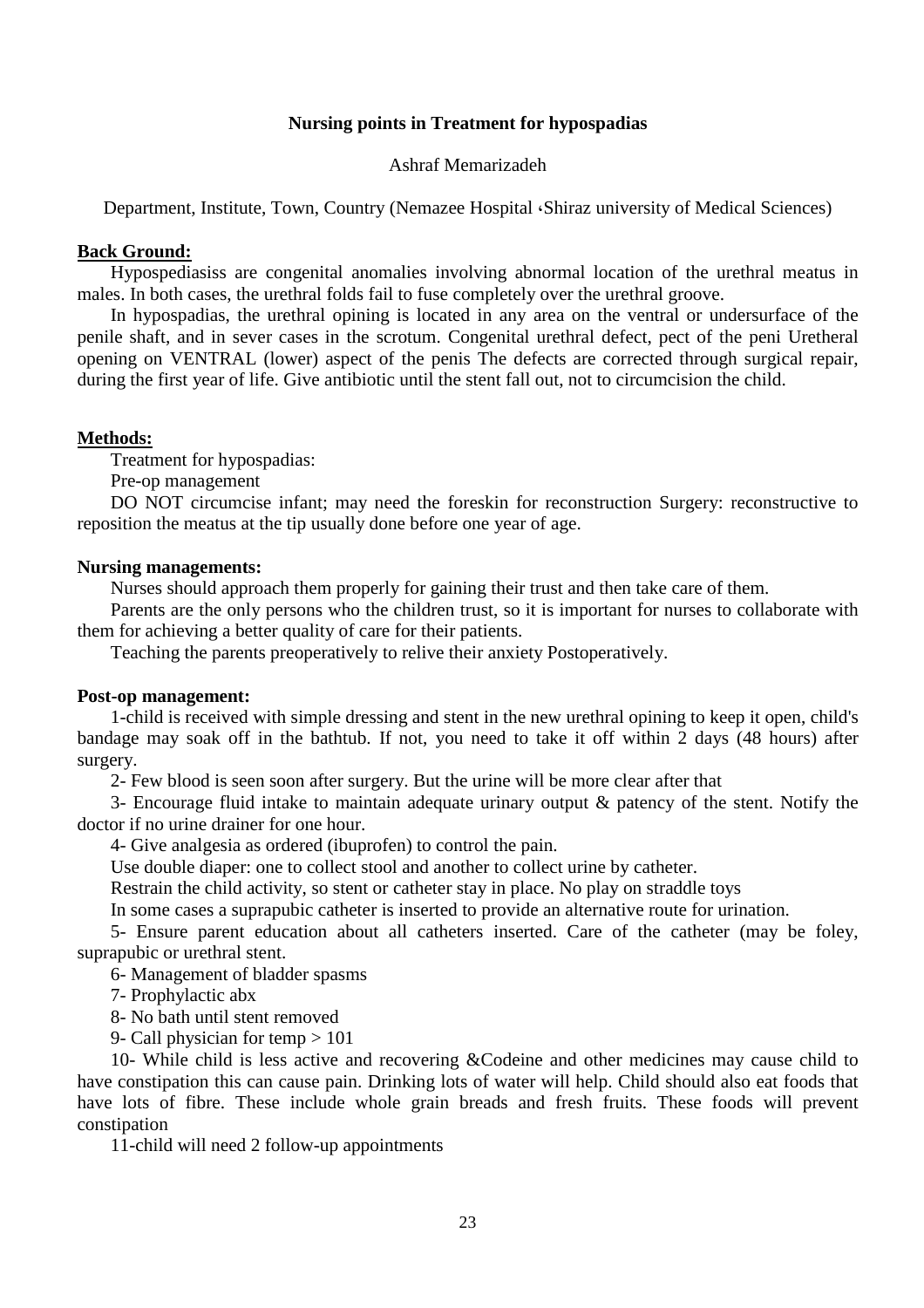## **Anterior Hypospadias**

# Emilio Merlini F.E.A.P.U.

Anterior hypospadias represent about 75% of all hypospadias. They are further divided into: Glanular, Coronal, Subcoronal, Anterior penile. As I rule, I treat all hypospadias from coronal to more proximal, glanular hypospadias are operated only when expressely required by parents or when the urine flow is deflected downwards. The elements that comprise a hypospadias requiring correction are the position of the meatus, the glans, the foreskin and, in many cases the ventral curvature of the penis. In most anterior hypospadias curvature is due to a short ventral skin and is then treated with anterior sliding of the foreskin during the repair. Another rare occurrence is a small glans that may make repair difficult and can be treated either with hormonal pretreatment or surgical technique must be changed accordingly, but this is rare in anterior hypospadias. I use a simple algorithm to decide which type of repair to use in any single case: if the distance between meatus and the tip of the glans is minimal I use the MAGPI as described by Duckett or the Beck-Koff -Atala procedure of complete urethral mobilization. I use MAGPI, or more recently the SnodPI modification when: glans is globular, spongiosum has no proximal division and there is no or minimal penile curvature amenable to treatment with skin transposition. The procedure includes a Heinecke -Mickulicz type of meatal advancement, glanuloplasty and, generally, circumcision or, if required by parents foreskin reconstruction. Snodpi means the inclusion of Snodgrass principle of hinging the urethral plate and leave it open without transverse suturing. This modification has the great advantage of producing no flattening of the glans and therefore is useful in those glans that have a median groove, that is a contraindication for classical MAGPI.

When the distance to be bridged is a little more, the glans has a pronounced groove and the urethra is surrounded by a well developed spongiosum, I like to use the Koff - Atala modification of the old Beck mobilization of the entire urethra. The procedure consists in isolating the all urethra with its spongiosum, isolation should be carried out for a distance that is at least five times the distance to be bridged. Then the glans is split, the urethral meatus is spatulated and the urethra is inserted deeply in the glans and secured with multiple suture to the spongiosum of the glans.

When hypospadias is coronal or more proximal and a segment of new urethra need to be constructed, I use the TIP procedure as described by Snodgrass and for even more proximal hypospadias I found useful to graft the hinged plate with a free graft of prepuce (Snod-graft as described by Malone).

The procedure includes the tubularization of the urethral plate and is so widely used that there is no need to describe in details. Some tips should, nevertheless, be mentioned: the incision of the plate should not be carried up to the tip of the glans in order to avoid meatal stenosis. The new urethral meatus should have an elliptical rather than a round shape. The new urethra must be covered with a well vascularized layer of tissue like preputial dartos or testicular tunica vaginalis. There is no evidence that urine drainage with a catheter or postoperative dressing make any difference in results, nevertheless I prefer to keep a catheter in the urethra in both Koff and Tip repair. Magpi's are unstented if the child is still in diapers, otherwise a catheter is kept 24 hrs. to avoid urinary retention in older children. This type of surgery can be done as a day-case or require a one night stay in hospital.

Complication rate is low for glanular hypospadias, it rises around 5-8% for TIP repair and increases further sharply if TIP repair is used for more proximal repairs.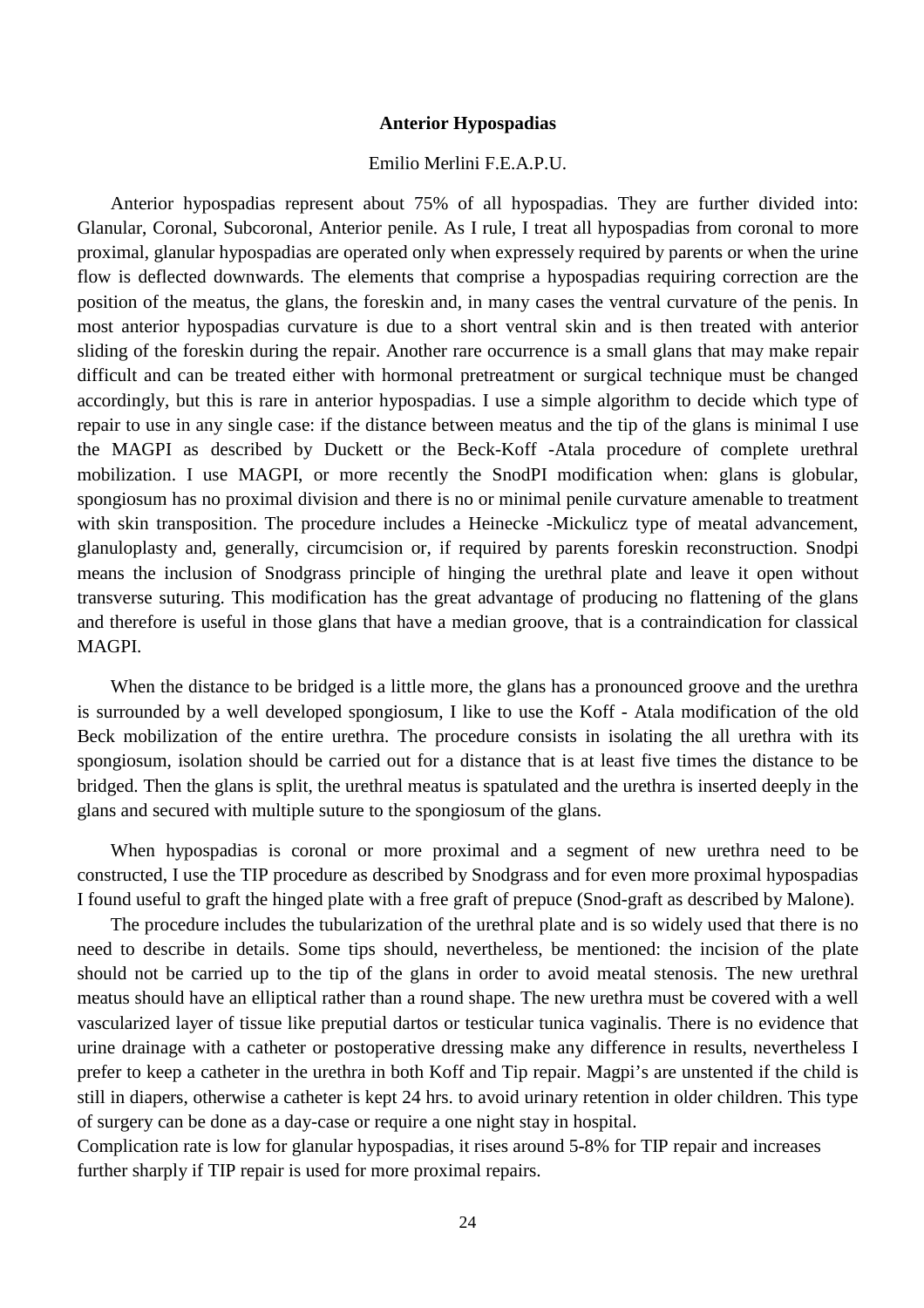# **Updates in Disorders of sexual development**

Dr Marjan Shakiba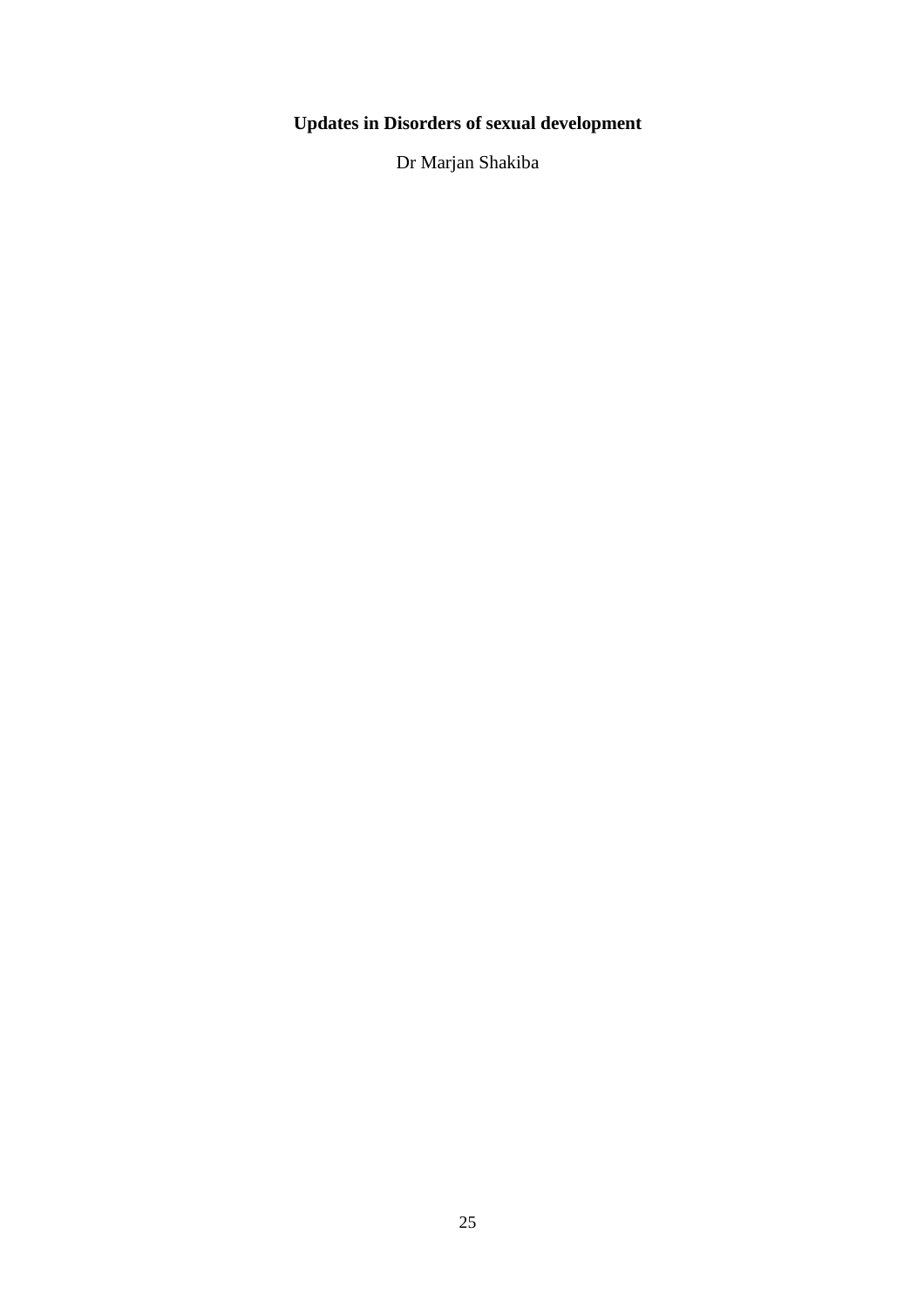# **Key note lecture in surgery of Disorders of Sex Development**

Dr Seyed Javad Nasiri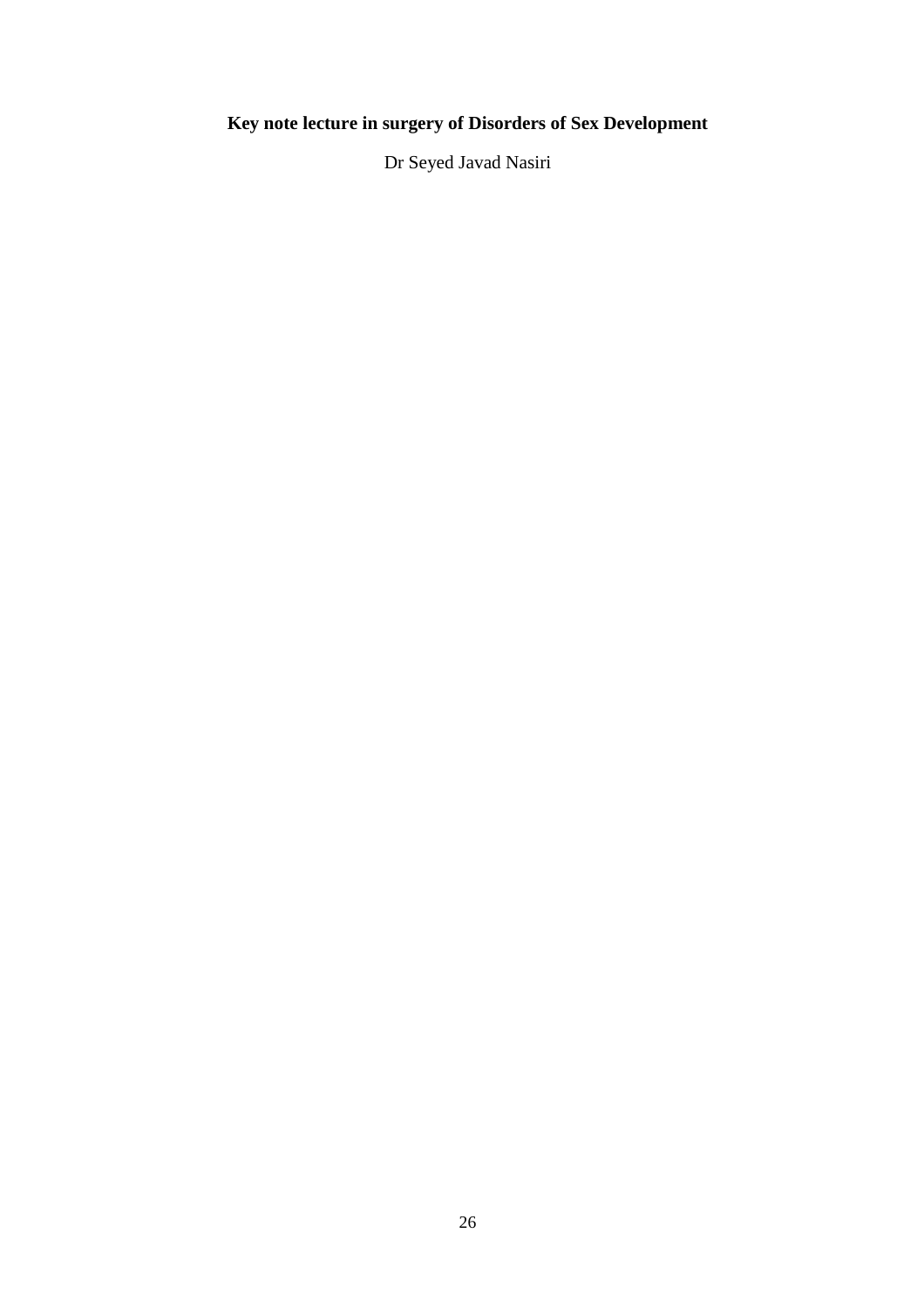#### **A review on androgen insensitivity syndrome diagnosis and management**

Maryam Ghavami Adel

Associate Professor of Pediatric Surgery, Tehran University of medical Sciences

# **Abstract**

In infancy, complete androgen insensitivity syndrome presents as an inguinal hernia or labial swelling containing a testis in an apparently female infant. Bilateral inguinal herniae are rare in female infants -the incidence of complete androgen insensitivity syndrome in such patients is 1–2% during infancy.

Clinicians recommend that karyotyping or a biopsy of a gonad within the hernial sac is done after the parents give consent.

Management of androgen insensitivity syndrome should address functional, sexual, and psychological issues such as disclosure, gonadectomy and subsequent hormone replacement, creation of a functional vagina, and provision of genetic advice. Care needs to be individualized, flexible, and holistic.

Management is dependent wholly on a multidisciplinary team.

A clear and uniform approach to the differential diagnosis of the causes of disorders of sex development is essential for initial management. In androgen insensitivity syndrome, management issues vary according to age of presentation and whether the phenotype is for complete or partial disease.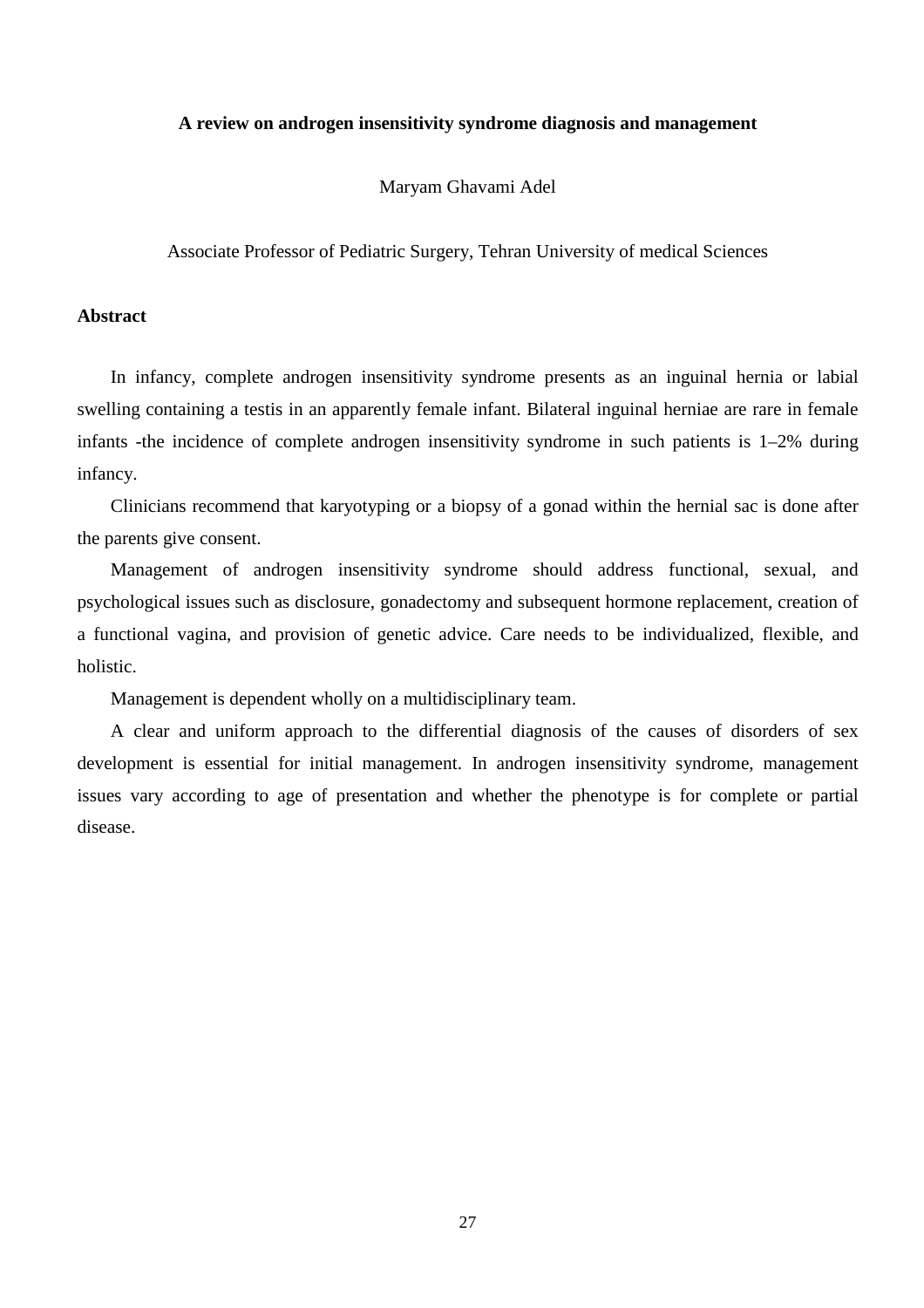## **Case report of a rare disorder of sex development**

Bahar Ashjaei

Tehran University of Medical Sciences, Department of pediatric surgery

## **Introduction:**

Disorders of sexual differentiation DSD include a broad clinical spectrum of hormonal, metabolic and chromosomal abnormalities resulting in abnormal genital development. DSD management is one of the most challenging problems in pediatric medicine and pediatric surgery.

#### **Case Report:**

A 18 months infant was reffered to our hospital due to incarcerated inguinal hernia.

The infant's phenotype was male. He had incarcerated inguinal hernia in right side. Scrotum was empty in bilateral palpation. Penis had normal appearance at inspection without hypospadias or any other abnormalities. Our primary diagnosis was bilateral undesened testis which was complicated by incarcerated inguinal hernia.

The patient prepared for incarcerated inguinal hernia operation. We started the operation by a right inguinal incision. We found an icacarcerated bowel in inguinal canal which was viable therefor we turned it back to the abdominal cavity and searched for the undesended tesis. An abdominal tesis was found in right side which was attached to a fibrotic orgun like uterous and at the left side of this organ the left gonad was attached.

We took 3 biopsies of these 3 organs, two gonads and fibrotic tissue which was like uterous, and turned them to abdominal cavity.

The result of chromosomal study after surgery was 46XY ang two gonads were testis and the uterous like organ was fibrotic tissue.

At the time of second operation we cut the fibrotic tissue between the testis for ability to desnd the two tesis into the scrotum.

#### **Conclusion:**

If we have any doubt at the time of operation on DSD we must confirm our diagnosis by pathologic and chromosomal evaluation.

In this special case we must have a closed observation on the patient because of the risk of malignancy.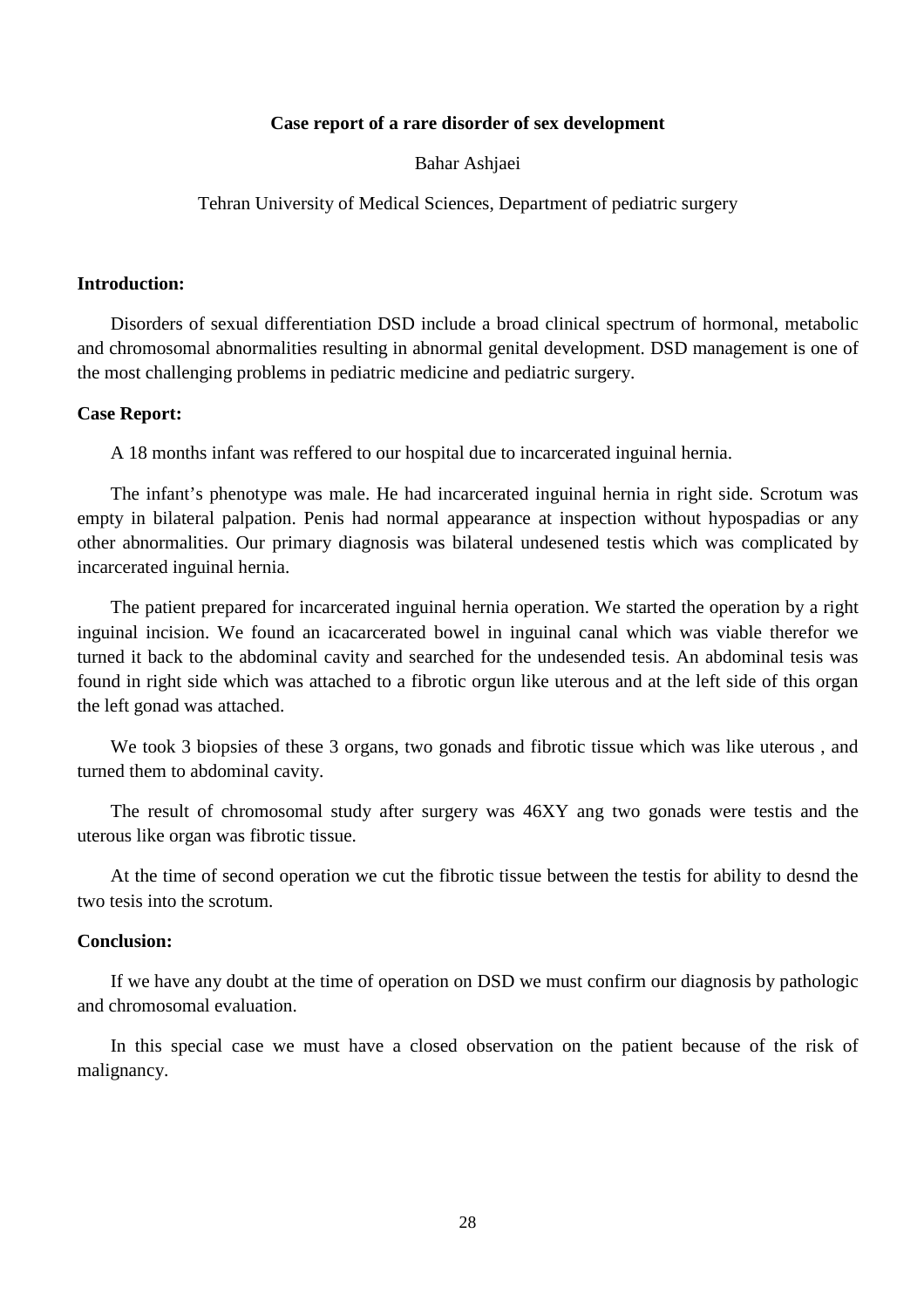#### **Persistent mullerianduct syndrome and right side undescended testis**

Hamidreza Foroutan, Ali Tadayon, Ali Ghaeinei

Department of Pediatric Surgery, Nemazee Hospital, Shiraz University Of Medical Sciences, Shiraz, Iran

Persistent mullerian duct syndrome (PMDS) and right side undescended testis were found in a 1.9 y/o boy with normal karyotype (46, XY) who presented with ambiguous genitalia. In a laparoscopic evaluation of sex organs, left side hamiuterus, fallopian tube, ovary and fimberia as well as, right side testicular vessels, vas deferens and undescended testis stuck in right inguinal canal were found. Because of close vicinity of uterus to the vas deferens and testicular vessels and bladder neck, hysterectomy was avoided. In spite, right side orchiopexy and herniotomy were performed for patient. According to this case, laparoscopic abdominal exploration may be justified in ambiguous genitalia cases with undescended testis to exclude the possibility of persistent mullerianduct syndrome.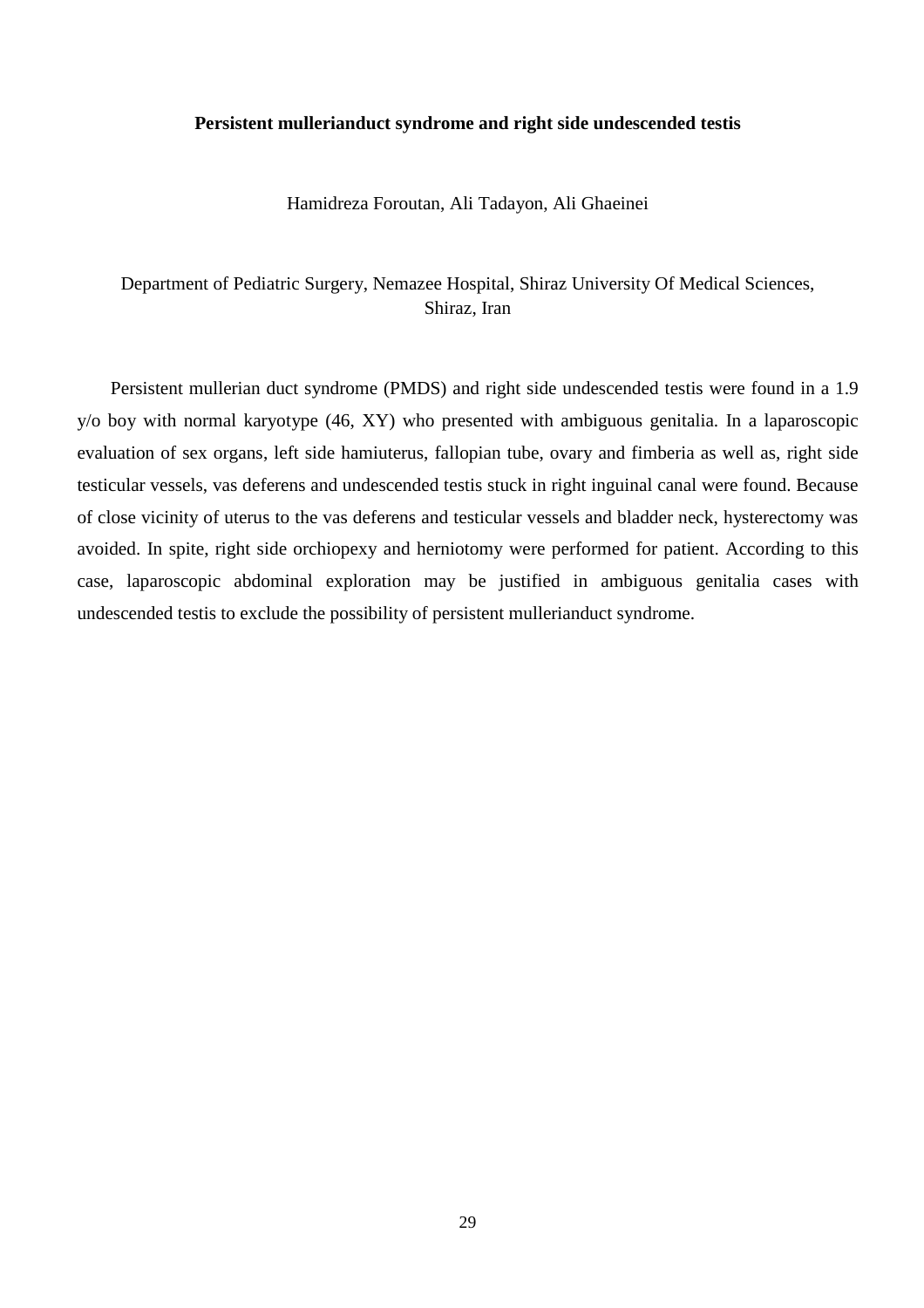# **Application of Intra-operative sonographic technique for sinus urogenitalis reconstruction (Vaginaplasty and Urethraplasty)**

Marjan Joodi, Ali Alamdaran, Ahmad Mohammadipour, Mahdi Parvizi, Ali Azadmand, Farideh Jamali-Behnam

## **Background:**

Congenital adrenal hyperplasia (CAH) is the commonest cause of ambiguous genitalia in the newborn with an incidence of approximately 1 per 14,000 live births. Sinus urogenitalis is known as one of the controversial pediatric surgeries. The aim of whole surgical corrections is the creation of normal appearance of vagina and urethra. The conventional applied procedure to treat the disease is open surgery and direct observation. In this study, intraoperative sonography was conducted to determine accurate location of vagina, urethra, bladder sphingter, and sinus urogenitalis and the surgery was planned based on sonography data.

#### **Method**:

After parents had filled the consent form, 3 girls under two years old with sinus urogenitalis were included in the stud assessed under anesthesia by a pediatric surgeon and a radiologist with considerable experience. The children were placed in lithotomy position. The location of vagina and urethra were identified by sonography and then wire inserted. Dilatator passed through wire under sonography guidance to determine the suitable size for vagina and urethra. After that it was grasped by vagina and urethra grasper. Next, fistula was cut and advanced mucocutaneous flap was applied to reconstruct vagina and urethra. The effectiveness of therapy was evaluated in 1, 3, and 6 months intervals.

## **Result**:

Patients have minimal surgical scar in vagina and urethra. The function of vagina and urethra was satisfactory. During follow-up, no complication was observed.

#### **Conclusion**:

Intra-operative sonography is a safe technique for surgical treatment of sinus urogenitalis. It is a minimally invasive approach, which reconstructs the vagina and sinus urogenitalis with acceptable function.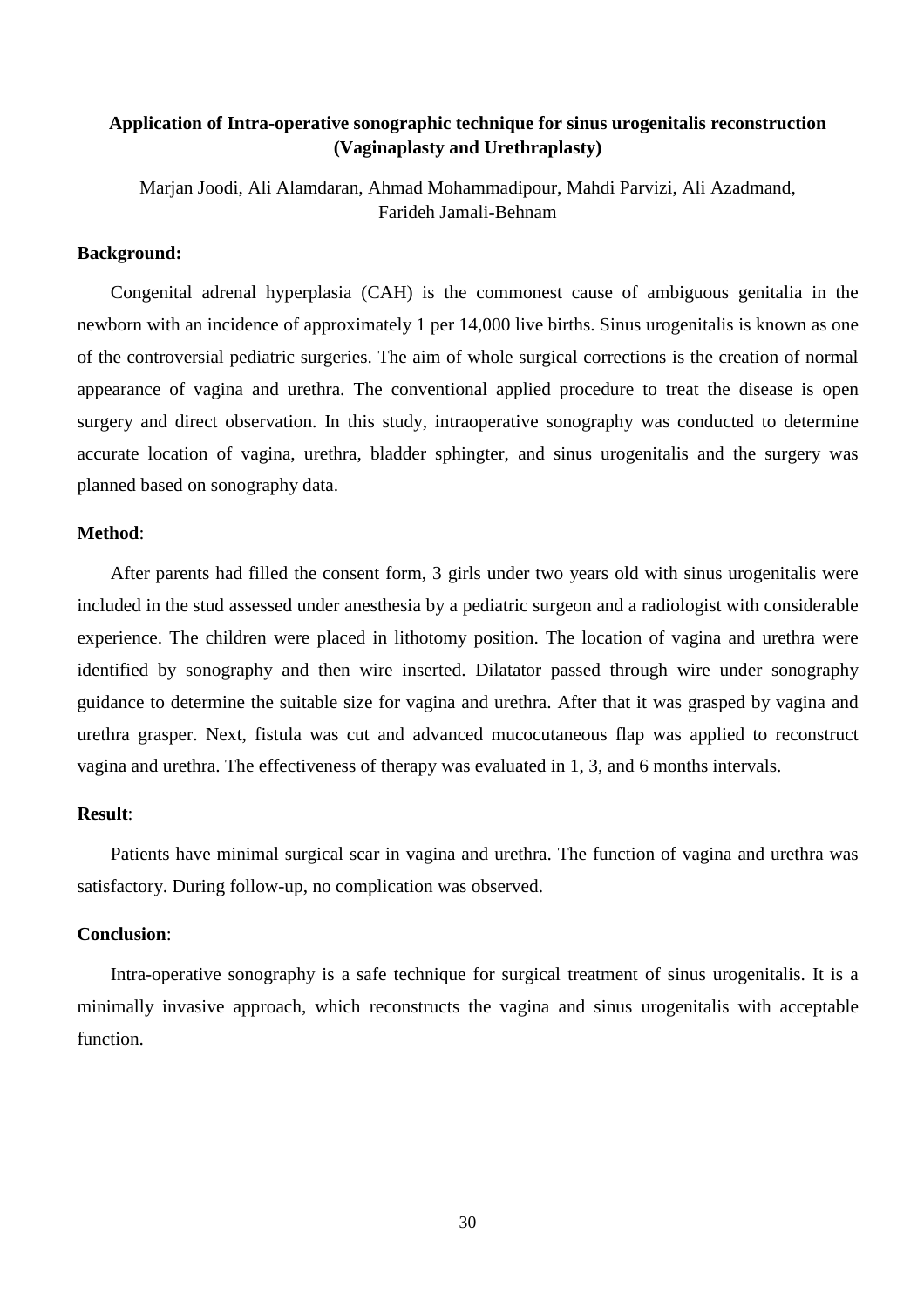# **Surgical outcomes in patients with Disorders of Sex Development in Mofid Children's Hospital,**

#### **2001-2014**

Khaleghnejad Tabari A. Rouzrokh M. Mohajerzadeh L. Lotfollahzadeh S.

Shakiba M. Sanee Far H. Salehpour Sh. Alaee M. Abassian A. Poorhasan S.

Pediatric Surgery Research Center, Shahid Beheshti University of Medial Sciences Tehran Iran

## **Abstract:**

#### **Background:**

Disorders of Sex Development is a common childhood and infantile anomaly affecting not only the somatic growth; but also leading to stress and anxiety among parents who are seeking optimal treatments. Accordingly in this study the surgical outcomes in patients with ambiguous genitalia in Mofid Children's Hospital since 2001 to 2014 were determined.

# **Materials and methods:**

In this case series study 73 consecutive children with ambigous genitalia in Mofid Children's Hospital since 2001 to 2014 were enrolled with census manner. Data were gathered by existing medical documents and were recorded in prepared checklist. The surgical outcomes were assessed with interview and clinical examination after announcement by hospital. The frequency rate of success and complications were determined by group of surgeons examination and compared according to other variables.

## **Results:**

Sixty patients (82.2%) had no surgical complications. All patients had good conditions at discharge and no mortality was seen. In a sole Testicular Feminization case (1.4%) who was elucidated to be affected by the regarding anomaly, pullthrough colovaginoplasty was undertaken. Except tow cases, others didn't reach to marriage age and are still teenager, and 22 cases future reoperation is palnned (30.13%). However in 12 patients (16.4%) the follow-up was incomplete.

## **Conclusion:**

Totally according to our findings it may be concluded that surgical outcomes in cases of ambiguous genitalia are relatively good and satisfactory. However long-term follow-up study is required to determine the final outcomes especially for marital and sexual issues.

**Key words:** Disorders of Sex Development, Surgery, Outcomes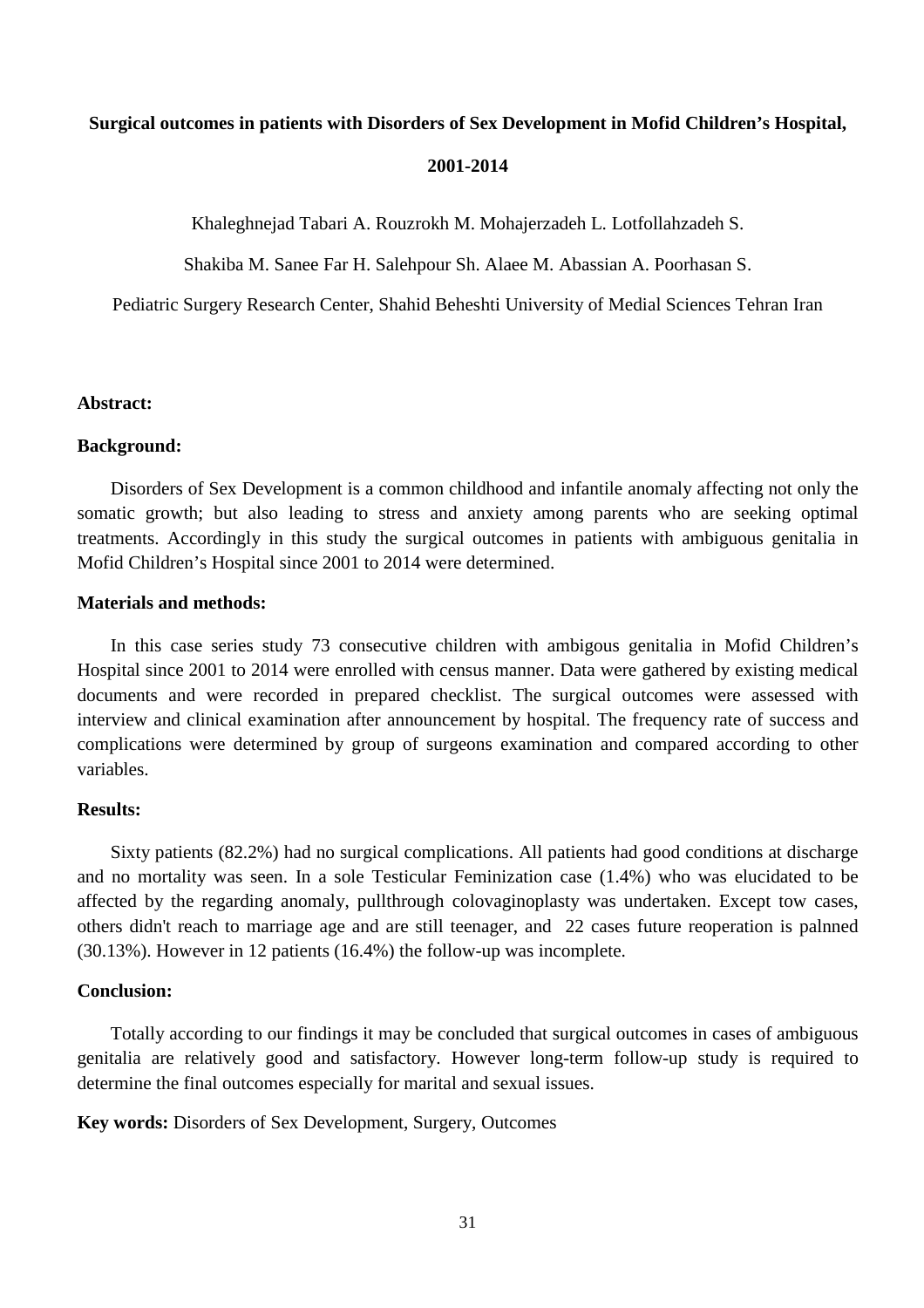# **A review on planning and timing the surgical reconstruction for female gender assignment on urogenital sinus anomalies and DSD**

Fariba Jahangiri, Seyed Javad Nasiri, Mojtaba Moosavi Khoshdel

Aliasghar Children Hospital, Tehran, Iran

# **Abstract:**

The newborn with abnormal genital development presents a difficult diagnostic and treatment challenge for the pediatric surgeon providing care. Gender assignment to a neonate with ambiguous genitalia is crucial. An early diagnosis is desirable to correct adequately vaginal malformations, which becomes mostly evident around puberty.

Approximately one in 2000 children globally is born with an intersex condition. There is unfortunately a relative paucity of data on the choices and the surgical and psychosocial outcomes in patients who undergo genital surgery for intersex conditions and ambiguous genitalia .

The surgical management of ambiguous genitalia has always been difficult, and it must be performed by skilled pediatric surgeon.

Controversy exists on the necessity for and timing of genitoplasty in girls with congenital adrenal hyperplasia and DSD.

Some surgeons' believe that genital surgery in infancy revealing poor outcome and in patients who underwent feminizing genitoplasty, vaginal reconstruction should be delayed until adolescence to achieve better cosmetic and functional results.

Some authors have suggested delaying surgery until the child becomes competent to make her own decisions.

Some believe that the better timing for surgery is early age, to obtain better results and to avoid many of the psychological problems that arise at a later age.

Flap vaginoplasty and Pull-through vaginoplasty was used in children with distal vaginal atresia and proximal urethrovaginal fistula (type III). Patients with absence of the vagina (type IV) required segmental colon vaginoplasty and some consider ileal loop as a good alternative.

Some believe that the preferable technique for vaginal replacement is the use of intestinal conduit.

We review Long-term outcome of vaginal reconstruction with Comparing techniques and timing.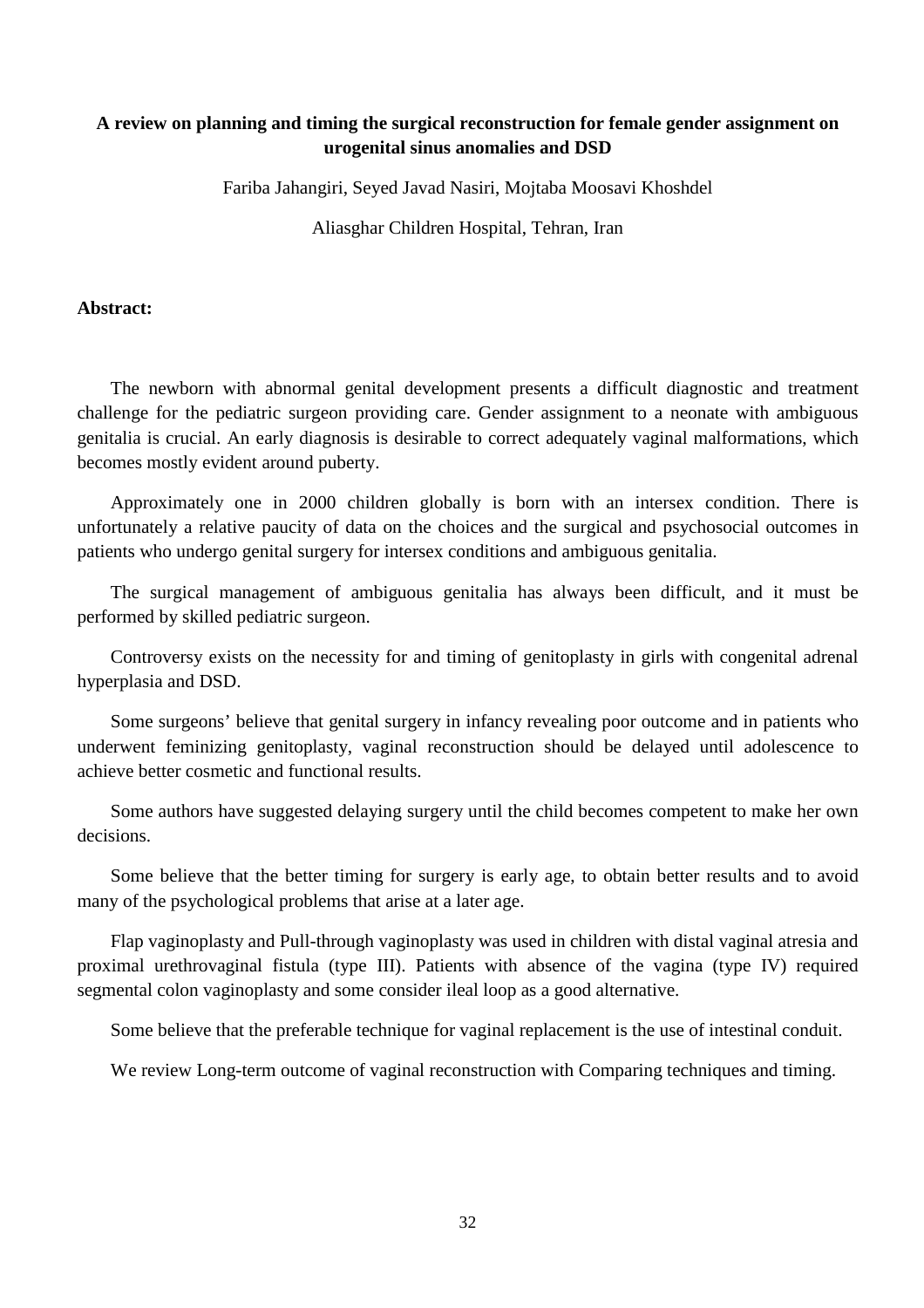## **Ambiguous Genitalia**

#### Mahmoud Ashrafi MD

#### Professor of Pediatric Surgery

#### **Definition:**

Ambiguous genitalia is a birth defect where the outer genitalia do not have the typical appearance of either a boy or a girl.

#### **Considerations:**

The genetic sex of a child is determined at conception. The mother's egg cell (ovum) contains an Xchromosome, while the father's sperm cell contains either and a X or a Y chromosome determine the child's genetic sex.

Normally an infant inherits one pair of sex chromosomes-one X from the mother and one X or a Y from the father. The father "determaines" the genetic sex of the child. A baby who inherits the X chromosome from the father is a genetic female (two X chromosomes). A baby who inherits the Y chromosome from the father is a genetic male (one X and one Y chromosome).The male and female reproductive organs and genitals both come from the same tissue in the fetus.

If the process that causes this fetal tissue to become "Male" or "female" is disrupted, ambiguous genitalia can develop. The genitalia make it difficult to easily identify the infant as Male or Female.

The extent of the ambiguity varies, in very rare instances; the physical appearance may be fully developed as the opposite of the genetic sex. For example, a genetic male may have developed the appearance of a normal female typically, ambiguous genitalia is genetic female (baby is with two X chromosome) has the following features:

An enlarged clitoris that looks like a small penis.

The urethral opening (where urine comes out) can be any where-along, above, or below the surface of the clitoris.

The labia may be fused look like a scrotum.

The infant may be thought to be a male with undescended testis.

Sometimes a lump of tissue is felt within the fused labia, further making it look like a scrotum with testis. In a gender male (one X and one Y chromosome) ambiguous genitalia usually include the following features:

A small penis (less than 2-3 centimeter) that looks like enlarged clitoris (the clitoris of a newborn female is normally somewhat enlarged at birth). It can be located as low as on the perineum, further making the infant appear to be female.

There may be a small scrothum that is separated and looks like labia, undescended testicles commonly occur with ambiguous genitalia is usually not life threatening (see causes section for exceptions), but it can create social problems for the child and family. For this reason, A team of experienced specialist, including neonatologist, geneticist, endocrinologist, psychiatrists or social workers will be involved in the child care.

#### **Causes:**

Pseudohermaphroditism. The genitalia are of one sex, but some physical characteristics of the other sex are present.

True hermaphroditism. This is a very rare condition, in which tissue from both the ovaries and testicles is present. The child may have parts of both Male and Female genitals.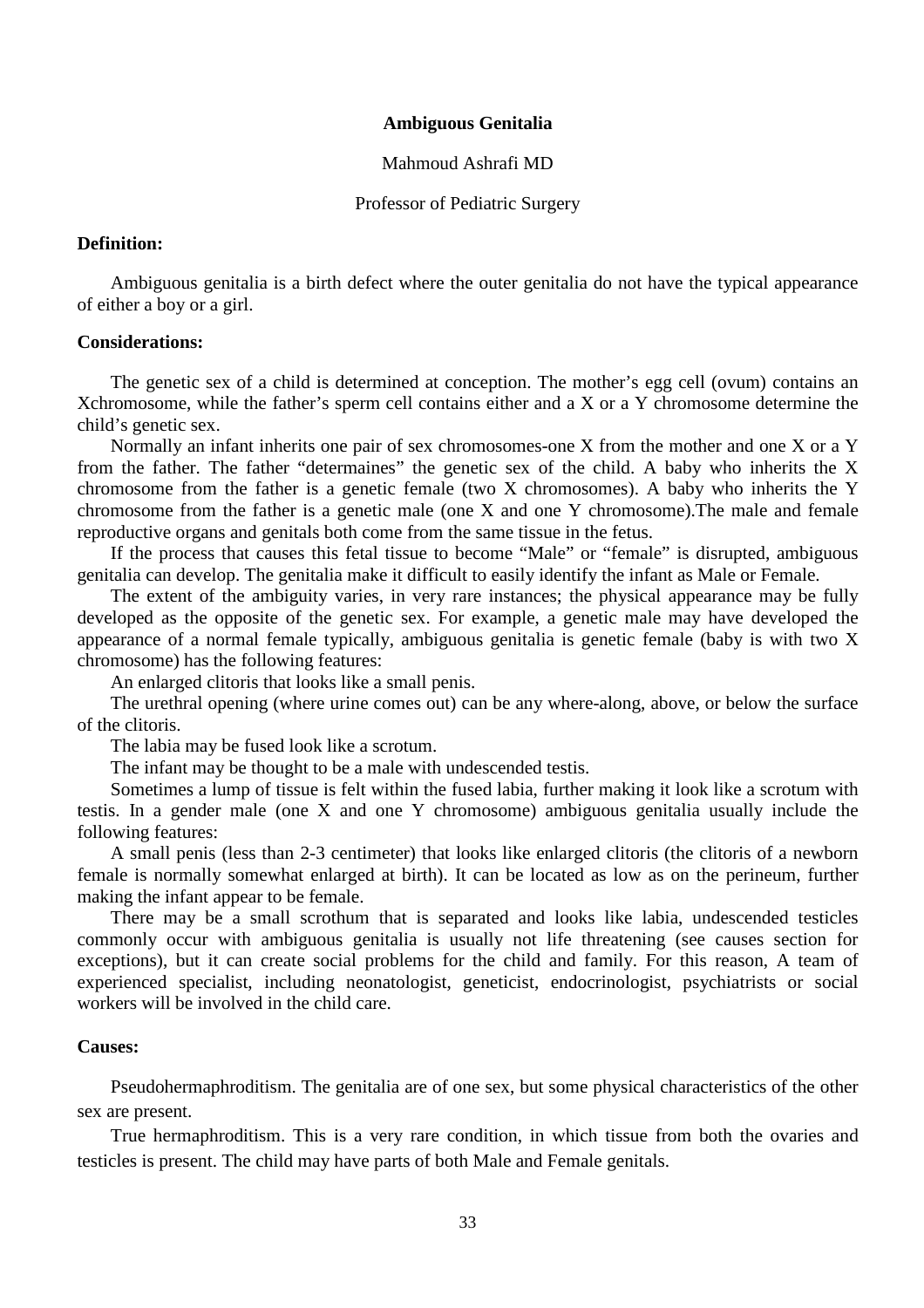Maxed gonadal dysgenesis. This is an intersex condition, in which there are some male structures (gonad, testis), as well as Uterus, Vagina and fallopian tubes.

Congenital Adrenal Hyperplasia (CAH). This condition has several forms, but the most common form causes the genetic female to appear male.

Chromosomal abnormalities, including Klinefelter's syndrome (XXY) and turner's syndrome (XO).

If the mother takes certain medications (such as androgenic, steroid) they may make a genetic female look more male.

Lack of production of certain hormones can cause the embryo to develop with a female body type, regardless of genetic sex.

#### **Physical exam:**

Notable features include: Phallic size, symmetry of external genitalia, presence and location of palpable gonads, and presence of additional anomalies.

**Palpable gonads:** Imply the presence of Y-chromosome material.

**Labial fusion:** Measurement of the anogenital ratio (distance from anus to posterior fourchette divided by distance from anus to base of phallus) If  $> 0.5$  this suggests virilization with posterior labial fusion.

Presence of a vagina

Position of the urethra

Length and diameter of penis/clitoris: Stretched penile length at term usually >2.5 cm. Clitoral length is usually <1 cm.

#### **Development of the scrotum:**

Asymetry of external genitalia: Suggests ovotesticular or 45X/46XY DSDs.

## **Other dysmorphic features:**

Hypertension is seen with 17 - hydroxylase and 11 hydroxylase deficiencies. Features of the classic disorders of adrenal steroidogenesis.

Diagnostic tests and interpretation.

## **Lab:**

Initial evaluation should be targeted to help with sex assignment and assessmentof gonadal and adrenal steroids. A 1st line investigation including the following:

Karyotype, or Fluoresence insitu hybridization (FISH) (X and Y-specific probes) Measurement of 17 a hydroxyl progesterone (17OHP), testosterone, antimullerian hormone (AMH)

(Reliable indicator of testicular tissue), and serum electrolytes.

Second line investigations depend on the karyotype, the presence of palpable gonads, and the 17oHP levels. These can be ordered after the 1st- line tests or ordered simultaneously, depending on the clinical situation.

Karyotype is 46XX and non palpable gonads:

Most commonly due to CAH

Karyotype is 47XXY: investigations include tests to determine if tests are present and capable of producing normal levels of androgens:

LH, FSH, Mullerian- inhibiting substance (MIS) T and DHT, HCG stimulation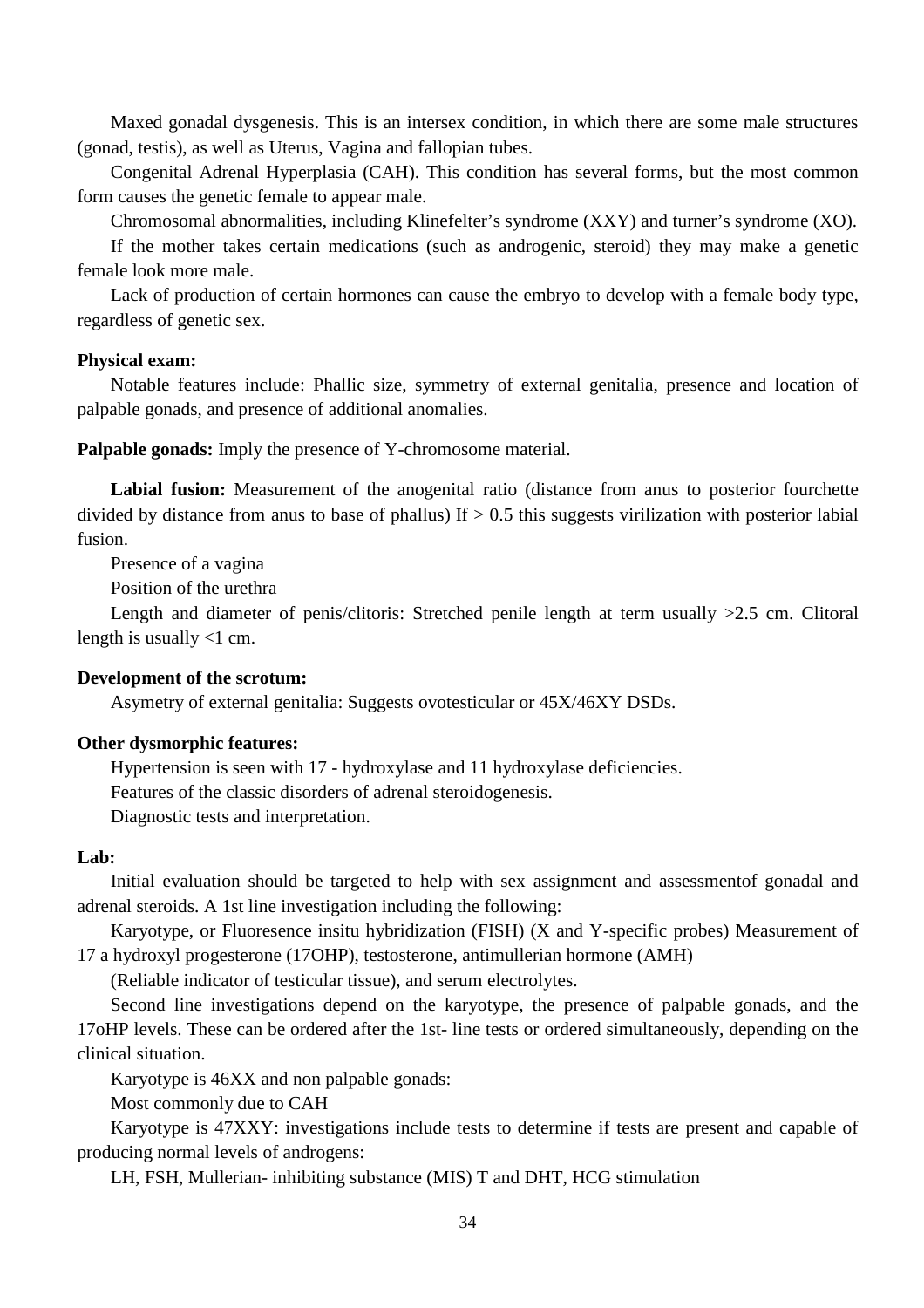#### **Persistent Mullerian duct syndrome with Bilateral UDT, A Case Report**

Farid Eskandari M.D., Houshang Pourang M.D., Mansoor MollaeianM.D., Donya Sadid M.D., Mohammad Reza Tolue M.D.

Department of Pediatric Surgery, Bahrami Children's Hospital, Tehran University of Medical Science, Tehran, Iran

## **Abstract:**

Persistent Mullerian duct syndrome (PMDS), caused by the failure of regression of the Mullerian duct structures. This is a rare form of male pseudohermaphrodism, characterized by the presence of a uterus and fallopian tubes, in phenotypically and genotypically normal males.

Our patient was a 1.5 years old boy presented with bilateral undescending testis since birth and he was noted to have bilateral cryptorchidism with nonpalpable testis at the right side and a groin testis and at the left. He underwent laparoscopic abdominal exploration. He was founded with fetal uterus structure and two gonads with ovotesticular appearance and a structure like vas deferens in the left side, and an ovarian tube at the right. We decided to do a kind of orchiopexy after the result of bilateral gonadal biopsy was reported as testicular tissue despite dysplasia.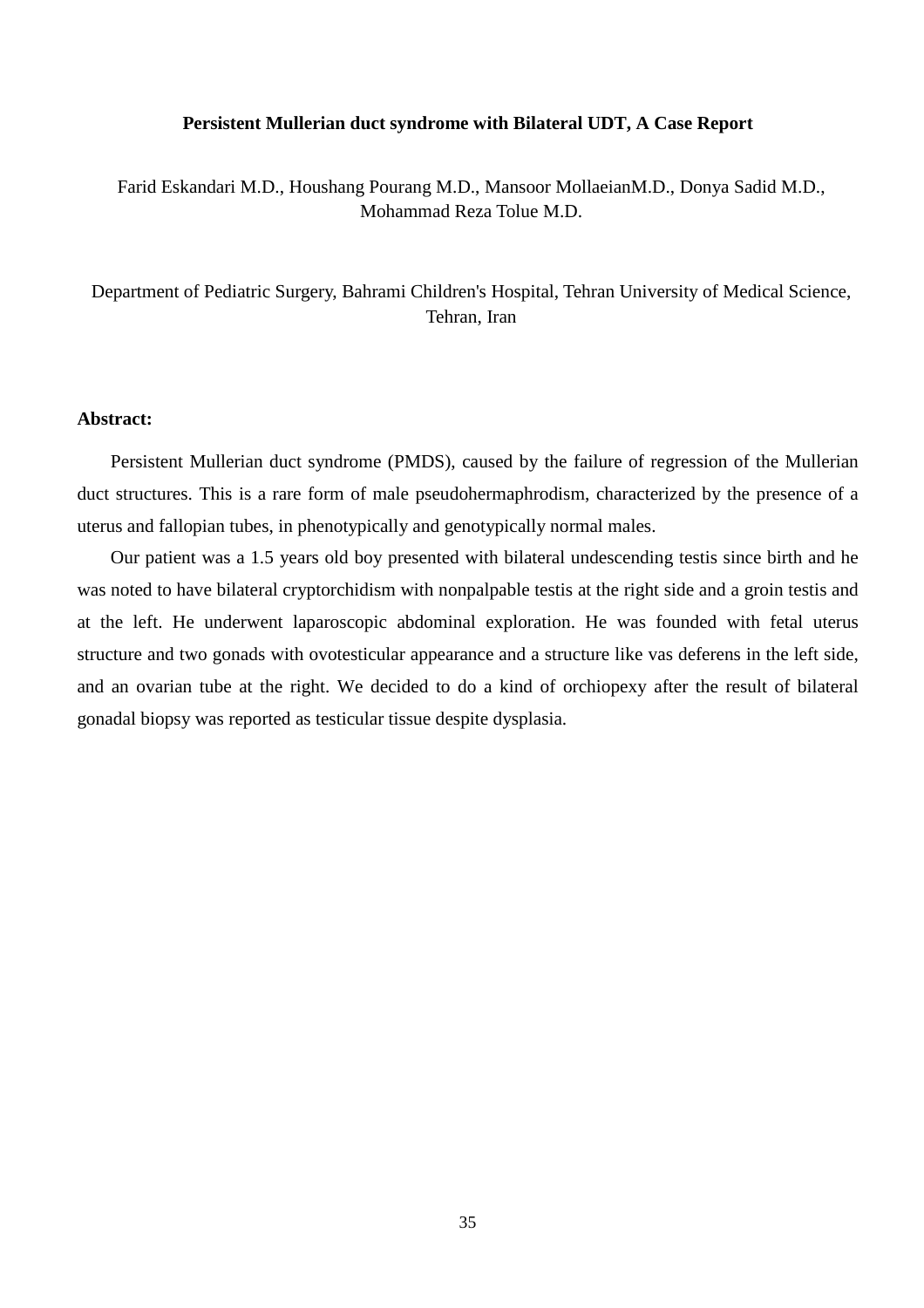#### **Concomitant urethroplasty in the first stage repair of proximal hypospadiasis with severe cordee**

1. Dr. Halim Berdi Taneh, 2. Dr. Aashora Sardast, 3. Soheyla Kalantari, 3. Maryam Chehregosha

1. Department of Pediatric Surgery Taleghani hospital, Golestan University of Medical Sciences, Gorgan, Iran

2. Resident of Pediateric, Taleghani hospital, Golestan University of Medical Sciences, Gorgan, Iran

3. Department of surgical technology, faculty at Paramedical sciences, Golestan University of Medical Sciences, Gorgan, Iran

# **Back Gournd:**

Hypospadiasis most common congenital abnormalities of the genitourinary system with a prevalence of 1 case per 300 live births. Choice of technique for proximal hypospadiasis repair is largely determined by the extent of VC after degloving. Carvature greater than 30 degree resulting in transection of the urethral plate for straightening limits urethroplasty options to single stage tubulorized preputial flaps or two stage preputial graft repair. The aim of this study was to report 12 cases of proximal hypospadiasis healing experience with a strong cord with partial urethroplasty in the first step.

#### **Methods:**

This study is descriptive and retrospective on 12 cases of proximal hypospadiasis repair surgery with severe cord with partial urethroplasty in the first stage (2013-2016) in Taleghani Pediatrics center of Gorgan. Possible complications of hypospadiasis surgery were evaluated in these patients. In this novel technique, patients with proximal hypospadiasis with a strong cord, was candidate for two-stage repair urethroplasty.

#### **Surgical Technique:**

The dorsal line for incision extends to corona approximately 3mm proximally preserving most of the inner prepuce for use to make urethral plate. Urethral plate transection is done distally at corona level. Ventrally the incision runs in a U shape alongside the plate to make partial neourethra at first stage. The penis is degloved to the prepubic and penoscrotal junction. All ventral dartus and scrotal attachments are dissected off the penis. After make neourethra around urinary catheter the graft or dorsal inner prepuce is placed into the ventral defect then 6month later we do second stage braca with making shorter neourethra and with less tortosity.

## **Results and Conclusions:**

We did this technique for 12 patients with proximal hypospadiasis with severe cord that we had to do two stage braca. Age of Children were reported between 15-9 months, with an average age of  $12\pm1.5$ months in the first stage of surgery. With this teqnique we make shorter neourethra in second stage that resulting less tortosity and less complications as fistul and stenosis.

**Keywords:** Hypospadiasis, Avrtrv plasty partial, Pediatric Surgery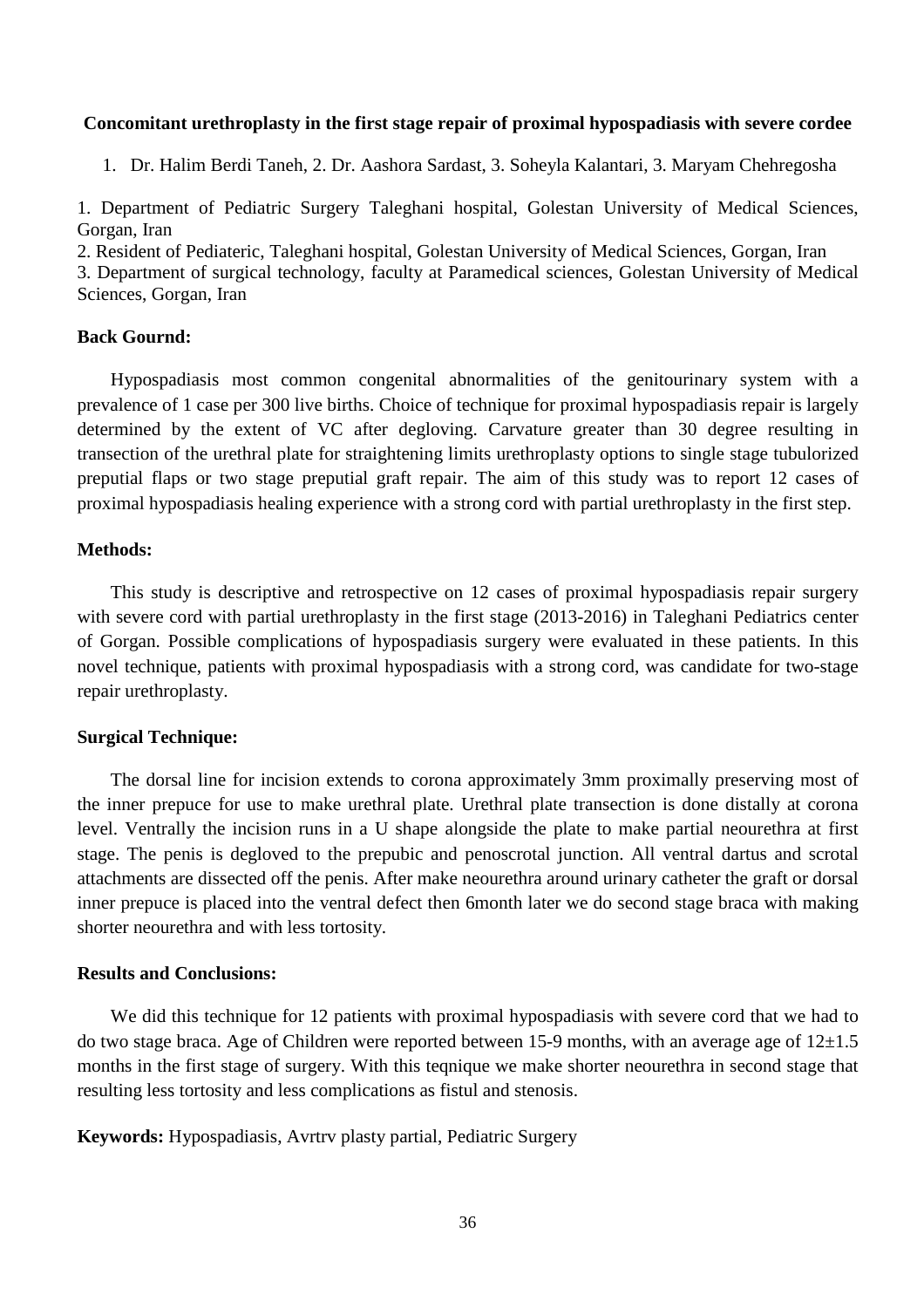## **Buried Penis in children**

## **The use of inner preputial flapfor Reconstruction of penile Coverage, experience in 8 cases**

## M Mollaeian, F Eskandari, H Raji

Bahrami Children's Hospital, Tehran University of Medical Science

## **Purpose:**

The buried penis is defined as a phallus of normal size concealed in prepubic tissue. The existent penile skin is small and short. This size of skin is insufficient for coverage of corrected and unburied penile shaft. We use the inner prepuce as a vascularized flap for achieving thiscoverage with acceptable cosmetic and functional results.

## **Materials and Methods:**

Eight children with congenital buried penis surgically treated since March 2014 to Dec 2016 using inner prepuce as a vascularized flap for coverage of the ventral surface of the penis. Their ages ranged from 2 to 6 years. The dartus of penile skin was sutured to the corpus cavernosa bilaterally in the base for fixation. The compressive dressing was applied for all cases for one week postoperatively.

## **Results:**

Cosmetic improvement was noted in all cases. Appearance of all penises was near normal from the points of length and size and cylindrical coverage. Surgical complications including infection and hematoma and ischemia and dehiscence were not occurred in these patients.

# **Conclusion:**

Use of inner prepuce to achieve cylindrical and complete penile coverage in reconstruction of congenital buried penis has fairly excellent results on both cosmetic and functional aspects.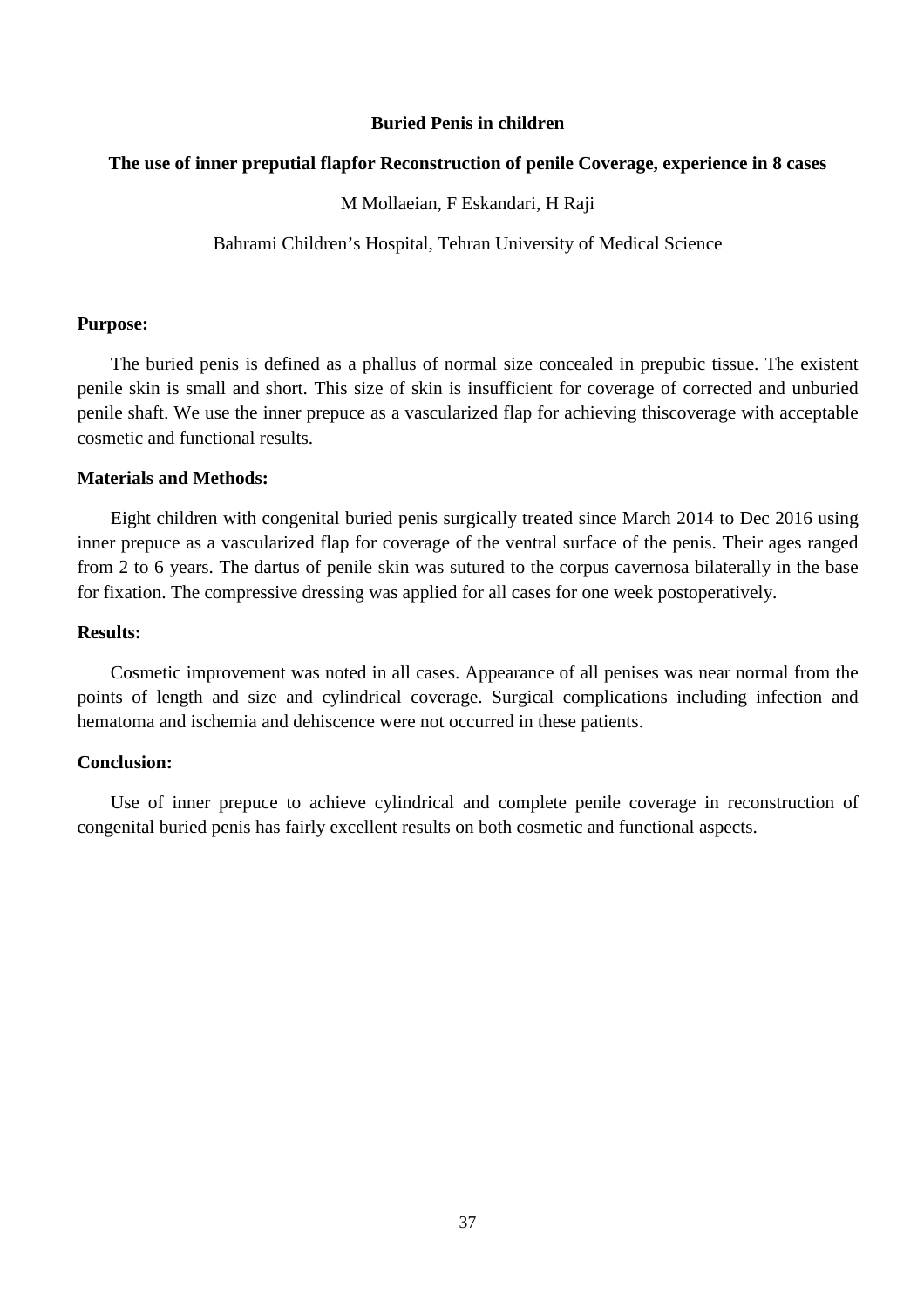## **The Status of Circumcision in Iran, the Pediatric Surgeon Perspective: The Discourse**

M Mollaeian, F Eskandari, H Pourang, D Sadid

Bahrami Children's Hospital, Tehran University of Medical Science

#### **Aim of the Study:**

The precise amount of foreskin to be removed in male circumcision has not been defined in medical literature. There continues to be considerable variation in opinion as to what constitutes an acceptable circumcision. Penile skin loss in various amount is common nationwide in Iran and this disaster not only leads to unsightly genitalia, but it also potentially affects the quality of sexual intercourse. The aim of this study is to highlight this complication and how to prevent it.

# **Methods**:

In this study, we assessed the general appearance and the retained penile skin in 95 circumcised boysnationwide who visited or operated for various surgical problems in our clinic. Our criterion for a proper circumcision is to remove only the distal foreskin in order to achieve uncovered glans whilst penile shaft skin is preserved adequately. We compared the amount of penile skin retained after circumcision in these 95 patients against the circumcisions which are performed in our clinic. We then categorized these cases into three groups: 1) cripple (, 2) Unfavorable, and 3) favorable

#### **Results**:

A total of 95 circumcised boys were included in this study. 37 cases (39%) fall into the first category, 39 cases (41%) fall into the second category, and 18 cases (19%) fall into the third category. The mean age of the boys at the time of circumcision was six months. We found that 79 (83%) of the circumcisions were performed by plastibell and 16 (17%) were performed by surgery. 45 (47%) of the circumcisions were performed as out-patients, and the remaining 50 (53%) were performed in the hospital using local anesthesia.

## **Conclusion**:

Iatrogenic permanent penile skin loss is a common complication of male circumcision in Iran. The procedure is often performed by inexperienced or poorly trained practitioners. As a whole the condition in which the infant boys are circumcised nationwide is not acceptable from the various aspects of surgical principles and more important the practitioners are not well trained in this field. It is fair to assume that a great number of men in categories (1) and (2) will suffer from poor penile function and small appearing penis and finally the self-esteem throughout their entire life.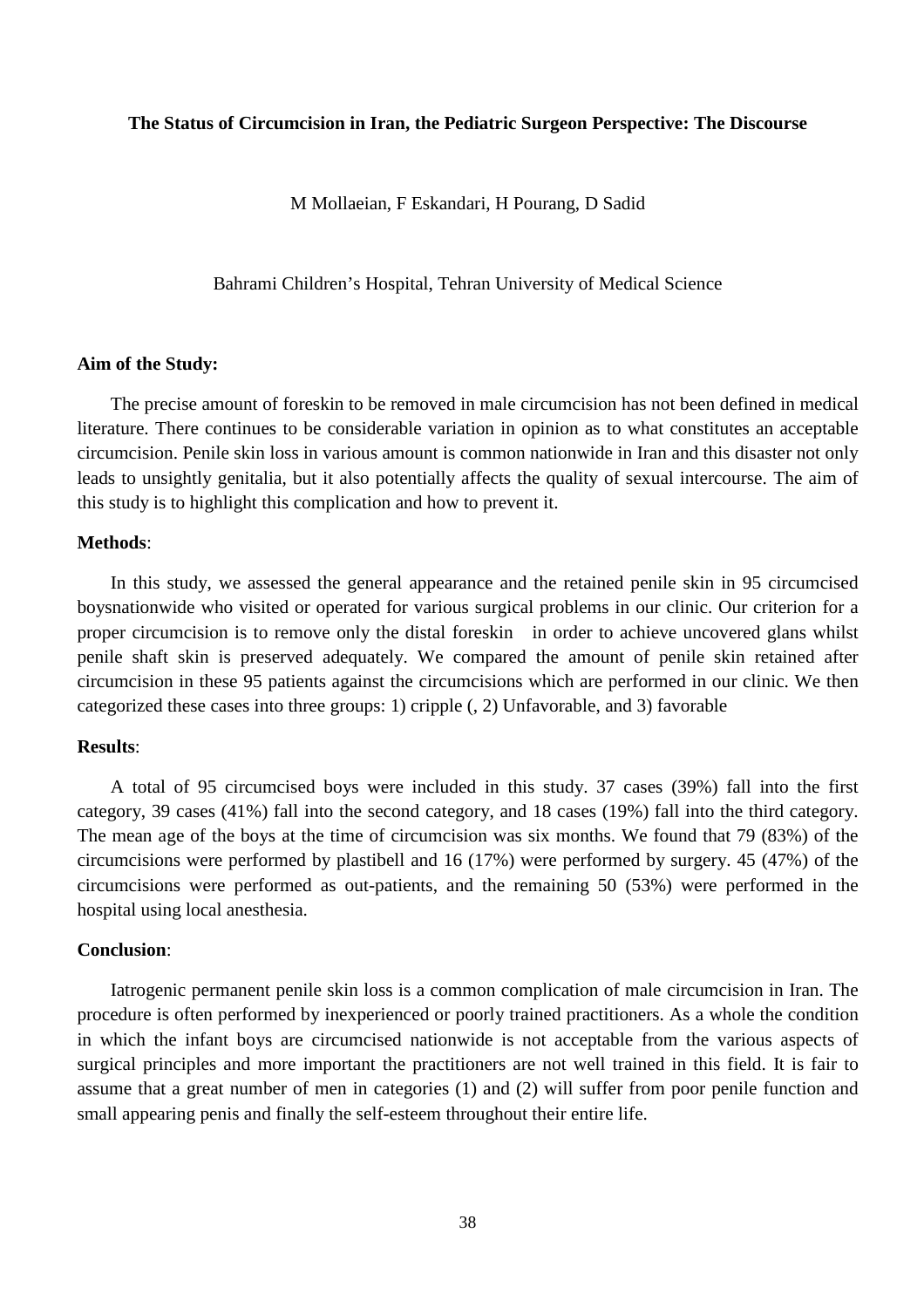# **Complete Duplicated Epispadic Urethra: A Case Report**

## Nazem M

Associate Professor in Pediatric Surgery, Isfahan University of Medical Sciences, Isfahan, Iran

#### **Introduction:**

Urethral duplication is a rare congenital anomaly with variable symptoms. The actual mechanism of the disease is still unknown. Most of the patients are diagnosed at childhood with double urinary streams or urinary dribbling. Epispadias is a penis malformation in which the urethra ends to the upper aspect (the dorsum) of the penis.

## **Case Presentation:**

A 7-month old boy was brought to emergency room with chief complaint of double stream urination. Patient has no history of urinary tract infection or incontinence. He is first sibling in family and born through vaginal delivery (Birth Body Weight: 3500gr), without any history of admission to hospital. All physical examinations are normal but genitalia, with dorsal urethral opening on penis. He is transferred to operating room and Cystourethroscopy of both orifices was done. Both of orifices were connected to bladder but the posterior urethral opening was complete. Through the operation the anterior urethra was resected and epispadias was repaired and fixed. Finally, patient discharged healthfully with Foley catheter fixed.

#### **Conclusion:**

Urethral duplication and epispadias are two of rare anomalies in young children if left untreated could lead to severe complications. The complications include recurrent urinary tract infection and also urinary incontinence. To repair and fix the duplication it is necessary to undergo cystouretroscopy of both orifices; making a good decision to excise which of the urethras (more complete one) is vital.

**Key words:** Complete Urethral Duplication, Epispadias, Case Report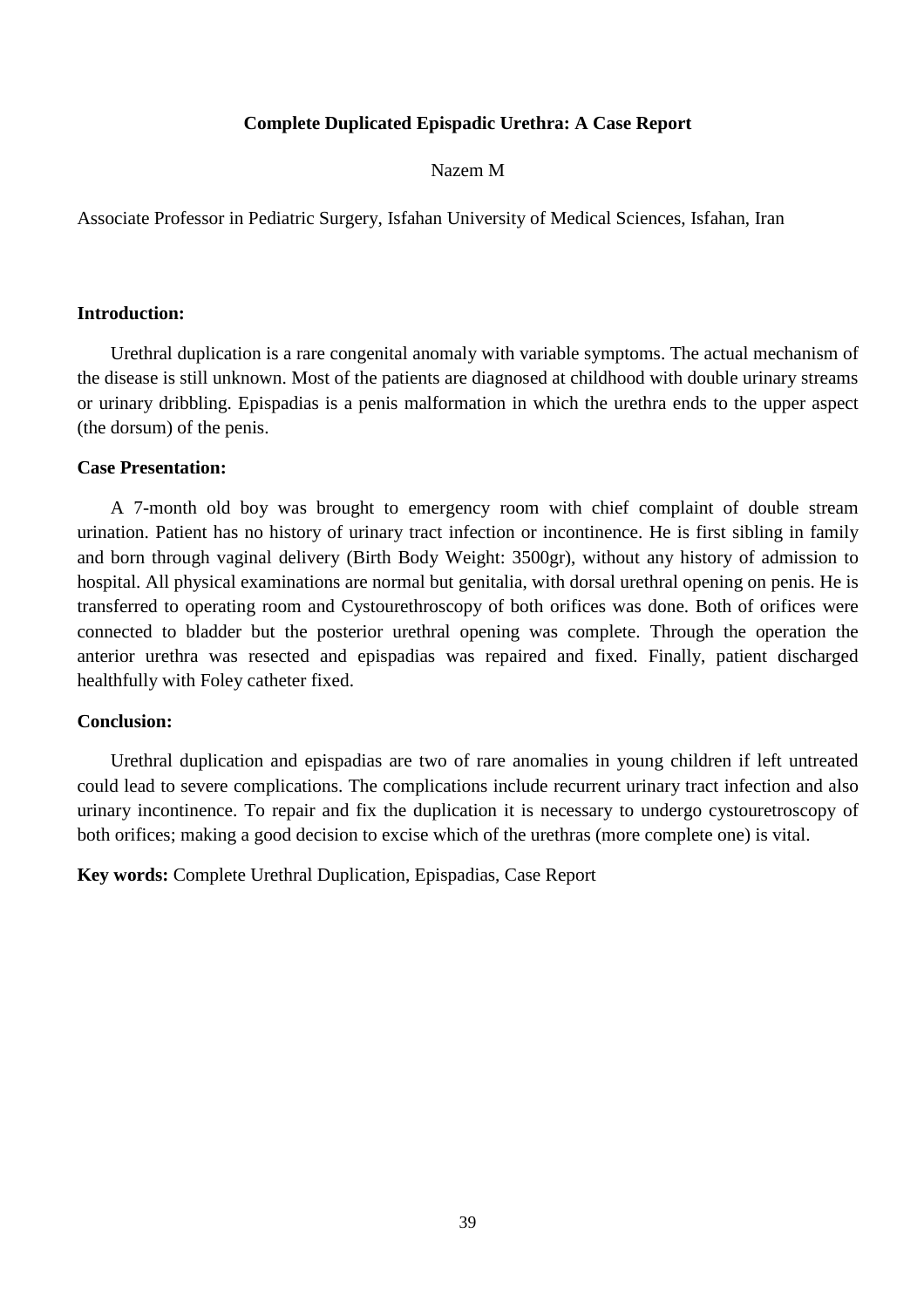## **Complete Urethral duplication in children: Case report and review of literature**

Alireza Mirshemirani MD; Javad Ghoroubi MD; Fatollah Roshanzamir MD; Alireza Mahdavi MD; Mehdi Sarafi MD

Pediatric Surgery Research Center, Shahid Beheshti University of Medial Sciences Tehran Iran

# **Abstract**

Urethral Duplication (UD) is a rare congenital anomaly, which has multiple anatomical variants. In this article we present a four year-old child with complete UD. The patient admitted for hypospadiac repair, but in evaluation we found type IIA1 UD according to Effmann classification. Patient underwent hypospadiac repair with saving complete UD, and he has normal and continent urination after one year follow-up.

**Key words:** Complete urethral duplication, Effman classification, IIA1 type,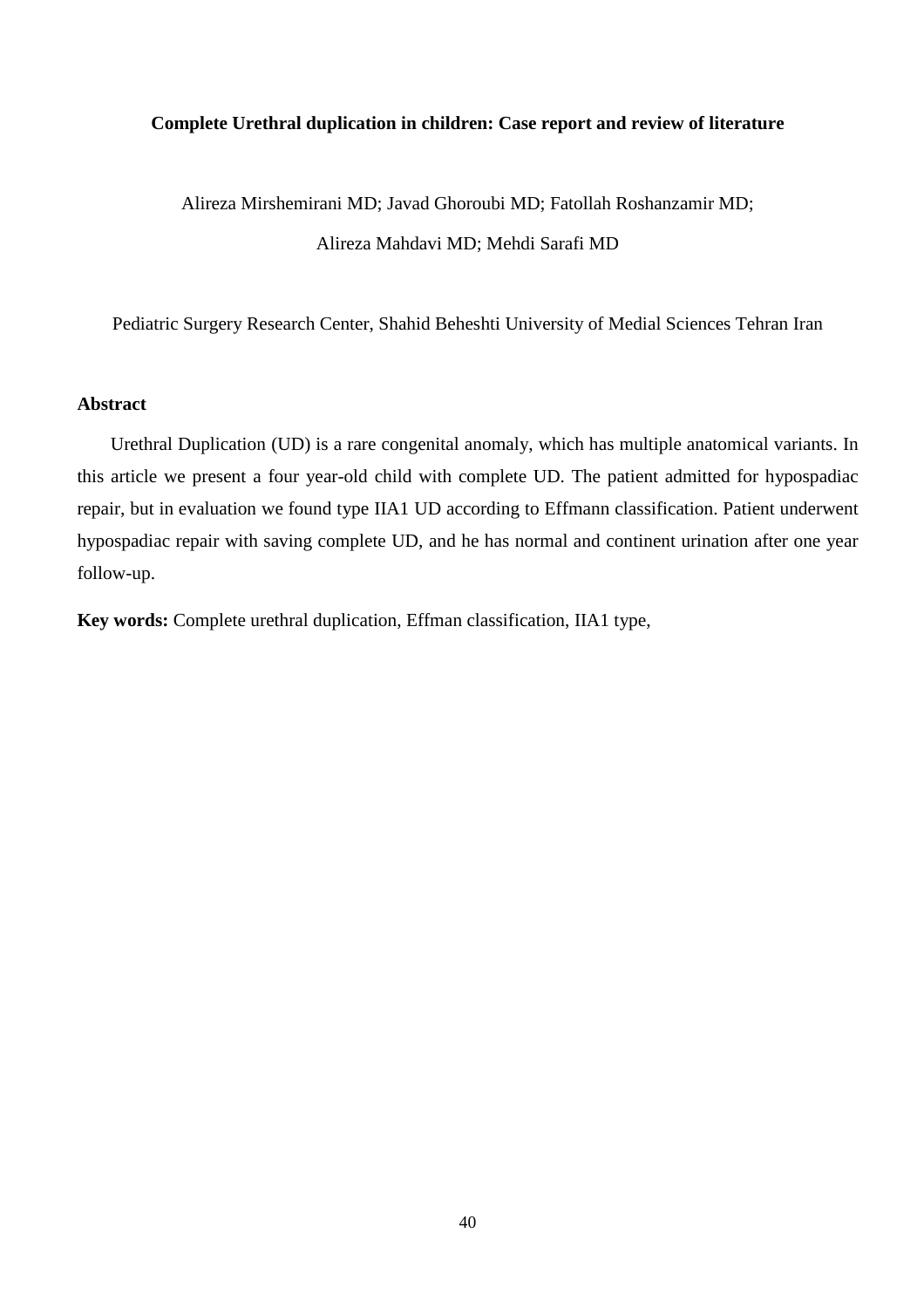## **A review of reconstructive surgery hypospadiasis**

Kafiye Aslani<sup>1</sup>, Elham Keyhaniazar<sup>2</sup>, Zahra Golizadeh<sup>3</sup>, Pedram Vahedi<sup>4</sup>, Shirin Azadi<sup>3</sup>,

Elahe Seved Rasoolv<sup>5</sup>

1. Children's surgical ward nurse. 2. Health Community Nursing Graduate Student and Tabriz Nursing Faculty Research Committee. 3. Nursing graduate student and member of the Research Committee of Tabriz University of Medical Sciences. 4. Nursing student and Tabriz Nursing Faculty Research Committee. 5. Faculty of Nursing, Tabriz University of Medical Sciences, Tabriz, Iran

# **Abstract**:

#### **Introduction:**

Hypospadiasis of the most common congenital malformation of the genitourinary system and the prevalence of 1 case per 300 live births. The disorder is treated with surgical reconstruction. Iran and the world in multiple surgeries to repair hypospadiasis methods are employed. The aim of this study was to review the operations of these methods is hypospadiasis and review.

## **Methods:**

The review of the literature between 1970 and 2016 with a focus on hypospadiasis, reconstructive surgery in databases scholar google, pubmed, chochran, sid and search magiran that several approaches were examined in this study.

#### **Results:**

Durham (1973) in a study entitled "Technique de-epithelialised overlap flap in repairing hypospadiasis "pant over vest and techniques used in this method of skin de-epithelized has used the Tyvyvrtra. The findings of Tabassi et al (1391) under restoration hypospadiasis - the tunica vaginalis flap was compared to the buccal mucosa showed double Dartvs supported flap was using buccal mucosa supported with a second layer of a double flap Dartvs safe procedure with a high success in treatment is hypospadiasis.

#### **Conclusion:**

Given the importance of reconstructive surgery in the area hypospadiasis, several techniques have been evaluated for surgery. It seems that the importance and priority techniques implemented research is needed; an appropriate surgical technique with minimal complications after surgery, surgeons used is based on research done.

## **Key words:** Hypospadiasis, reconstructive surgery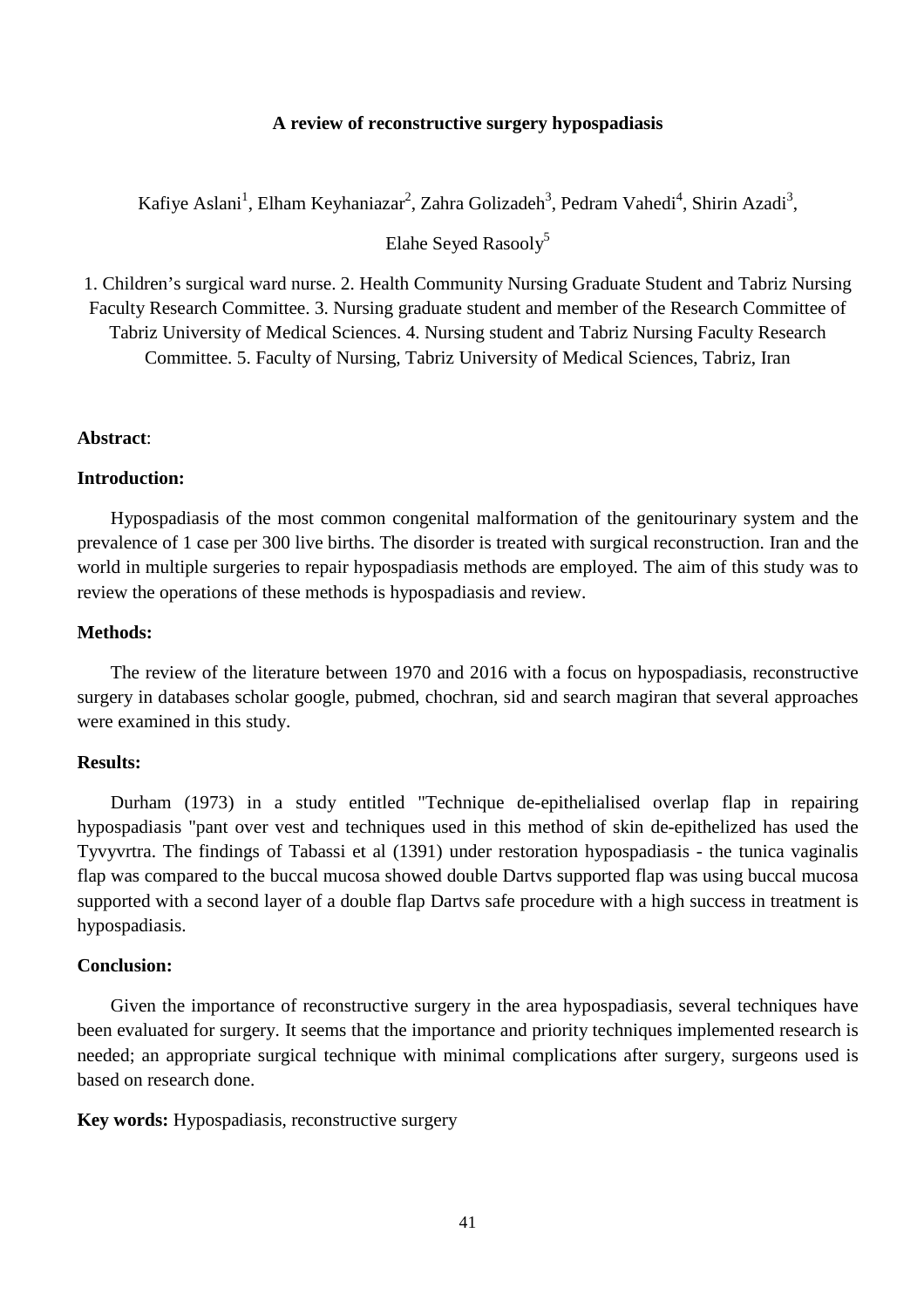#### **Transverse Testicular Ectopia**

## S. Abbas Banani, Hamidreza Foroutan, Ali Tadayon, Ali Ghaeinei

Department of Pediatric Surgery, Nemazee Hospital, Shiraz University of Medical Sciences, Shiraz, Iran

Transverse testicular ectopia is a rare congenital abnormality in which both testis migrate through the same inguinal canal and hemi-scrotum. A 1y/o boy, with normal karyotype (46, XY) and bilateral undescended testis was underwent surgery. Two separate, small sized, suspicious sex organs with abnormal consistency, were found behind right internal ring in abdominal cavity without separate vascular pedicles. Biopsies were taken from both sex organs which were in favor of testis (seminiferous tubules with no ovary tissue).Both testis brought out through right inguinal canal to the scrotum and were fixed through dartus muscle.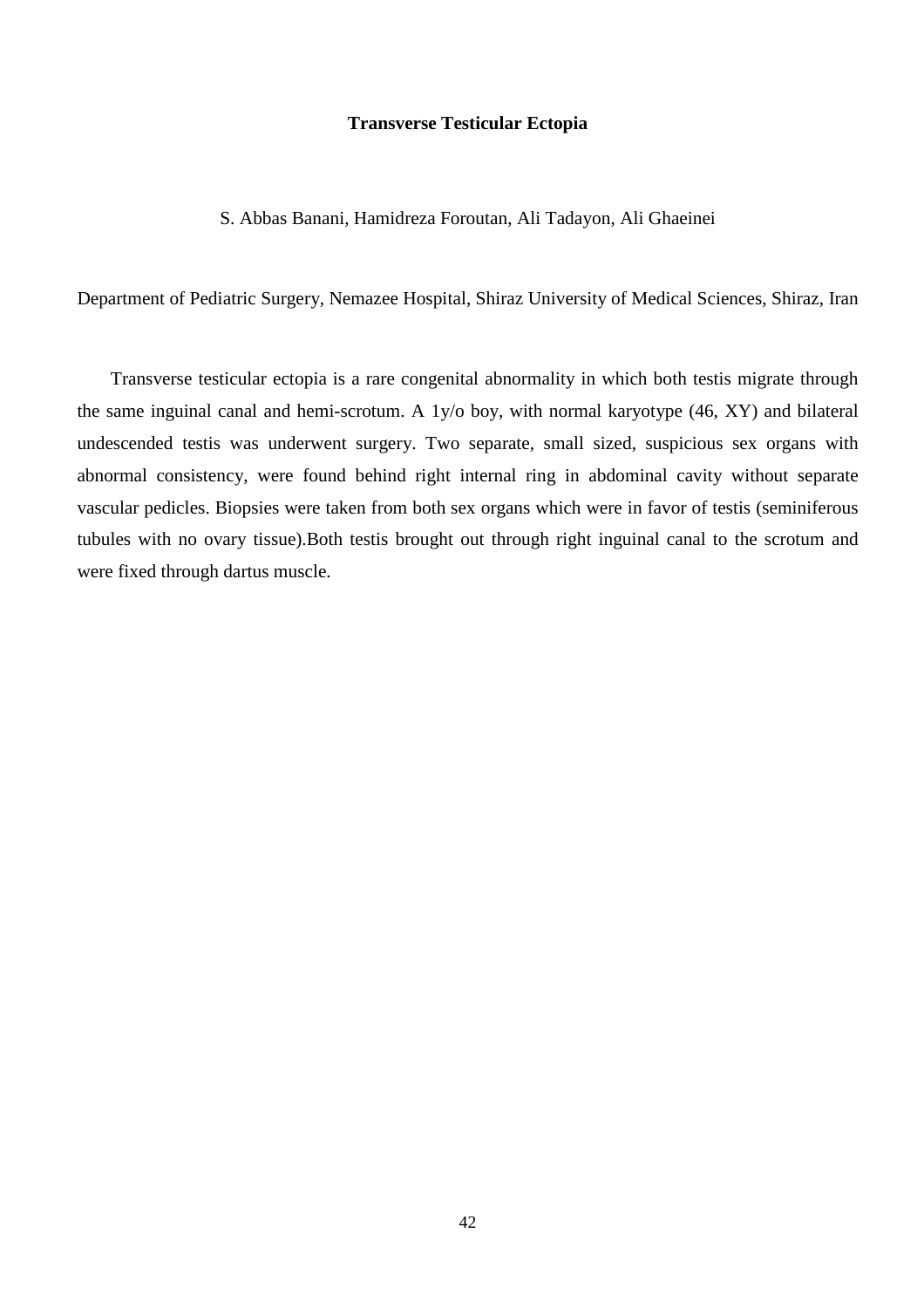#### **The Inconspicuous Phallus**

## Emilio Merlini F.E.A.P.U.

The term inconspicuous penis encompass a large group of conditions where the penis either looks or is smaller than normal or it is even absent.

Penis may look smaller than normal when it is concealed under the suprapubic area or the scrotal skin. Maizels subdivided this condition in: the "buried penis" when it is concealed under the pubic pad, the "webbed penis" when a scrotal skin web obscures the peno-scrotal angle and "trapped penis" if the penis is constricted by a tight scar after circumcision. To the same family, but with different features, belongs the so called megaprepuce. Frequently the buried penis is associated with extreme obesity, both in adults and children and liposuction has been advocated to treat such cases. When penis is small (at least - 2 SD from normality) it is called "micropenis". Micropenis may be related to endocrine disturbances including extreme cases of partial androgen insensitivity or be idiopathic. The extreme type of phallic inadequacy is aphallia, either congenital or acquired.

Some of these conditions may be amenable to surgical treatment. The concealed or buried penis is due to a deficient attachment of penile skin dartos layers to Buck's fascia, moreover, penile skin is usually deficient specially on the anterior aspect of the penis. This condition comes as a spectrum and therefore many different types of surgical corrections have been advocated. In general, principles that apply to most cases include: degloving of the penis, midline ventral incision extending to the scrotal raphe, stitching of the dartos to corpora cavernosa including a bite of prepubic tissue. In the majority of cases, skin shows a V shaped defect on the ventral aspect of the penis. In such cases, I use the inner surface of the foreskin to bridge the defect, either as an island flap or, more recently, as two triangular flaps made with inner preputial layers coming from both sides and joining in the middle. The important aspect that needs to be emphasized is that these patients need not to be circumcised beforehand, because they need to preserve all their phallic tissues. In megaprepuce the procedure is similar; in such cases it is important to discard some of the abundant dartos tissue that will otherwise cause much edema postoperatively.

Aphallia, either congenital or acquired, or true, extreme, micropenis not responding to endocrine treatment are a much more complex situation. In the past, and somewhere even now, gender reassignment was suggested in similar cases. In my opinion- and not only mine, this is a wrong decision because these patients, in most cases, have been imprinted by fetal and perinatal testosterone and therefore they do not adapt themselves to a female gender role.

These unlucky patients may undergo a phallic reconstruction with a forearm flap after puberty, but the problem remains of what can be done in infancy. De Castro described few years ago a type of phalloplasty that could be applied even in infants. The procedure consists in an inferiorly based quadrangular abdominal skin and fat flap (Pryor's flap), that is then rolled into a cylinder and with some technical refinements assumes the aspect of a phallus. The procedure has undergone multiple modifications dictated by the experience. Any erectile tissue or existing small glans is incorporated into the new penis. In the initial cases every effort was made to bring the urethral opening to the very tip of the neo-phallus, but this attempt has now been abandoned being cause of most complications. This procedure was conceived, initially, as a temporary phallus to bridge the interval time before a more definitive forearm flap phallus was made. But in one case of De Castro neo-phallus a penile prosthesis has been inserted and, up to now, with good functional results. Time and further technical refinements will help us to understand the proper role of this procedure in the treatment of these highly unlucky and complex boys.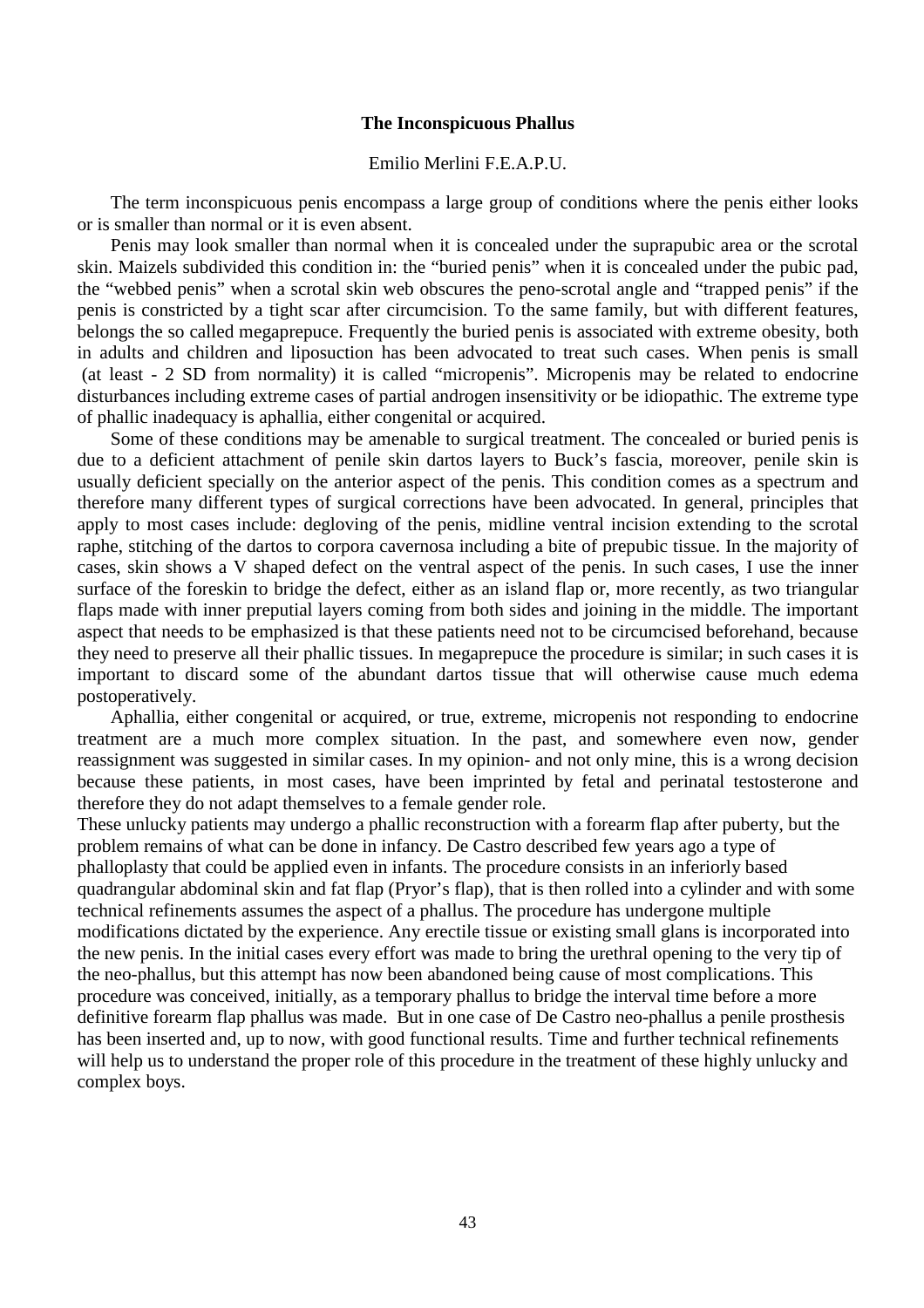# **Role of tissue engineering in treatment of hypospadiasis**

Dr Mohammad Kajbafzadeh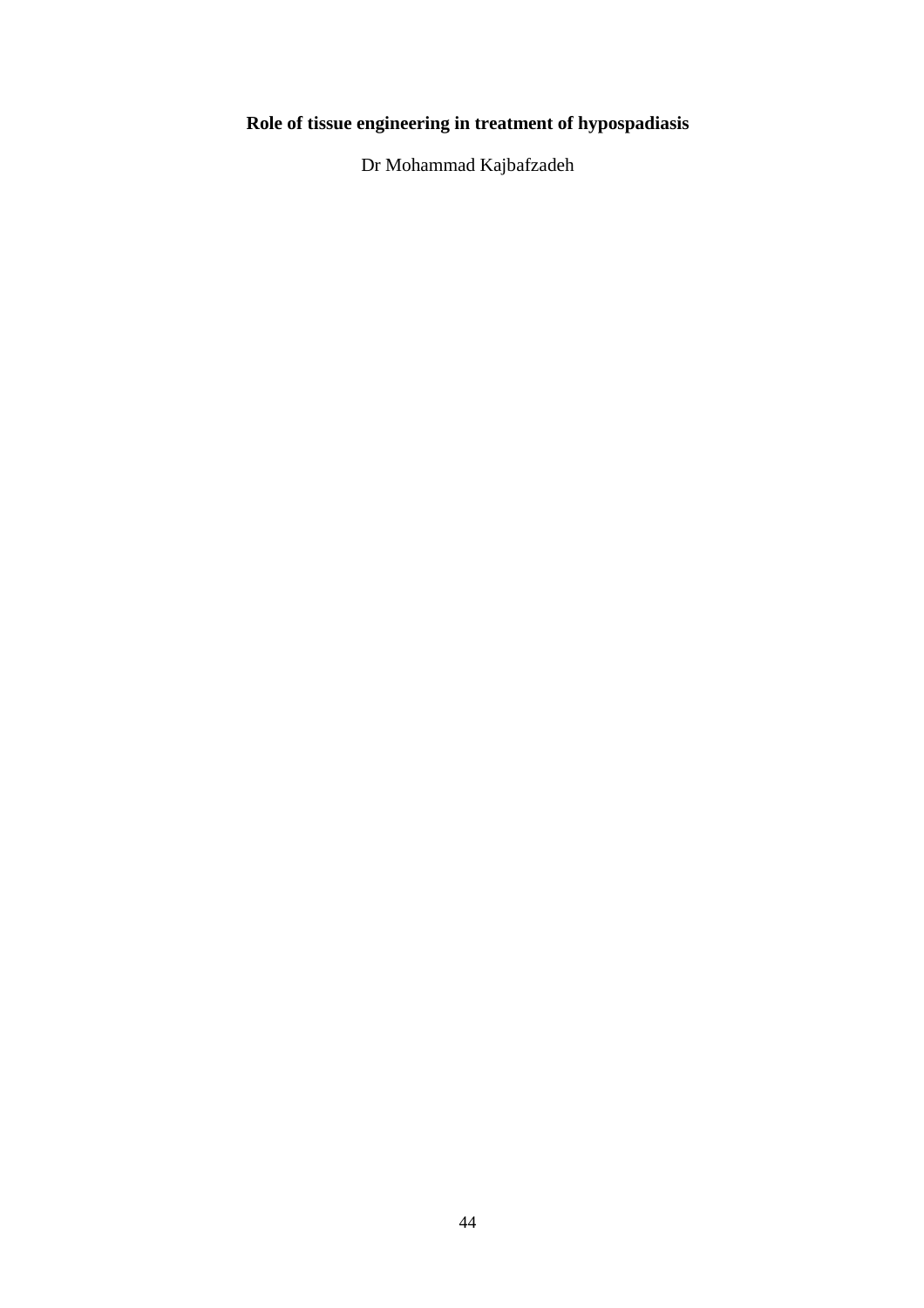## **Key note lecture in surgery of cripple hypopadias**

#### Dr Seyed Jalil Hosaini

IRHRC, Reconstructive Urology, Tajrish Hospital, Shahid Beheshti medical Science University, Tehran

Hypospadias cripples can be defined as patients with remaining functional complications after previous hypospadias repair.

Adults with complications following childhood hypospadias repair are still a difficult population to treat with a high failure rate for reoperative surgery.

A poor cosmetic result is the most common complication, often related to irregular and asymmetric scars with skin 'blobs' and an excess of ventral skin . The mucosal collar is an important addition to improve penile cosmesis. Urethral fistula is the second most common problem met in this surgery, often lateral at the coronal level. The temptation to simply close the fistula is dangerous, as recurrent fistulae are quite common at this level. Often it is more advisable to repeat the whole urethroplasty.

With the development of tissue engineering it is hoped that urethral substitution using the patient's urethral tissue might be a future avenue to resolve the current difficulties.

In repairs performed with free grafts there is a significantly higher proximal stricture rate when a tube rather than an onlay is used. Otherwise there was no significant difference in the complication rates of flaps and grafts

If the initial result is satisfactory, then patch urethroplasties tend to do well in the medium term whatever the source of the flap. No matter how good the initial result, scrotal skin tube urethroplasties do badly; preputial / penile skin performs better but tube urethroplasties tend to narrow down. In the long term - more than 10 years - all skin inlays seem to have a tendency to deteriorate (A. R. Mundy).

The combination of split-thickness mesh graft urethroplasty and a tunica vaginalis flap appears to achieve success in the difficult patient with complex hypospadias subsequent to multiple failed repairs.

The 2-stage approach for severe hypospadias results in excellent function, cosmesis and patient satisfaction after puberty, with no chordee. Minor voiding and ejaculatory problems are to be expected. Late complications are rare. The use of extragenital skin to either primarily repair or salvage a "cripple" is not necessary.

buccal mucosa is the free graft material that should be the first choice in complex hypospadias cases that are circumcised or undergo operation more than once and when the penile skin is not available.

Bladder Mucosal grafts expected to provide excellent functional and cosmetic results with only a small percentage of complications but is not using frequently.

Urethral reconstruction using autologous and everted vein graft and also supero-medial thigh flap for urethral reconstruction have also been reported with acceptable results.

The techniques and the cases will discuss in detail with RUDTH experiences.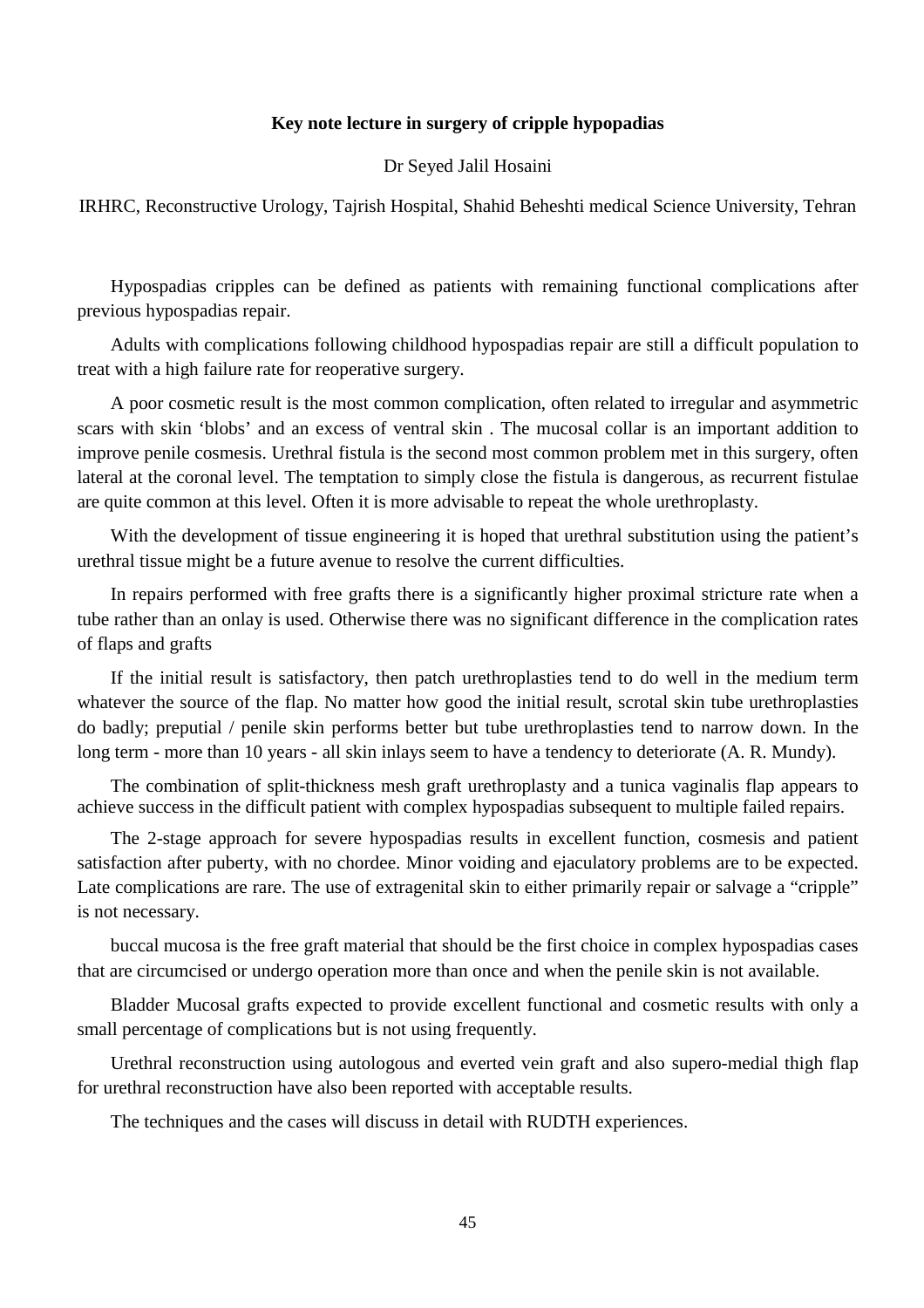## **Use limberg flap in hypospadias fistula repair**

Seyed Mohammad Ali Raisolsadat MD

General surgery, Islamic Azad University of Mashhad, Mashhad, Iran

## **Background:**

Urethrocutaneous fistula formation is the most common complication of hypospadias repair, with a reported incidence of 4-25%.

The cause of fistula formation remains less known although it is likely that local infection, local ischemia, poor procedure, bad tissue handling, distal obstruction due to distal stenosis type of suture material, patients age, proper inversion of the edges, skill of the operating surgeon, severity of hypospadias has significant impact on the outcome of the primary hypospadias repair.

#### **Methods**:

In last two years (2014-2016) we use Limberg rotation flaps for repair of urethra cutaneous fistula in hypospadiasis, in this period we did 22 fistula repair (any sizes) in 19 patient, in age 2 years to 16.

#### **Results:**

We had 3 fistula recurrences (13%) that need re- repair. That we did re repair as former technique in 2 patients, one case missed.

## **Conclusions:**

Unfortunately there is no one single perfect technique to repair an urethrocutaneous fistula in hypospadiasis.With 87% success in this manner (repair with Limberg flap) we recommend it in hypospadiasis fistula repair although repairement is based on surgeon interest and experience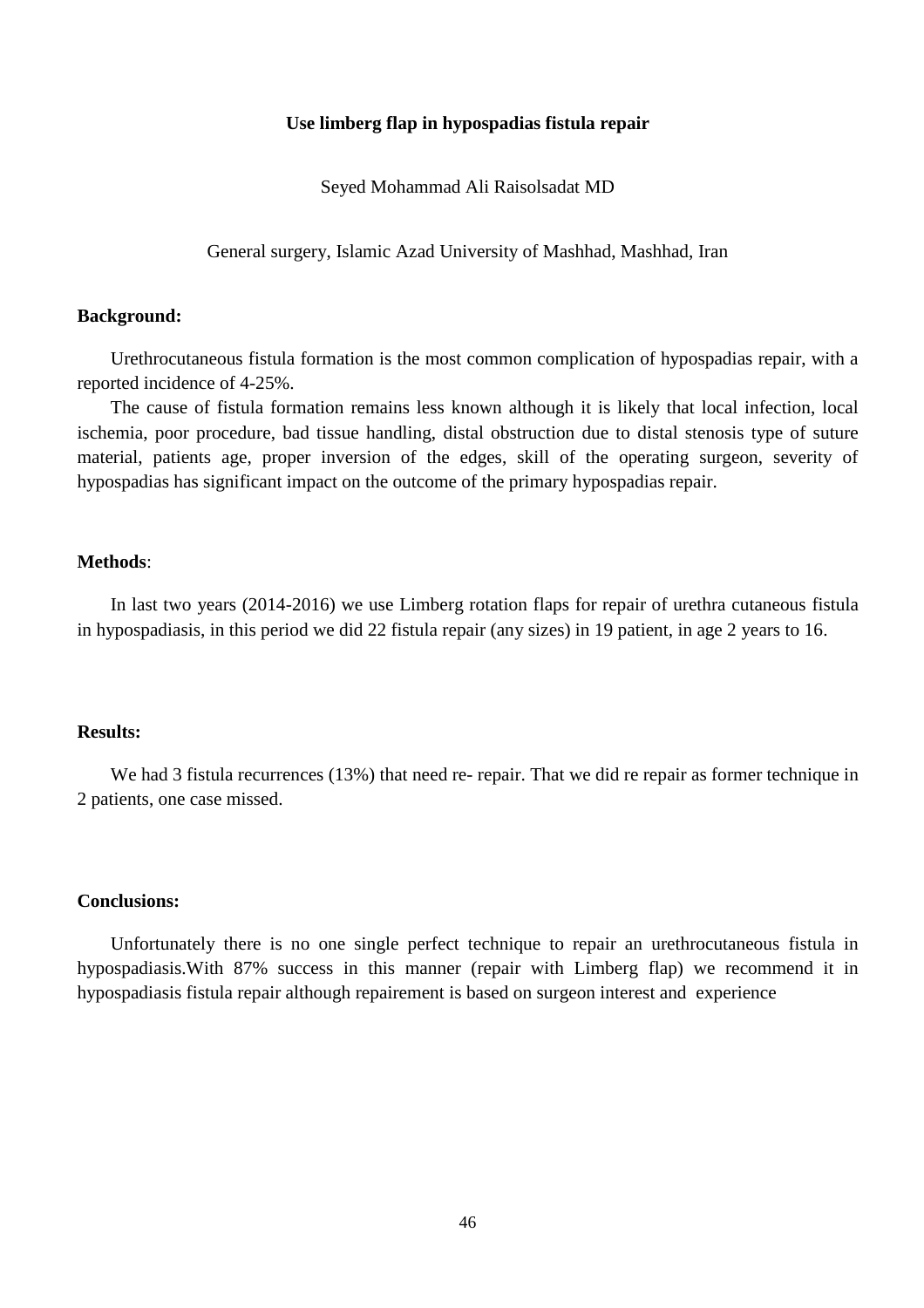#### **Uroflowmetry Assessment and Objective Scoring of Hypospadias Repair in children:**

# **our Center Experience**

Mohajerzadeh L. Khaleghnejad Tabari A. Rouzrokh M. Mirshemirani A. R. Sadeghian N. Ghoroobi J. Izadi M. Roshanzamir F. Sarafi M. Hatefi S. Abassian A. Ghafari P

Pediatric Surgery Research Center, Shahid Beheshti University of Medial Sciences Tehran Iran

#### **Purpose:**

Functional outcome of hypospadias repair is more significant than cosmetic outcome. In another studies, structured scoring systems and uroflowmetry, were used to assess results of hypospadias repair. The aim of this study was to evaluate the Functional outcome of hypospadias after distal shaft hypospadias surgery over a long-term follow-up.

#### **Patients and method:**

Study designed Files from patients who underwent primary hypospadias repair at our institution between 2006 and 20011 were reviewed. Only patients with documented postoperative uroflowmetry profiles and serial follow-up visits were included.

Over a period of 6 years, 572 primary hypospadias patients were treated in our center. Then we called and requested them for visit and uroflowmetery in children more than 5 years old. However only 78 children and their parents agreed to participate in this study.

The HOSE (Hypospadias Objective Scoring Evaluation) questionnaire and uroflowmetry were obtained to evaluate the long term outcome hypospadias repair.

#### **Results:**

The age at time of assessment ranged from 5 to 11 year-old, with mean follow up of 60 months. Five patients (2.6%) had proximal hypospadias, 7(9%) midshaft and 69 (88.4%) had distal varieties of hypospadias. 12(15.4%) children had history of penile chordea before repair. Operations performed were 39 (50%) MAGPI, 34(43.6%) TIP and 5(6.4%) Onlay Flap.

In MAGPI group 100% had acceptable HOSE. In TIP group 82% had acceptable score and in Onlay group 90% had acceptable score.

Uroflow rates of MAGPI group: 5 subjects were below the fifth centile, in 11 patients equivocal (between  $5<sup>th</sup>$  and  $25<sup>th</sup>$  centile) and 23 patients above  $25<sup>th</sup>$  centile.

Uroflow rates of TIP group: 11 subjects were below the fifth centile, 17 patients were equivocal (between 5th and  $25<sup>th</sup>$  centile) and 6 patients were above  $25<sup>th</sup>$  centile.

Uroflow rates of Onlay flap group: one patient, equivocal (between 5<sup>th</sup> and 25<sup>th</sup> centile) and 4 patients above  $25<sup>th</sup>$  centile.

# **Conclusion:**

HOSE and uroflowmetry are non invasive and simple tools to assess long term outcomes of children after hypospadias repair. Because studies reported remarkable improvement at puberty so watchful waiting with following the objective parameter by examination and uroflometry is proposed to avoid unnecessary intervention.

**Key words:** Hypospadias, objective assessment of hypospadias repair, uroflowmetry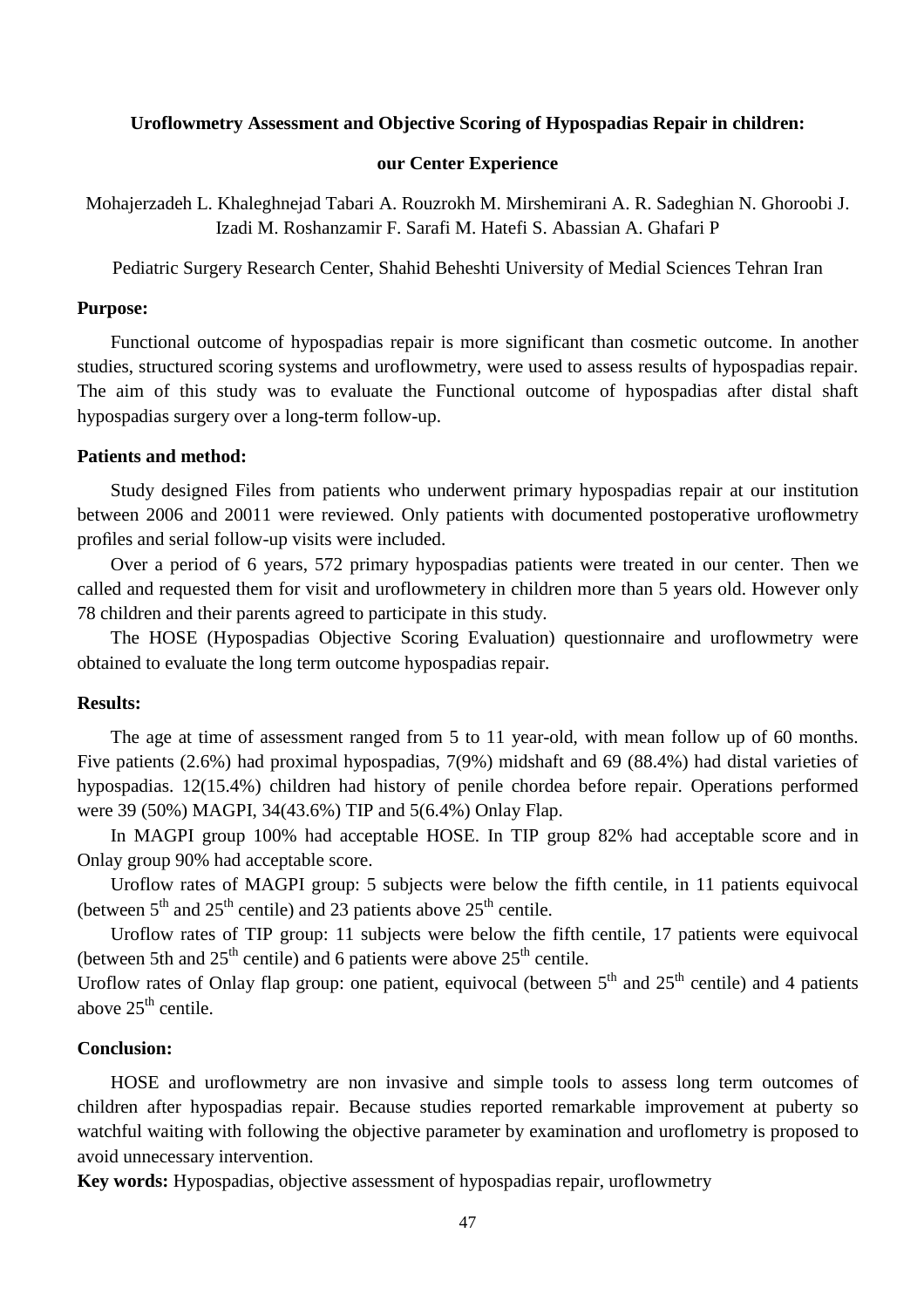#### **Risk factors for urethrocutaneous fistula after hypospadias repair**

Mohajerzadeh L. Khaleghnejad Tabari A. Rouzrokh M. Mirshemirani A. R.

Sadeghian N. Ghoroobi J. Izadi M. Sarafi M. Hatefi S. Abassian A. Ghafari P

Pediatric Surgery Research Center, Shahid Beheshti University of Medial Sciences Tehran Iran

## Abstract:

## **Purpose:**

Urethrocutaneous fistula is most common complication after hypospadias repair. In this study we would like to identify the individual risk factor for the urethrocutaneous fistula (UCF) in pediatric patients after hypospadias repair (HR) in our center.

# **Materials and Methods:**

From 2006 until 2016, 990 patients with hypospadias repaired primary in our center. Referral patients with complication removed from our study. Most common complication after surgery was urethrocutaneous fistula. The records of boys with primary fistula after repair were reviewed. Clinical data including the patient' age at HR, hypospadias type and urethral defect location, magnification, type of homeostasis were documented. Several variables potentially affecting the success of fistula closure were retrospectively assessed.

## **Results:**

Among 990 patients, 23% patients ( $n = 227$ ) developed UCF after primary HR. Patient age was 3 months to 12 years. Postoperative UCF occurred in 26% (60/227) cases at age of 0–1 years, 29% (65/227) at 1-2 years, 26% (60/227) at 2-4 years, 11% (25/227) at 4-6years and 7%(16/227) in 6-12 years. The incidences of UCF were 17% (133/770) for distal, 34% (22/65) for middle and 50% (70/141) in proximal types of hypospadias.

Another variables studied for fistula included, penile chordea 36% (89/242) (P<0.05), History of circumcision 25% (9/36) (P>0.05), preoperative hormone therapy 57% (16/28) (p<0.05%).

Rate of fistula formation based on type of original hypospadias repair: MAGPI 3% (12/374), 33% TIP (134/402), Durham Smith 45% (27/60), Mathieu 23% (12/51), Two stage inlay graft + TIP70% (12/17), Ducket 80% (4/5), modified Brackaand 37% (11/29) and Onlay Flap10% (5/49).

49% of fistula (112/227) followed vicril material (112/422), and 51% (100/227) after PDS  $(100/532)$  (P  $> 0.05$ ).

Correlation with way of homeostasis: fistula rate after tourniquet 33% (68/202), Epinephrine 24% (68/283) and 17% with no homeostasis agent (83/482).

Fistula formation after Silasyic drpping stent 28% (106/379) and silastic foley catheter 32% (110/338). 9 patients had suprapubic cystostomy or retrograde cystostomy after repair but fistula was carried in 6 cases. Rate of fistula after repair was 3% (5/160) in patients with no urethral stent, 16%(31/188) in1-3 days stent, 31% (154/485) in4-7 days stent and 49% (32/65) in 8-10 days. Oxybutinun administered in 53% (525/990) of patients. Fistula observed in 151(28%) patients of them. Rate of fistula was 22% (94/409) in magnification with Loupe and 23% (133/581) without loup (P.0.05).

## **Conclusions:**

Regarding urethrocutaneous fistula after repair , the data from this study suggest that there is no clear difference in fistua formation in positive history of circumcision, type of stent ,urethral diversion, magnification with loupes, type of material suture, type of homeostasis and administration of oxybutinin.

While Proximal type, presence of penile chordea, history of preoperative hormone therapy, type of surgery (Two stage inlay graft and full Duchet), prolong duration of urethral catheter significantly affect it (*P*<0.05). Older age at HR was associated with low incidence of UCF formation but they had distal shaft hypospadias in most of cases.

**Key words:** Risk factors, urethrocutaneous fistula, hypospadias repair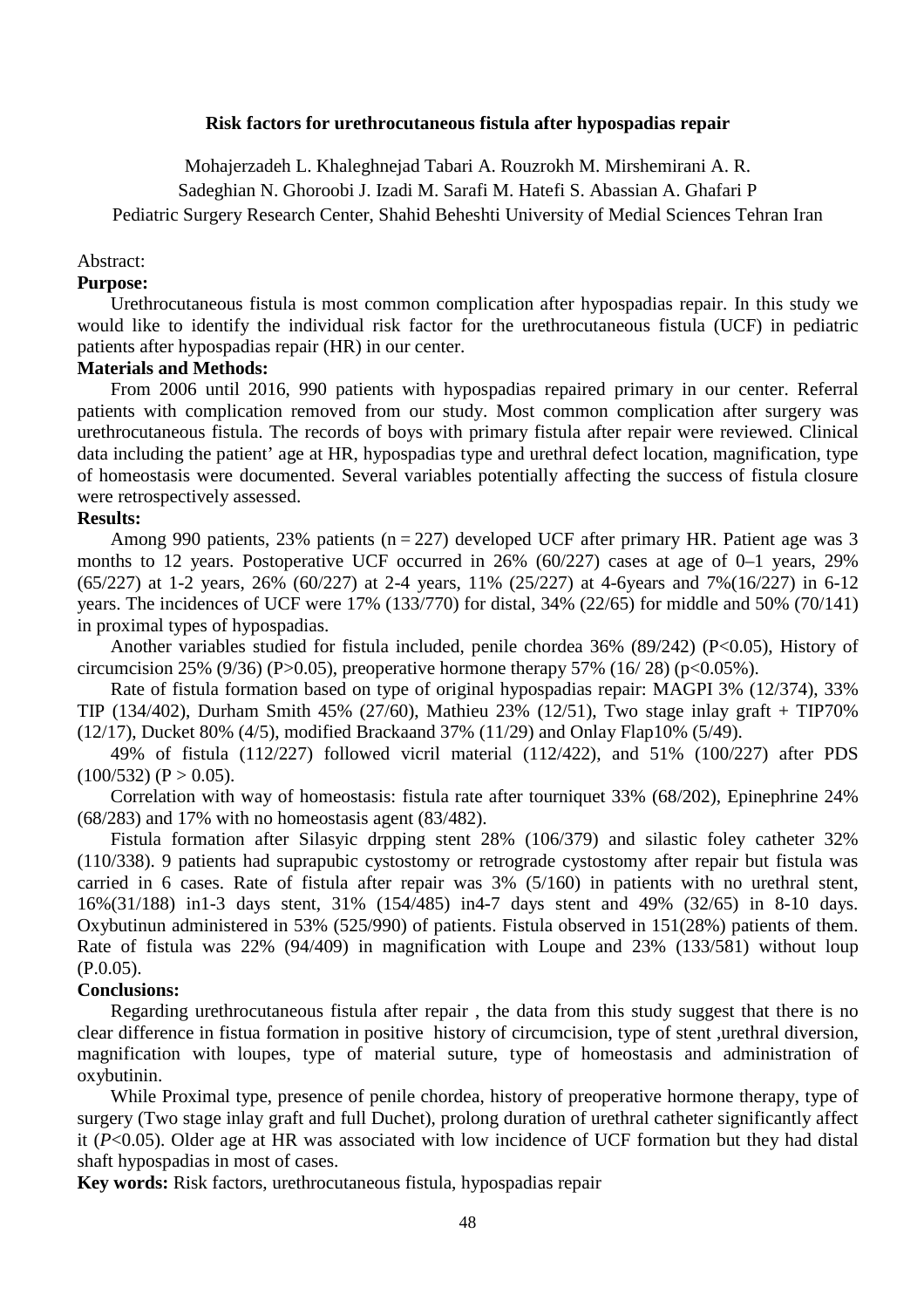## **Introduction of a new technique to repair of a large urethrocutaneous fistula**

#### **after hypospadias repair**

Seyed Abdollah Mousavi

Professor of Mazandaran University of medical sciences

An urethrocutaneous fistula is the most commonly complication of hypospadias surgery. The size of Fistula is di! erent and change from pinpoint to large enough for all voided urine to exit at this site. On the other hand, fistula may be associated with stenosis or distal stricture. A large fistula may require more complicated closures, with mobilization of tissue & aps or advancement of skin & aps to ensure an adequate amount of well-vascularized tissue for a multi layered closure.

A routine and usual surgical repair includes assessment of distal obstruction, excision of the fistula tract with closure of the urethral opening and & ap coverage over the defect. But there is controversy to management of a large urethrocutaneous fistula that sometimes is known as cripple hypospadias and some surgeons suggest "start again".

We had experienced management of a large urethrocutaneous fistula in a two year old boy with a history of penoscrotal hypospadias surgery by Ducket technique last 6 month. A/er an open book incision mobilization of urethral plate, release of fibrous ventral tissue and ventral curvature by ventral transverse incision and tubularization of urethra on a nelaton catheter by 6-0 vycril had done. Eventually an adjacent & ap covered the entire neourethra and skin & ap had closed. No urinary diversion had done.

Urethral stent exited a/era ve days. A/er 2-month the boy has not any complications.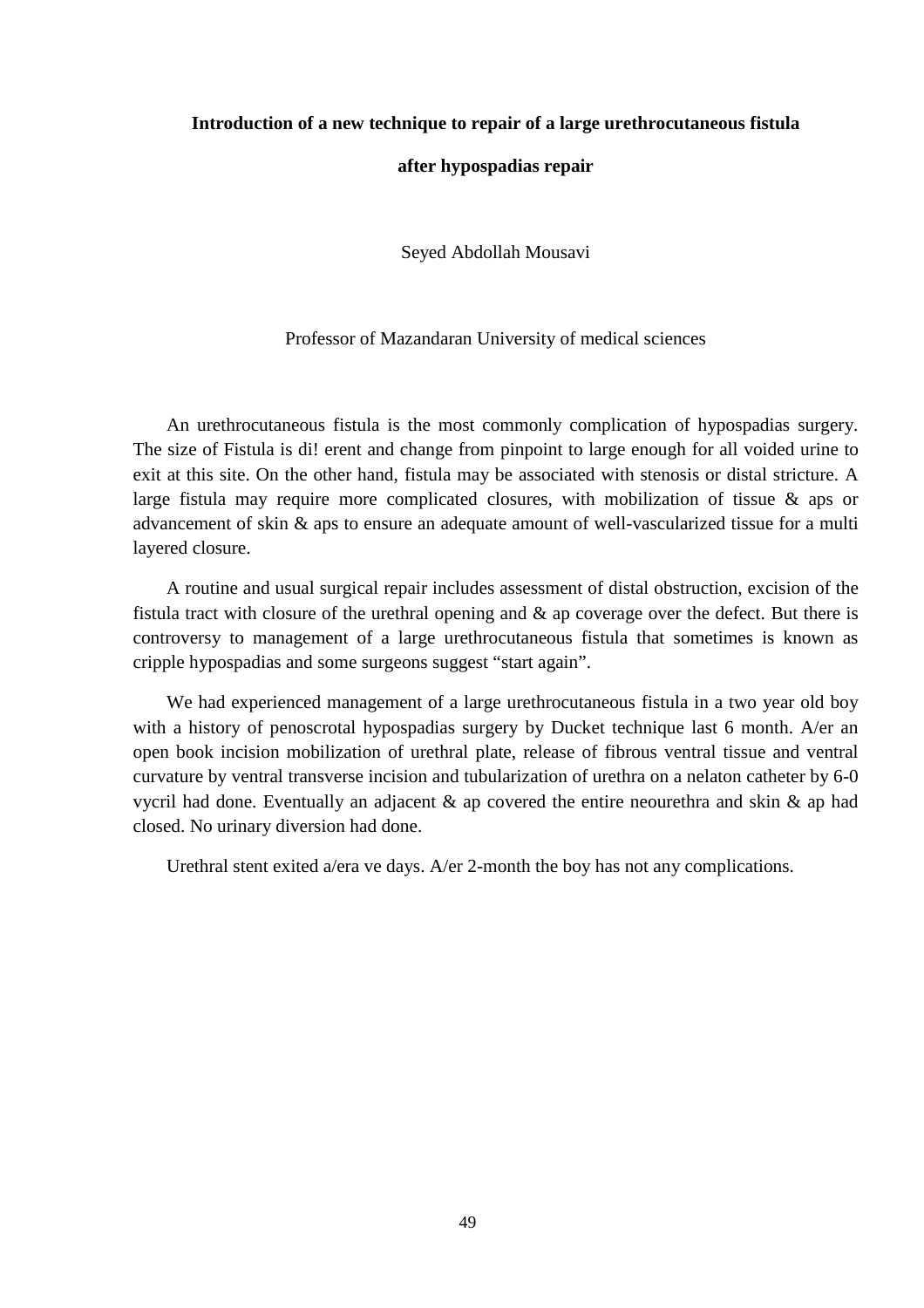#### **Investigation of histopathological modification of prepuce in various age**

## **(Determination time of surgery)**

Marjan Joodi, Ali Barati, Ahmad Mohammadipour, Reza Nazarzadeh, Mahdi Parvizi, Ali Azadmand, Farideh Jamali-Behnam

## **Abstract:**

#### **Background:**

Circumcision is the oldest surgical procedure most often undertaken for ritual religious and cultural reasons rather than therapeutic purposes. The practice of circumcision is often controversial. This procedure is accompanied with some complications because of pathological and histological modifications of foreskin. The aim of this study is to investigate pathological and histological modifications of foreskin in various age groups of pediatric boys and determine best time to perform this procedure with less complication.

#### **Method:**

A prospective study with total of 130 circumcised infants aged between 1month and 14 years were included in the study. The patients selection were randomized from who were referred to the Dr. Sheikh pediatric hospital for circumcision just because of their religious beliefs in 2014.

In this study, age of circumcision with variables pathology including presence of cyst, hyperemia and vascularity, dermatitis and fibrosclerosis in prepuce were investigated and compared. In order to assess histological changes, the whole prepuces were removed from all patients. All circumcisions were performed by one surgeon and using a standardized technique. Data were analyzed using SPSS19 for Windows.

## **Result:**

In this study, children were divided to two groups according to their age including under 1 year ( $n=$ 92 case) and more than 1 year (n=38). Children ranged in age from 1 month to 14 years with a mean of 14.79 months and the standard division was 17.35. According to the histopathological characteristics of 92 cases, there was no significant correlation between histopathological characteristics and age. Among all trimesters  $(n = 92)$ , only one case of cyst was presented which was related to the group aged between 9 and 12 months. The result was similar in infants more than 1 year and only 1 cyst was observed in age of one. Regarding to fibrosclerosis and hyperemia, our histological experiments showed no evidence among all trimesters while the whole children more than 1 year had some degree of hyperemia and vascularity. In terms of developing dermatitis, there was a significant relation between age and risk of dermatitis. All cases were focal dermatitis. 2 cases of fibrosclerosis (%33) occurred in those aged 2 years with probability 0.027

#### **Conclusion:**

The result of this study showed that infants above 1 year, the pathologic changes of prepuce was higher. Therefore, to avoid such modifications and possible complication, it is suggested that circumcision and surgeries dependent to prepuce should be carried out in infants less than 1 year.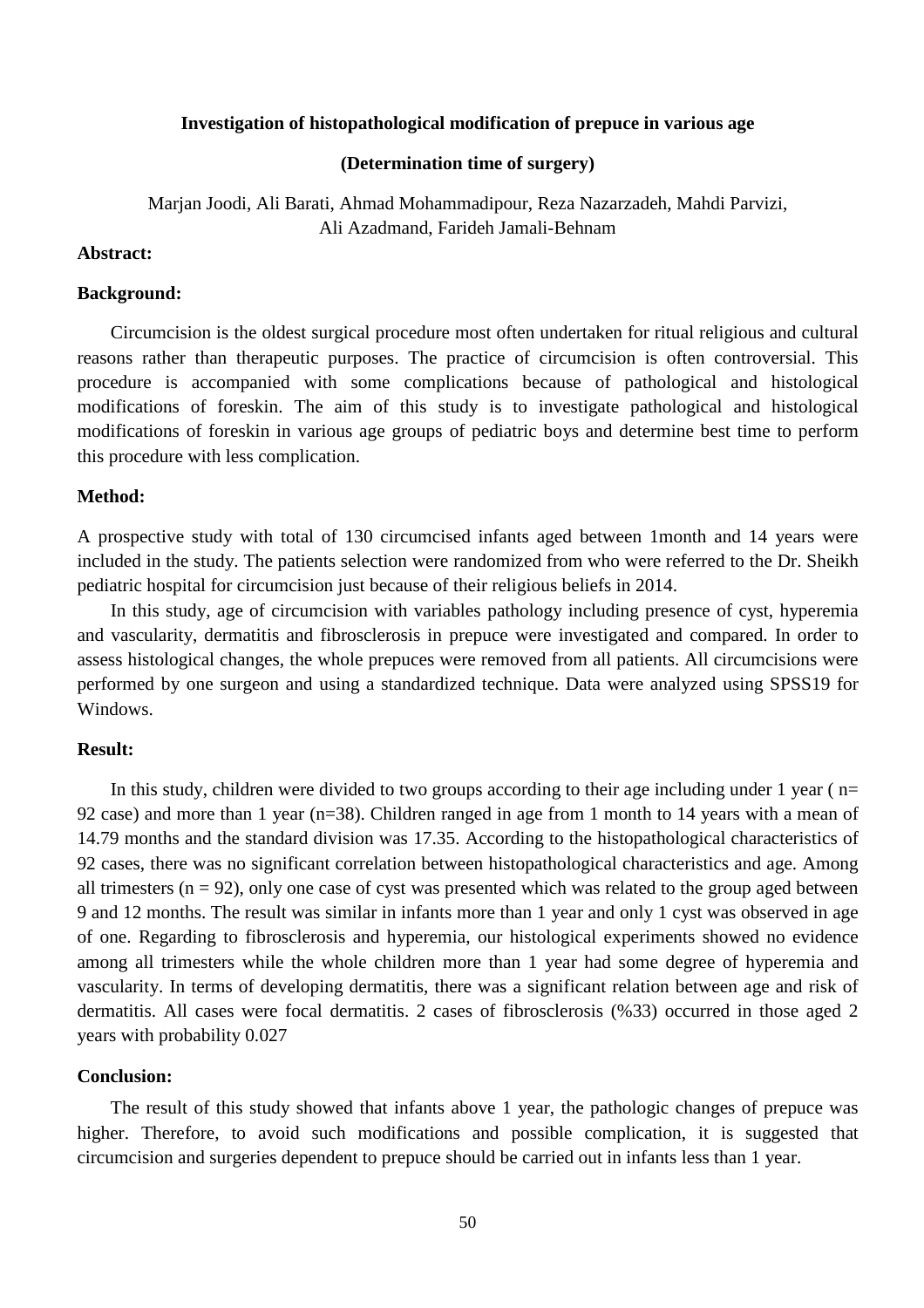#### **Use of Fibrin glue in Hypospadias repair**

# Marjan Joodi, Ahmad Mohammadipour, Reza Nazarzadeh, Mahdi Parvizi, Ali Azadmand, Farideh Jamali-Behnam

#### **Background:**

Hypospadias is defined as an incomplete virilization of the genital tubercle leading to an ectopic opening of the urethra on the ventral aspect of the penis, urethra open any where from the glans to the perineum with or without ventral curvature and a ventral prepucial. Complications in hypospadias surgery are higher than other reconstructive procedures. Fibrin glue is a biological glue which uses to carry out various reconstruction especially for urethra. The aim of this study was application of FG to repair.

## **Method:**

Ten patients, ranging in age between 12 and 18 months, with proximal hypospadiasis were included in the study. 4 0f 10 patients were scrotal and 6 cases were midshaft. The selected methods to carry out the surgery were onlay island flap and transverse preputial island flap. In this study, severity of disorder and possible complication of large surgery were the reasons of application FG. After parents had filled the consent form, FG was extracted from infant' s blood. Seventy two hours before surgery, this compound was extracted approximately 2-4 cc. Several reconstruction surgeries were supported by FG layer by layer. Finally, it was applied for wound dressing. The effectiveness of therapy was evaluated in 1, 3, 6, and 12 months intervals.

## **Result:**

Based on the results, there is no evidence of infection, fistula and dermatit after surgery. Use of sedative after surgery was limited. Furthermore, there was no excessive wound dressing.

#### **Conclusion:**

Application of FG as a supportive layer for anastomos and wound dressing can be helpful to alleviate complication after surgery. Furthermore, this technique can provide surgeon, parent and infant satisfaction.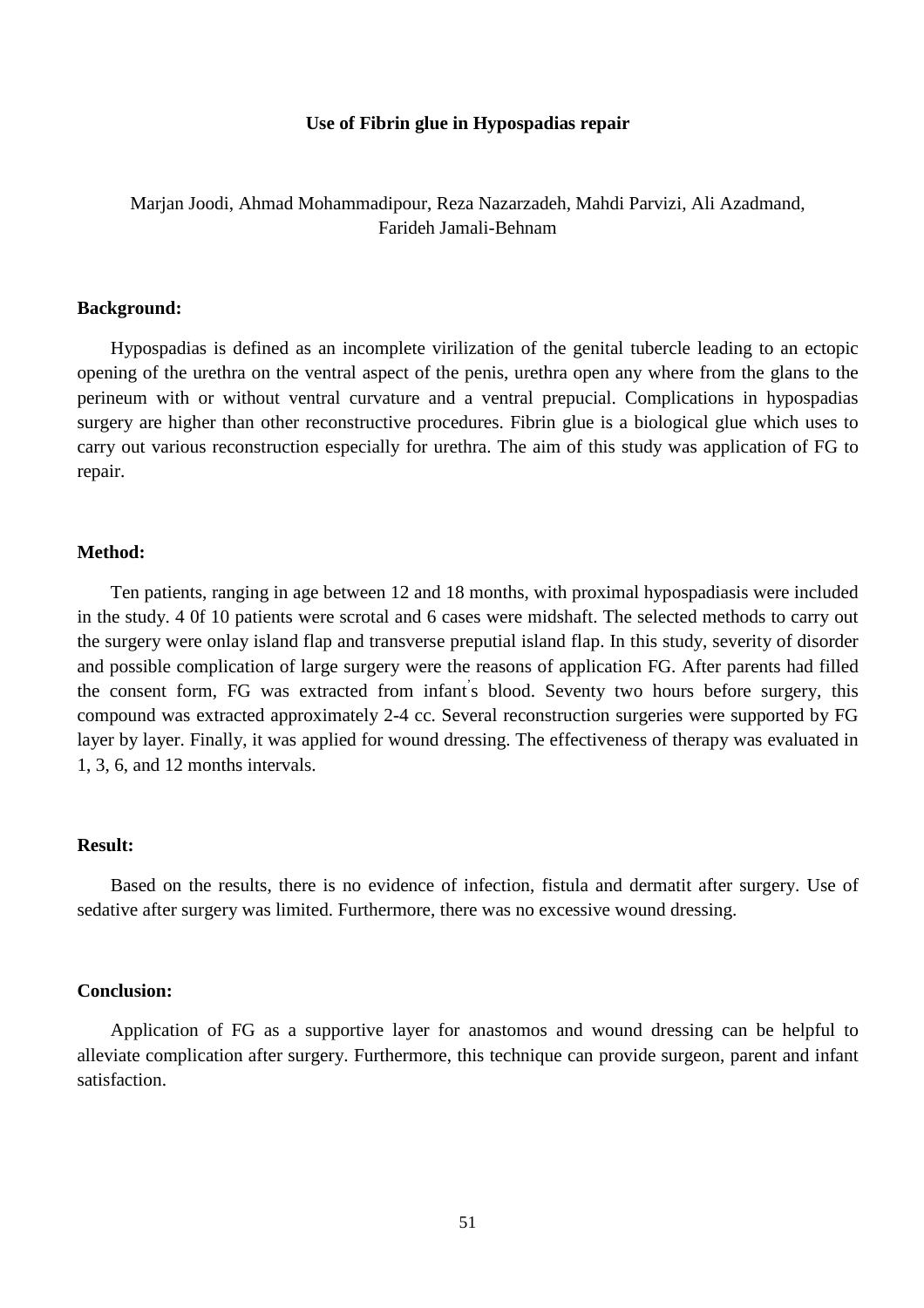## **The effects of suture materials on urethroplsty in Hypospadiasis surgery**

Seyed Mohammad Vahid Hosseini (1), Babak Sabet (2), Mahsa Ramezanpoor

Pediatric surgery urology section, Beasat Hospital, Shiraz, Iran Department Surgery, ShahidBeheshti, Tehran, Iran Department of Surgery, Sick Hospital Children Bandarabbas

#### **Background:**

The success of hypospadiasis repair is depending upon variables inherent to both patient and surgical technique employed. We compared the results of suture materials on hypospadiasis by evaluating thrpostoperativre complications.

#### **Methods:**

A total of 340 patients 1-6 years old affected by mid shaft hypospadiasis and mild chordee randomized to 2 different groups according to the suture materials used during TIP procedure. Polydiaxanone G1 and Vicryl G2. All patient were evaluated at interval of 10 days, 20 days 1, 3, 6 months and 1 year postoperatively. Urethral stenosis .fistula .dehiscence .infection and dilatation were recorded by t and chi - square test.

#### **Results:**

In following data was documented. Urethralfistula %31.3, skin dehiscence %18.8, infection %18.8 with no significant difference between G! And G2 (P=.123). Only stricture %33.4 and rate of dilatation %38.9 in G2 but no statistically difference (P=.211).

## **Conclusions:**

Our studies showed that type of suture material had no significant effects on final results.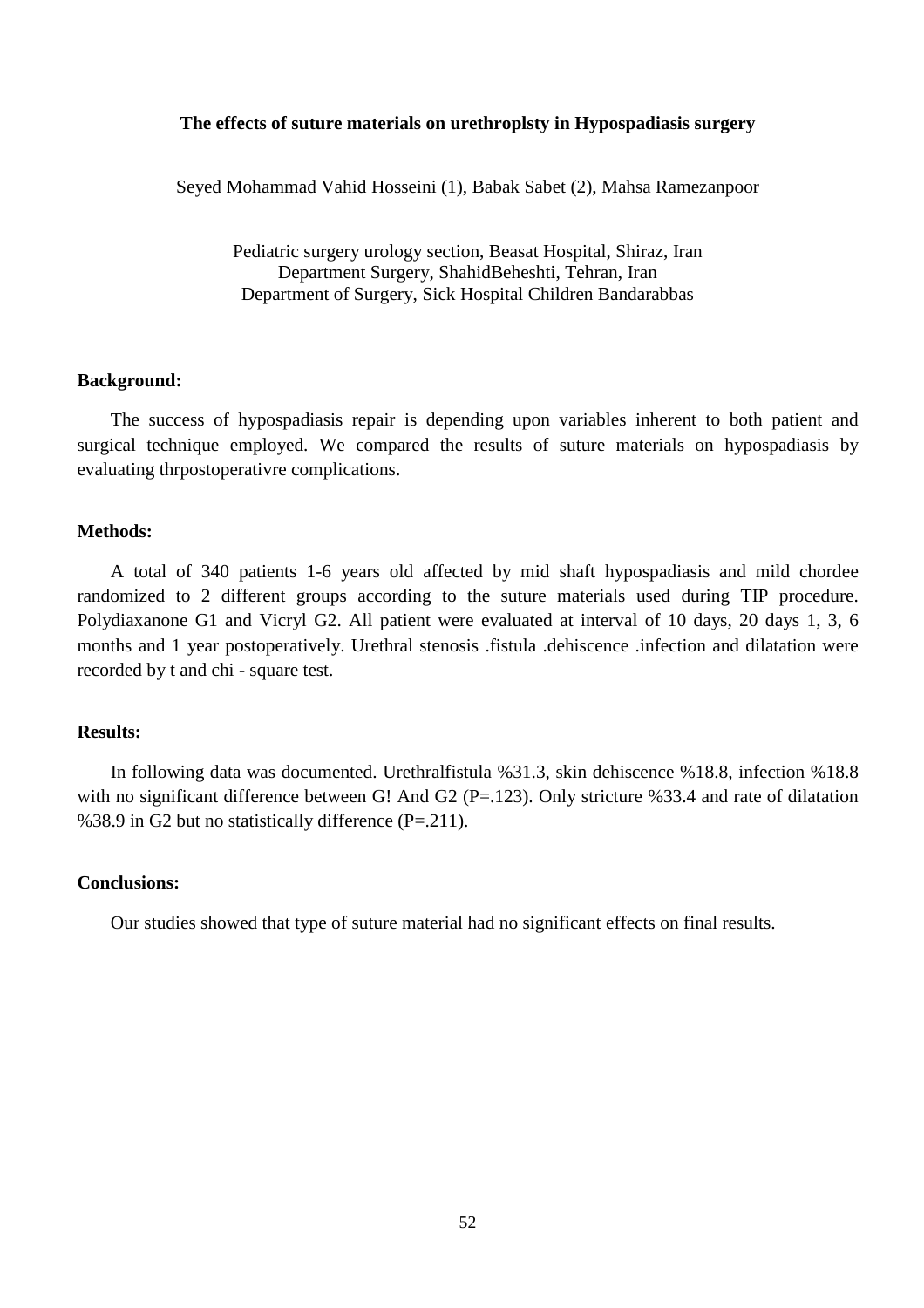# **Regular Dilation in Tublarized-Incised Urethral Plate urethroplasty for prevention of fistula formation**

Seyed Mohammad Vahid Hosseini (1), Babak Sabet

1- Pediatric surgery urology section, Beasat Hospital, Shiraz, Iran Department of surgery, Sick hospital Children Bandarabbas Department surgery, Shahid Beheshti, Tehran, Iran

Introduction: Hypospadias is a common congenital malformation in boys. One of the common surgical techniques for correction of hypospadias is (Tubularized Incised Plate urethraplasty=TIP). Meatal stenosis and fistula formation are known post-operative complications. The purpose of our study was to evaluate the effect of early urethral dilatation in prevention of post operative complications.

Methods: A randomized clinical trial including 60 patients with distal hypospadias who underwent tabularized incised plate urethroplasty with or without dilatation was conducted in Bandar Abbas children hospital in 2011. Patients were divided in two groups. The number of the patients and mean age were not different in two groups. Urethral dilatation was started in first group at two weeks following surgery and continued for six months. The patients of second group were followed without urethral dilatation. All patients were followed for occurance of complications for one year. Chi-Square and t-test were used to compare the groups.

Results: In the first group the early fistula, late fistula, stenosis, hematoma, urinary infection, cutaneous necrosis, and wound dehiscence were developed in 16.7%, 6.7%, 10%, 26.7%, 13.3%, 10%, and 20% of the patients, respectively. In the second group these complications were seen in 10%, 6.7%, 3.3%, 13.3%, 6.7%, 3.3%, and 6.7% of the patients, respectively. Statistical analysis of results showed no significant differences between two groups in rate of complications.

Conclusion: Early urethral dilatation after urethroplasty has no significant effect on postoperative complications.

Key words: Hypospadias - Fistula - Dilatation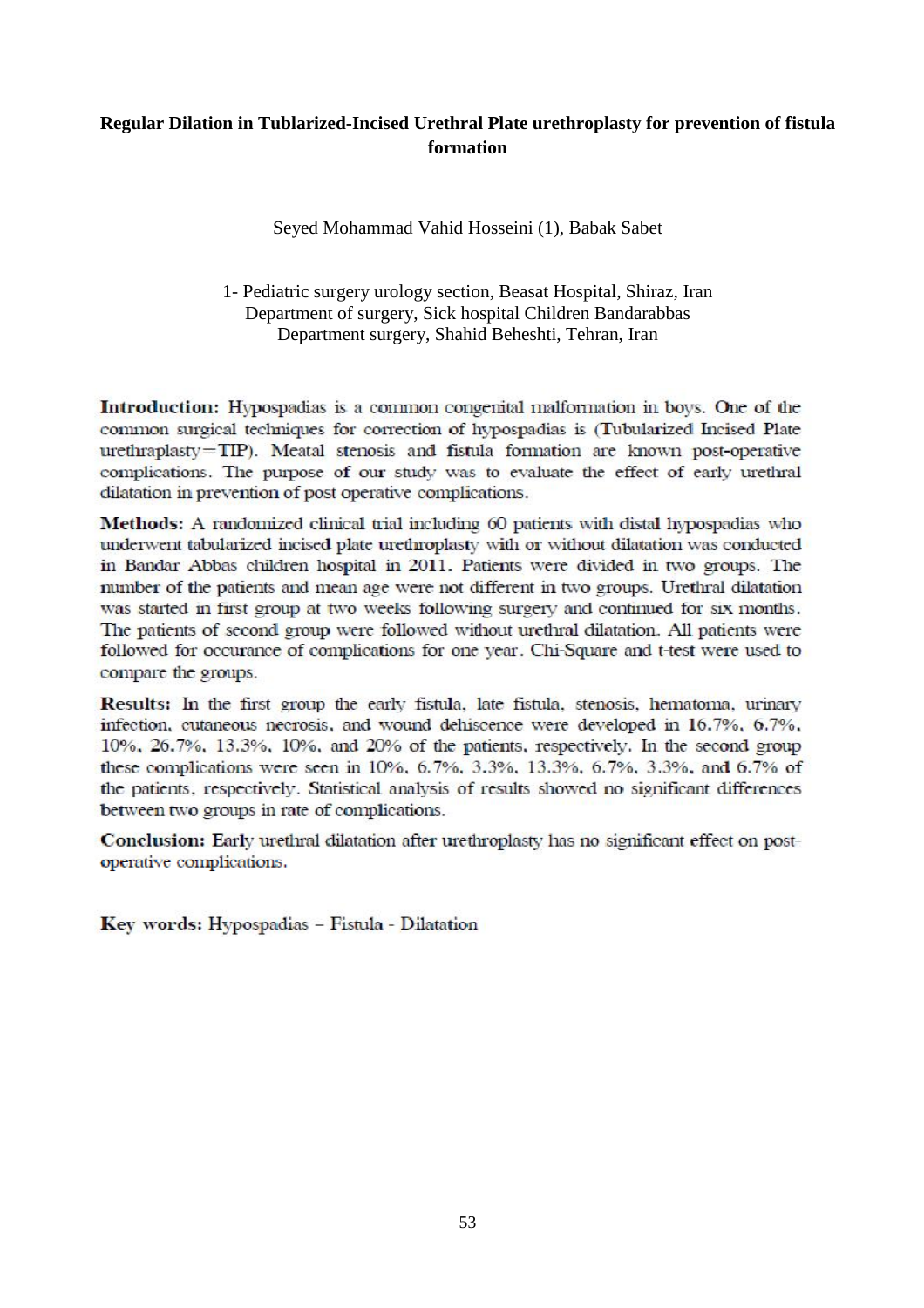## **Role of tissue engineering and stem cell in treatment of hypospadiasis**

Abbas Hadipour<sup>1,</sup> Soheil Osia<sup>1</sup>

1-Pediatric Surgeon, Non-Communicable Pediatric Diseases Research Center, Health Research Institute, Babol University of Medical Sciences, Babol, Iran

The surgical treatment of severe hypospadiasis can be very challenging and sometimes needs multiple surgeries. Complication such as fistula, stricture, diverticula, wound dehicense, chordee, urinary obstruction, and scar are common.

Recently about ten years use of stem cell and tissue engineering. Increased knowledge about tissue repeating and better structural function. This method base on use of specific population of live autologous cells for decreasing surgical complication.

The most common is culture of fibroblast and keratinocyte in lab environment of cells that obtain from skin of patient and the with use of wound dressing scaffold, cultured tissue transfer to wound, for example urethra that promote wound healing.

Other method is, urothelial cells that obtain from bladder lavage are cultured in specific environment and such as free graft by only method and put on urethra for repair.

One of the best tissues for autologous cells is prepuce of neonate that is a very good source of fibroblast for repairing.

In cellular research center of Babol university studies of fibroblasts and mesenchymal cells that separated from propose, results showed this cell in the same condition of wound, secrete proteins that promote wound healing both in invivo and invitro. This study for burn wounds and chronic ulcers in extremities have a very good result and we planned use of this method for repair of primary severe hypospadisis or redo surgery as soon.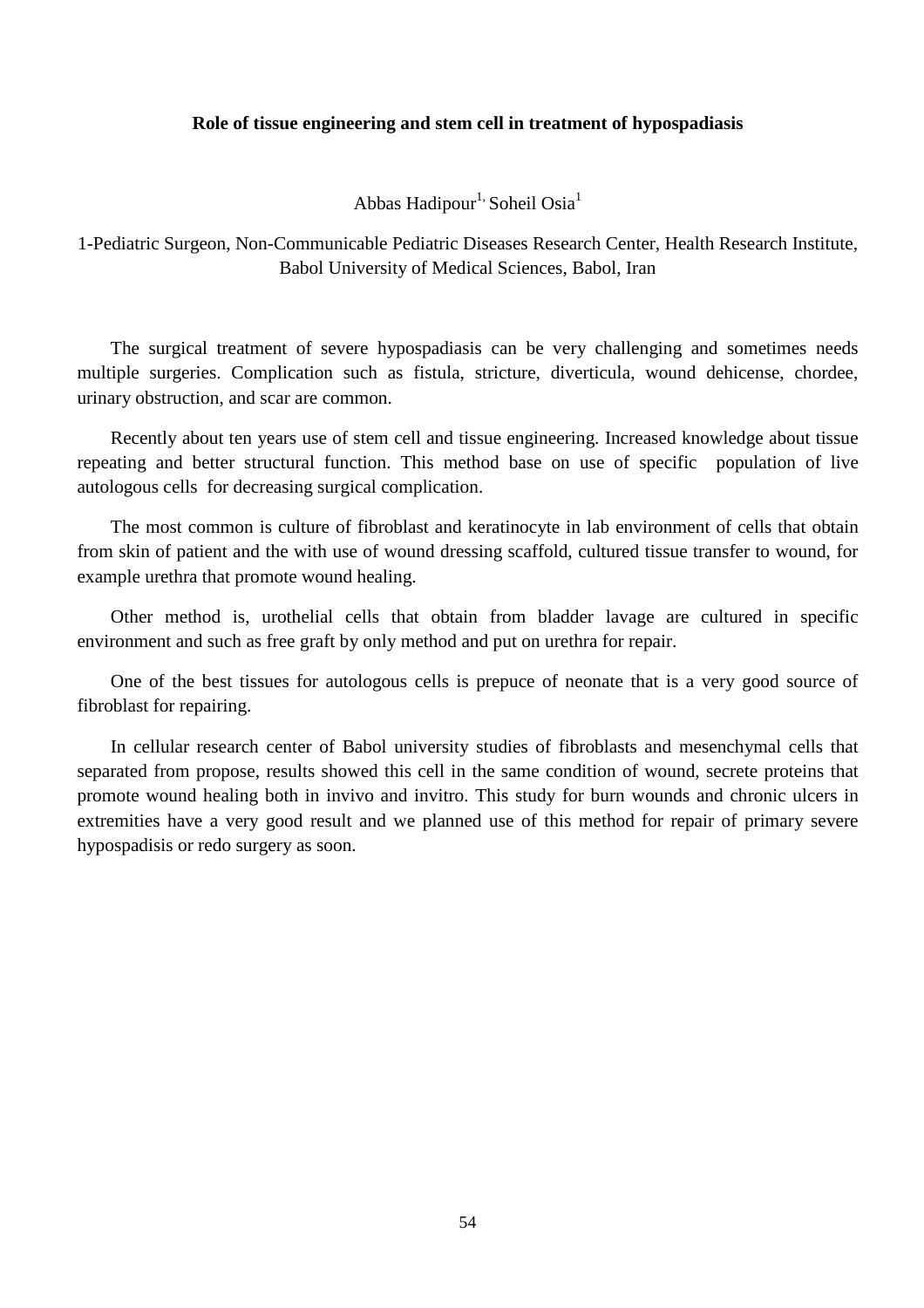# **Effect of oral anticholinergic therapy on prevention of urethral catheter side effects in hypospadias repair**

Parisa Saeidi MD, Mehran Hiradfar MD, Reza Shojaeyan MD, Reza Nazarzadeh MD, Alireza Sabzevari MD, Ali Azadmand MD

Department of pediatric surgery, Dr. Sheykh hospital, Mashhad University of medical sciences, Mashhad, Iran

# **Introduction:**

Hypospadias is one the most important anomalies of genitourinary system. In order to repair this anomaly with any methods we need urinary diversion. In majority of this method we used urethral indwelling catheter for urinary diversion and remodeling but balloon of this catheter induce bladder spasm and discomfort and sometimes major problem in hypospadias reconstruction. The aim of this study was evaluating the effect of oral anti-cholinergic therapy on prevention of urethral catheter side effects in hypospadias repair.

## **Material and methods:**

This study was conducted between 2010 until 2014 in a pediatric surgery department. Children who enrolled in this controlled clinical trial study suffered from mid to distal hypospadias, their ages were 12-30 months old. Patients were divided into two groups: A- Twenty patients (control group) who took our routine analgesic regimen and group B: Sixteen who took routine analgesic regimen plus anticholinergic (Oxybutinin 0.25 mg/kg per day) immediately after oral regiment were started. The techniques of repair were TIP, Mathieu and onlyflap. Silicon indwelling catheter was inserted for urinary diversion in all subjects. Pain which required further analgesic administration was considered as primary outcome.

# **Results:**

Additional analgesic was required in 15/20 of patients of group A and 6/16 of group B which was significantly higher than anti-cholinergic group ( $X^2$ =5.14, P=0.02). Urinary leakage was seen in 10/20 of patients in group A which was significantly higher than group B  $(3/16)$   $(X^2=3.7, P=0.05)$  Sever pain which needs intervention was observed in 10/20 subjects of group A and 2/16 of group B which was significantly different  $(X^2=5.6, P=0.01)$ , but urinary retention was not significantly different between two groups (3/20 in group A and 1/16 in group B).

# **Conclusion:**

Oral anti-cholinergic therapy after hypospadias reconstructive surgery can decrease the side effects of balloon of indwelling catheter such as pain and urinary leakage especially in children.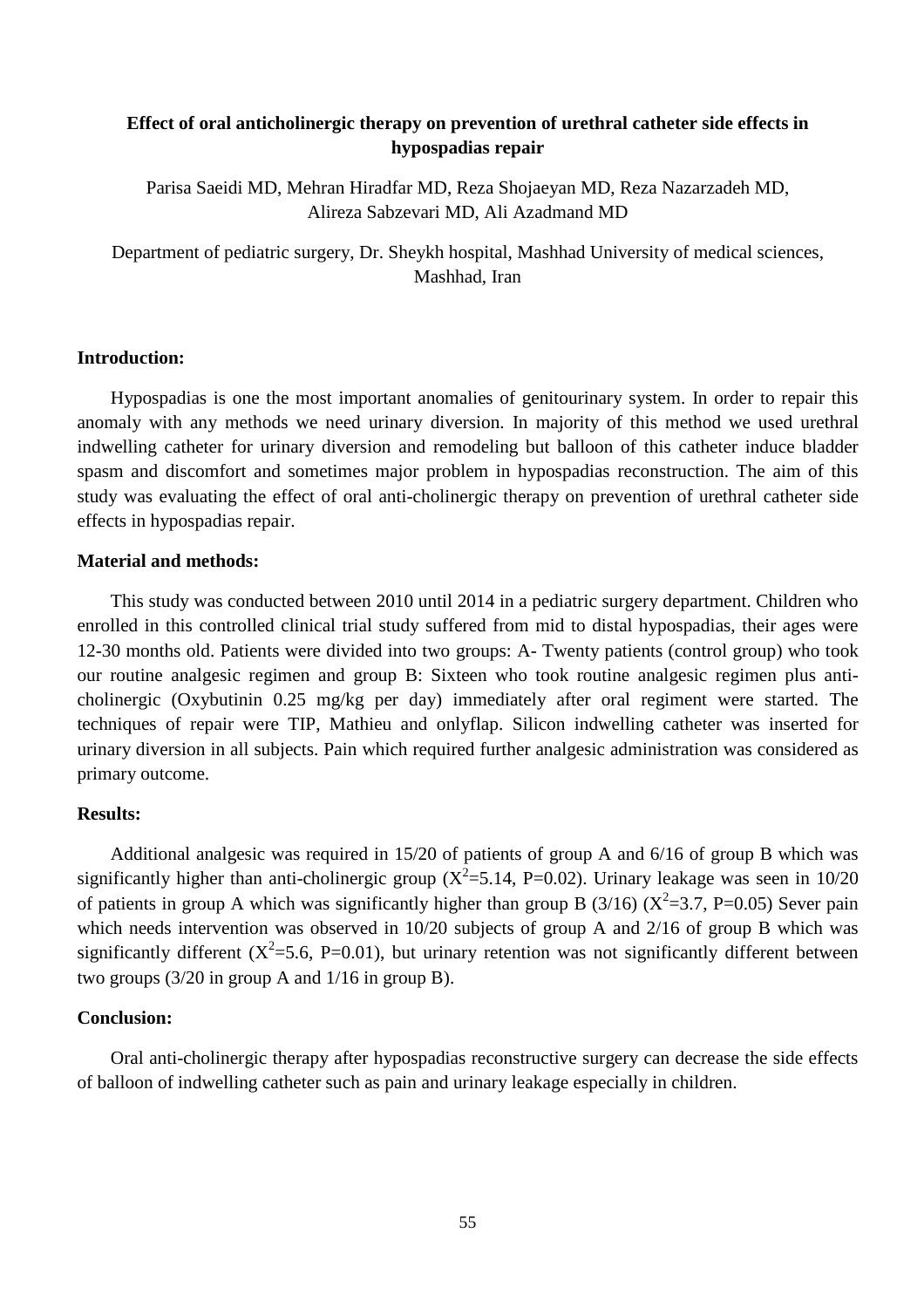#### **PATIO repair for urethrocutaneous fistula after hypspadias surgery**

Mohajerzadeh L. Khaleghnejad Tabari A. Rouzrokh M. Mirshemirani A. R.

Sadeghian N. Ghoroobi J. Izadi M. Sarafi M. Hatefi S. Abassian A. Ghafari P

Pediatric Surgery Research Center, Shahid Beheshti University of Medial Sciences Tehran Iran

#### **Abstract: Aim:**

Urethrocutaneous fistula after hypspadias repair remains a challenge for pediatric surgeon. A new technique has been explained in papers for management of urethrocutaneous fistula: the PATIO ('preserve the tract and turn it inside out') repair. We describe our skill with this technique in managing urethrocutaneous fistula following hypospadias repair.

## **Patients and Methods:**

In this prospective Children with penile urethrocutaneous fistulae <4 mm widest diameter underwent the PATIO technique of repair. Between 2012 to 2015, we established this procedure for 15 children with mean age 7.5 year (1.5-13 year). Diameter of fistula were between 2-4 mm. Except in one patient with midshaft fistula, location of fistula were in distal. In past, Fistula underwent repair between one to five times.

# **Results:**

Mean duration of follow up was 18 month. The mean operating time was 15 min. Hospital stay was less than 12 hours and no catheter used postoperatively. Recurrence of fistula was noted in 5 cases but 10 patients cured.

## **Conclusion:**

The PATIO repair is simple and easy to perform, with low morbidity, and is reliable in treating solitary urethrocutaneous fistula < 4 mm in size.

**Key word:** PATIO repair, urethrocutaneous fistula, hypspadias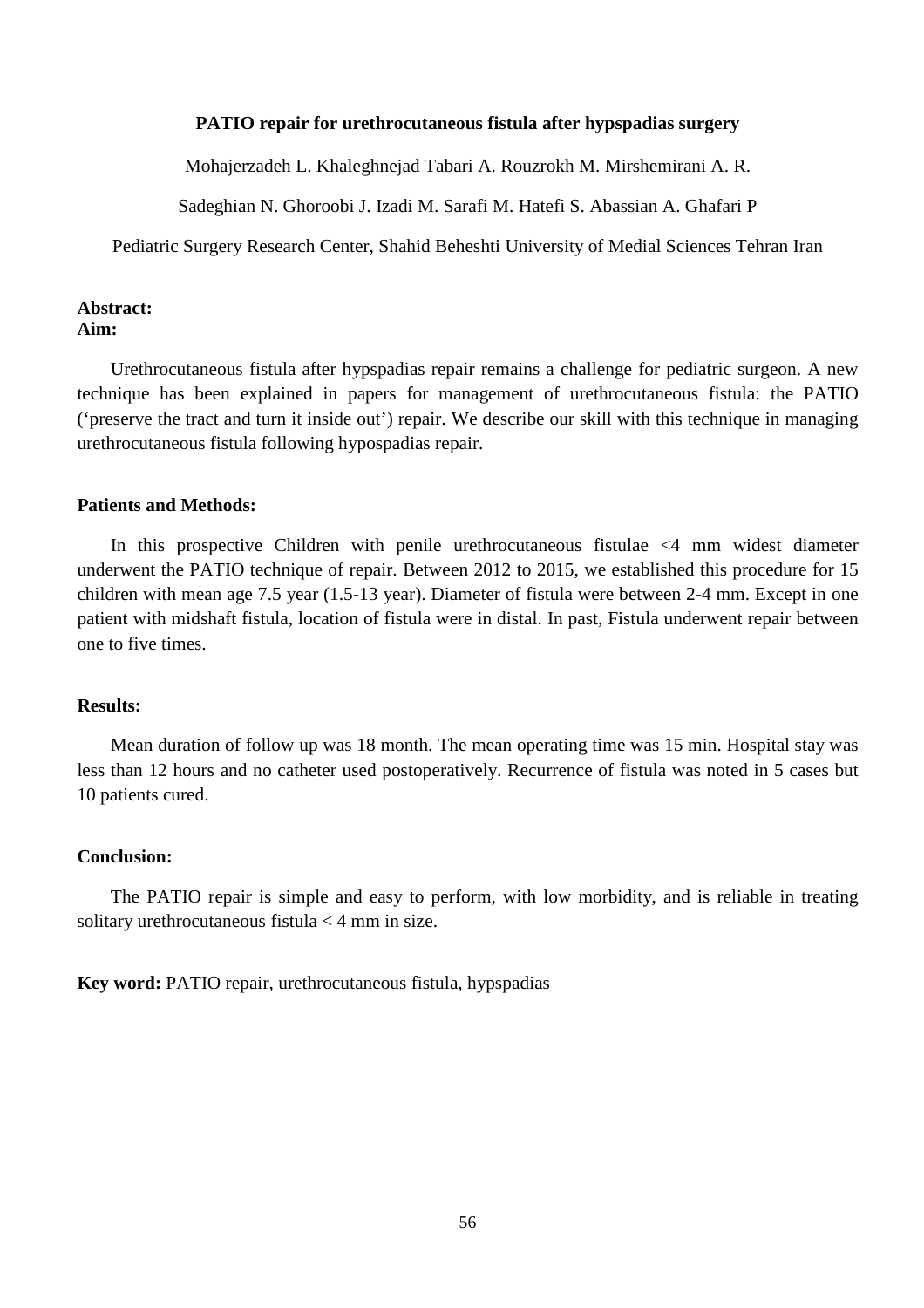## **Cyanoacrylate Glue for Hypospadias Surgery fistula repair**

Seyed Mohammad Vahid Hosseini (1), Babak Sabet

1-Pediatric surgery urology section, Beasat Hospital, Shiraz, Iran Department of surgery, Sick hospital Children Bandarabbas Department surgery, Shahid Beheshti, Tehran, Iran

## **Abstract:**

## **Background:**

Urethrocutaneous fistulae (UCFs) represent one of the most frequent causes of morbidity after urethroplasty. Cyanoacrylates have been used as skin suture substitutes. Here we describe the results of management of UCF using 2-octyl cyanoacrylate (OCA) compared with surgical repair.

# **Methods:**

A randomized clinical trial conducted from 2008 TO 2014 included 42 patients with UCF. Twenty-one children were assigned to receive OCA as ambulatory patients and 21 were treated surgically. The main outcome variable was closure of the UCF.

## **Results:**

The mean ageof UCF were 1.3 in the OCA group and 1.1 in the surgical group with no statistically significant difference. The external orifices measured were  $2.6 \pm 1.0$  mm and  $3.6 \pm 0.9$  mm, respectively). Sixty per cent of the UCFs treated with cyanoacrylate were completely closed and 68% of the surgical group healed completely (NS). More than one reoperation to improve complications was needed in the surgical group  $(3.5 \pm 1.2)$ .

#### **Conclusions:**

The results showed a similar success rate for both treatments. However, sealant use should be considered before surgical treatment because this is a simple outpatient procedure with a reasonable success rate.

**Keywords:** Hypospadias, Urethrocutaneous fistula 2-Octyl cyanoacrylate, Fistula repair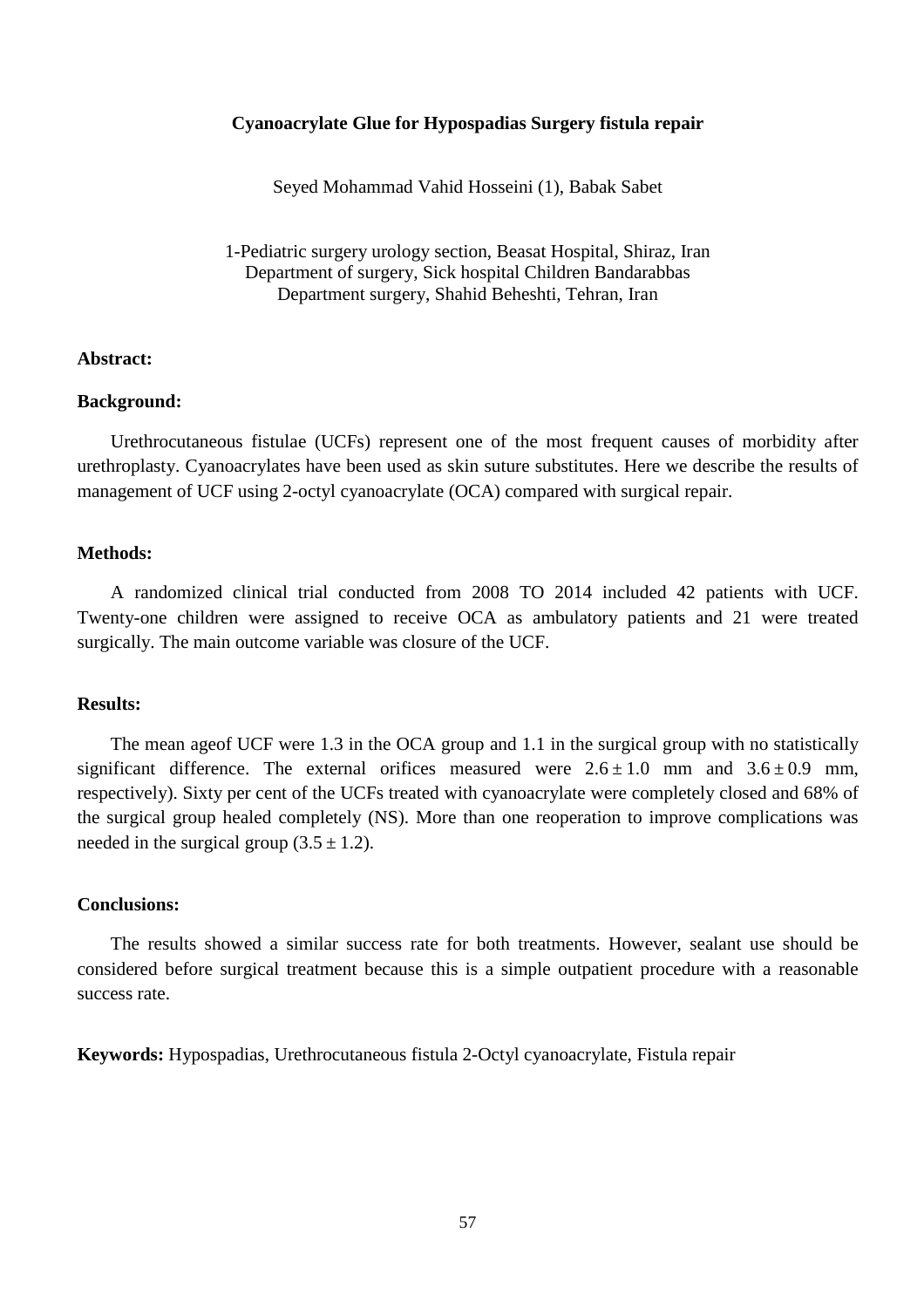#### **Cyanoacrylate Glue Dressing for Hypospadias Surgery**

Seyed Mohammad Vahid Hosseini (1), Babak Sabet

1- Pediatric surgery urology section, Beasat Hospital, Shiraz, Iran Department of surgery Sick hospital Children, Bandarabbas Department surgery Shahid Beheshti, Tehran, Iran

## **Back Ground:**

Hypospadias repair is a common pediatric operation. Several kinds of dressings are currently available, with their benefits and side effects. The aim of our study was to introduce a new method of dressing, by pouring several layers of cyanoacrylate (CA) glue as the dressing, in hypospadias surgery.

## **Materials and Methods:**

Twenty out of the 61 patients with hypospadias, with a mean age of 13.5 months, were enrolled in this study. Forty-one had conventional dressing (pressure wrap dressing), while CA glue was used in 20 patients. CA glue was applied around the penis and its base four times and each time it took one minute to dry. All patients were followed postoperatively for two weeks and six to twelve months, for early and late complications, respectively.

#### **Results:**

One out of 20 developed wound hematoma, one had skin necrosis with infection, and edema was present in all. All these were easily diagnosed and managed rapidly. In the group treated with conventional methods, there were five infections, seven hematomas, all the patients in the group had edema and painful removal of the dressing, and 10 needed repeat dressing.

## **Conclusions:**

CA glue is impermeable to urine and stool, and prevents edema and hematoma. Used in several layers, it is a good alternative dressing in hypospadias surgery.

**Keywords:** Cyanoacrylate, Hypospadias, Surgical dressing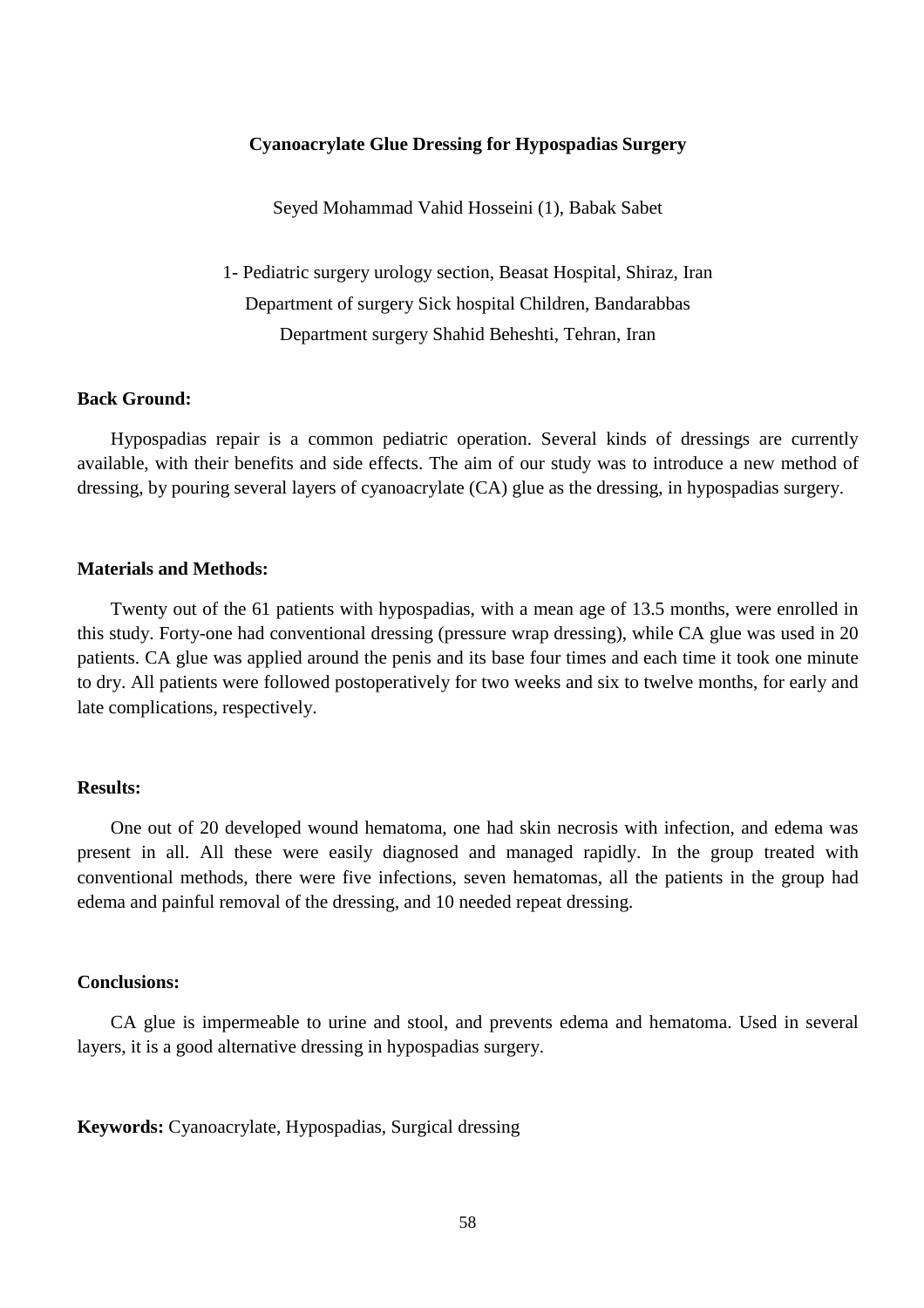## **Re-operation after failed hypospadias repair; our experience in Tabriz Children Hospital**

Jamshidi Masoud, Badbarin Davoud, Aslanabadi Saeid

Pediatric Surgery Ward, Tabriz Medical Sciences University, Tabriz, Iran Department, Institute, Town, Country

## **Background:**

Rate of complications are high in hypospadias repair. Our purpose is to evaluate our success rate after redo operation in failed hypospadias repair.

#### **Methods:**

Retrospectively we collected data from distal and proximal shaft hypospadias repair from 2012 to 2016 that had been gone under redo hypospadias repair. Simple complications such as fistula excluded. Patient age at first operation, time between first operation and redo, first repair type and chordee presence, meatus location and demographic data collected. All patients went under Tubularized Incised plate (TIP) operation and chordee repair in redo operation. Results of redo operation were collected and need to another operation were determined. We compared data and consumed P-values <0.05 considered statistically significant.

## **Results:**

We determined rate of redo operations in distal and proximal anomalies and in different type of repair separately and results of redo operation in these patients. We present these results after completion of our survey.

## **Conclusions:**

Results of redo operation by TIP method are acceptable and encouraging.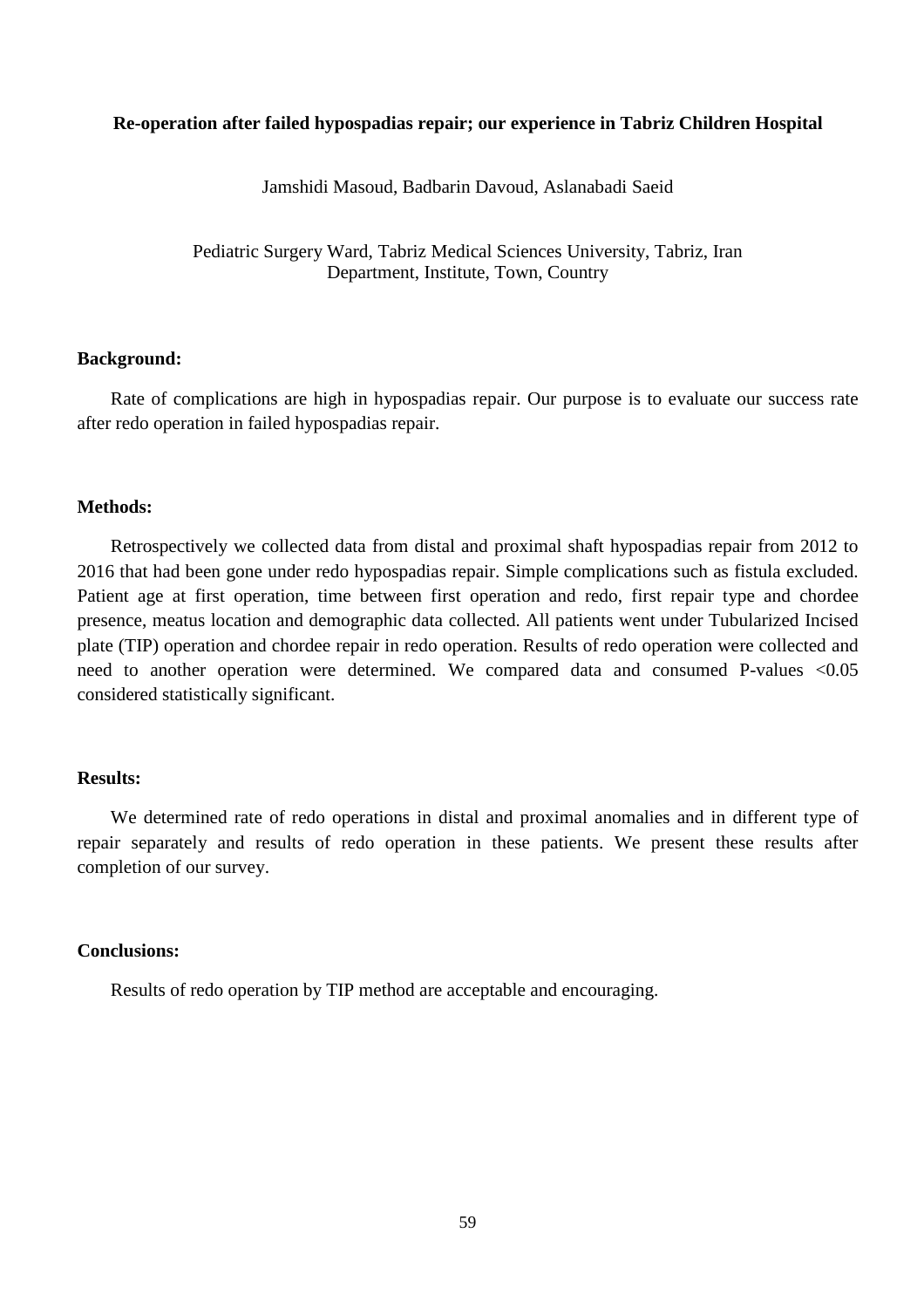#### **Comparative results of distal shaft hypospadias repair with TIP & ONLAY FLAP**

#### **Surgical techniques**

Mohajerzadeh L. Khaleghnejad Tabari A. Rouzrokh M. Mirshemirani A. R. Sadeghian N. Ghoroobi J.

Izadi M. Roshanzamir F. Sarafi M. Atghiaee Kh. Hatefi S. Abassian A.

Pediatric Surgery Research Center, Shahid Beheshti University of Medial Sciences Tehran Iran

#### **Aim:**

To compare the outcome of Onlay flap with tubularized incised plate urethroplasty (TIP) in primary distal hypospadias repair.

#### **Methods:**

In this study, patients with primary distal shaft hypospadias without chordea that referred to mofid childrens clinic in 2013 & 2015 were divided in two groups .Then patients underwent surgery the success rate and complications were compared according to the surgical technique.

#### **Results:**

From 26 patients, 13 cases (50%) surgery was with TIP technique and other cases (50%) surgery was with Onlay Flap technique. Average age at surgery was 19.96 months (minimum of 6 months and maximum 60 months.) The mean patient age at surgery was 15 (range, 6-40) months in the onlay group and 22 (range, 6-60) months in the TIP group .All patients were followed-up for at least 15 months.

From patients underwent Onlay Flap technique surgery 11 cases(84%) presented with no kind of associated anomalies but 2 cases (16%) associated with inguinal hernia. In patients underwent TIP technique surgery one case (8%) presented with associated UDT and one case presented with associated Imperforated anus.

The average time needed to Urinary Catheters in Onlay Flap surgery was 5.6days (minimum of 2 days and maximum 7 days.) and this time in other group was 6 days. (minimum of 2 days and maximum 7 days.) (P value  $=0.12$ )

During follow up 3 cases (24%) of patients underwent TIP technique were complicated with UCF (Urethrocutaneous fistula) but in other group two cases (16%) was complicated with UCF (P value =0.61). In other cases was not observed any kind of complications.

The average time needed to Hospitalization in patients with Onlay Flap surgery was significantly lesser than other group  $(3.76 \text{ days} \times 6 \text{ days})$  (P value=0.02).

## **Conclusion:**

In this study, significant Difference was not observed in Outcomes and efficiency and Complications of Onlay Flap surgery technique versus TIP surgery technique in distal shaft hypospadias. But Hospitalization period was significantly lesser in patients under go Onlay Flap technique surgery. Further studies about Long-term complications and Long-term psychological and functional problems recommended.

**Key words:** Hypospadias, Fistula, Onlay flap surgery, TIP Procedure